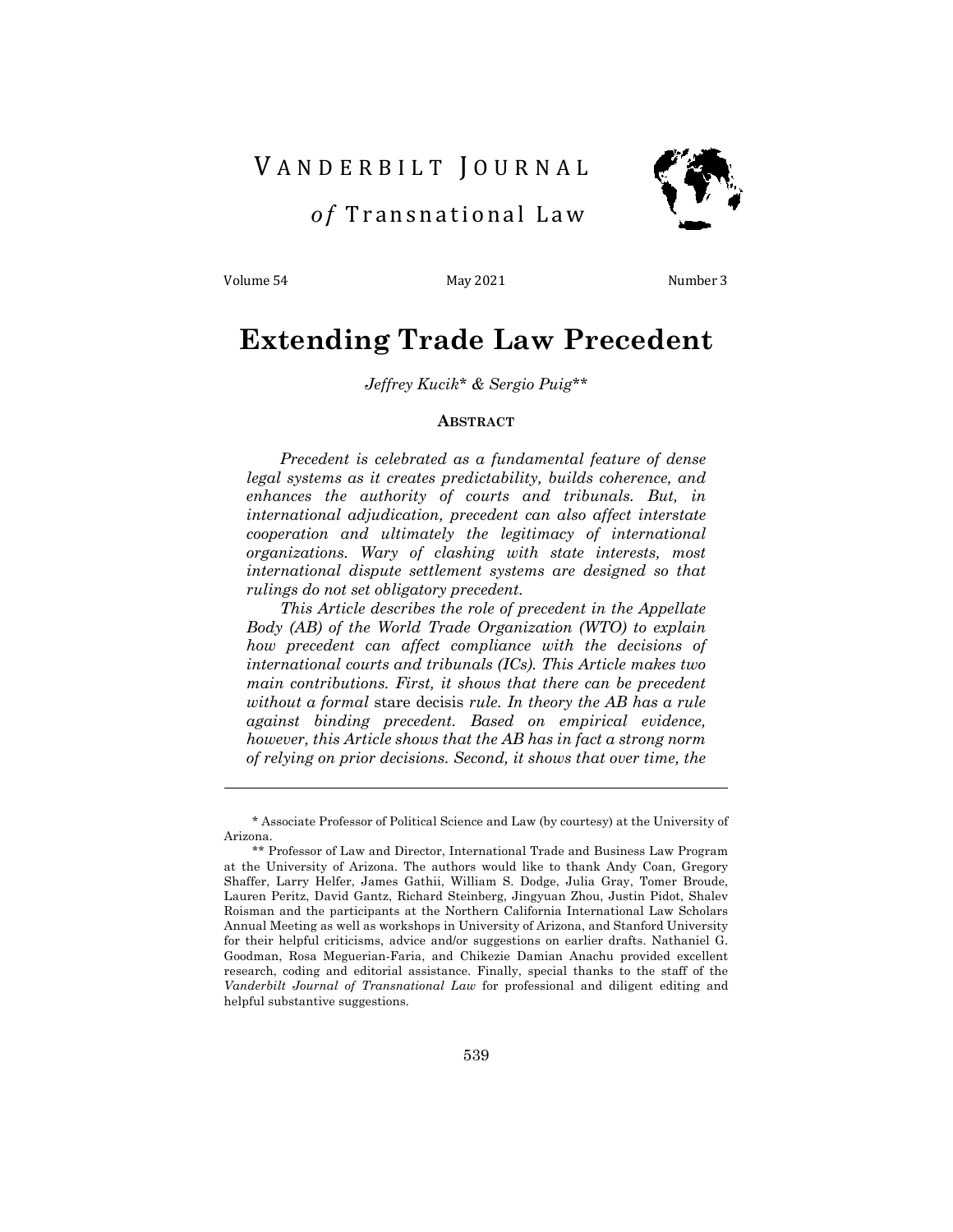# *540 VANDERBILT JOURNAL OF TRANSNATIONAL LAW [VOL. 54:539*

*widening of legal commitments can result from extending precedent to new situations and this has an impact on the ability or willingness of states to comply. These findings have implications for the WTO and beyond. For the WTO, efforts to better define the value of precedent are unlikely to resolve the general mistrust of the AB and, therefore, this Article proposes other solutions to control the drift resulting from precedent. Beyond the WTO, international scholars should account for the intertemporal dimension of legal commitments in analyzing and explaining compliance with international law.* 

# **TABLE OF CONTENTS**

| I.  |                                                       | 541 |
|-----|-------------------------------------------------------|-----|
| H.  | INTERNATIONAL LAW AND PRECEDENT  544                  |     |
|     | $\mathbf{A}$ .                                        | 545 |
|     |                                                       |     |
|     | 2. The International Judicial Technique of            |     |
|     |                                                       |     |
|     | The Tension between International Precedent<br>В.     |     |
|     |                                                       | 549 |
|     | International Precedent and State Responses 553<br>C. |     |
| HЕ. |                                                       |     |
|     | Α.                                                    | 556 |
|     | B.<br>An Empirical Assessment of Trade Law            |     |
|     |                                                       | 558 |
|     |                                                       |     |
|     | 2. Following and Distinguishing Precedent 559         |     |
|     | 3. Extending and Narrowing Precedent 562              |     |
| IV. | TRADE LAW PRECEDENT AND US COMPLIANCE 567             |     |
|     | The United States and Precedent<br>$\mathbf{A}$ .     | 568 |
|     |                                                       |     |
|     | 2. Zeroing Methodology and Other Extensions           |     |
|     |                                                       | 571 |
|     | The United States and Compliance<br>B.                | 574 |
| V.  | INTERNATIONAL PRECEDENT AND LEGALIZATION  579         |     |
|     | Extension and Institutional Design<br>А.              | 580 |
|     | B.<br><i>Extension and International Law </i>         | 583 |
| VI. |                                                       |     |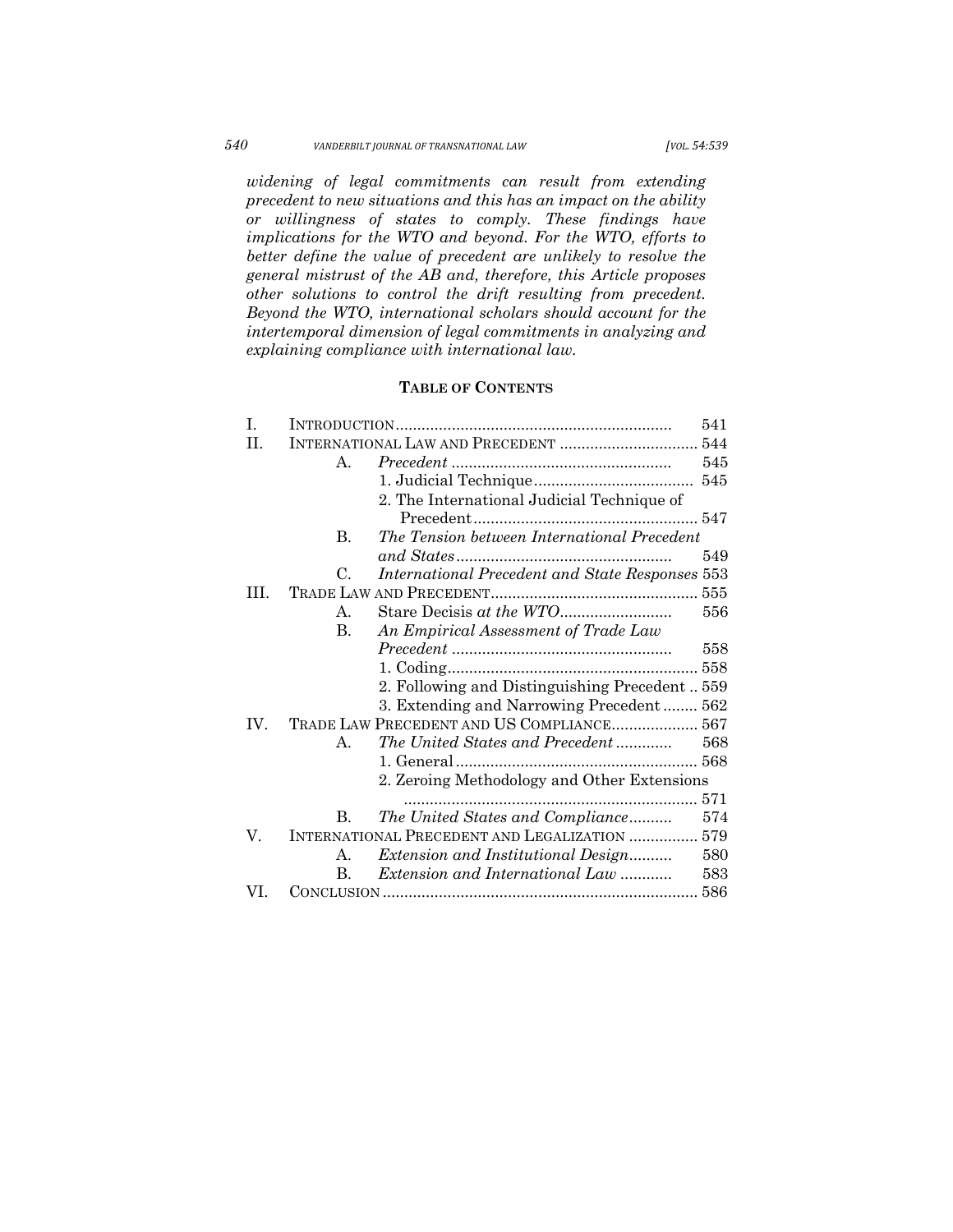#### I. INTRODUCTION

The World Trade Organization's (WTO) Appellate Body (AB) recently went from the trade regime's "Crown Jewel" to its "Crown of Thorns."**<sup>1</sup>** After years of mounting political controversy, the AB lost its quorum in December of 2019—the result of the United States blocking the (re)appointment of AB members.**<sup>2</sup>** Now, the United States has stated that since a decision was completed without the issuance by a properly constituted AB, the decision cannot be considered for adoption—effectively signaling that it will not comply with WTO decisions.**<sup>3</sup>** Why has the United States undermined the AB? And what do their actions illustrate about the issues facing international adjudication more generally?

This Article argues that despite a formal rule against the application of precedent, the AB leaned heavily on prior decisions. In applying precedent, the AB often gave an expansive treatment to its prior rulings, eventually leading to a backlash. While recent commentary about the demise of the AB has looked at the role of precedent, this Article's analysis is the first to systematically describe that unwritten norm and its effect on compliance. **<sup>4</sup>** The AB is important as it is the sole international, multilateral, and appellate court or tribunal (IC) with general jurisdiction over an entire area of United States policy, routinely interpreting a discrete number of treaties.**<sup>5</sup>**

2 Jennifer Hillman, *Three Approaches to Fixing the World Trade Organization's Appellate Body: The Good, the Bad and the Ugly?*, INST. INT'L ECON. L. 1, 2 (2018), https://www.law.georgetown.edu/wp-content/uploads/2018/12/Hillman-Good-Bad-Ugly-Fix-to-WTO-AB.pdf [https://perma.cc/DK9G-CN8Y] (archived Feb. 22, 2021).

3. *See* Communication from the United States, *United States – Countervailing Measures on Supercalendered Paper from Canada*, WTO Doc. WT/DS505/12 (adopted Apr. 17, 2020).

4. For other articles that discuss the role of precedent in the demise of the AB, see generally James Bacchu & Simon Lester, *The Rule of Precedent and the Role of the Appellate Body,* 54 J. WORLD TRADE 183 (2020); Mariana Clara de Andrade, *Precedent in the WTO: Retrospective Reflections for a Prospective Dispute Settlement Mechanism,* J. INT'L DISP. SETTLEMENT 262 (2020), https://doi.org/10.1093/jnlids/idaa006 [https://perma.cc/9NQC-7DQE] (archived Feb. 22, 2021).

5. *See* Robert Howse, *The World Trade Organization 20 Years On: Global Governance by Judiciary,* 27 EUR. J. INT'L L. 9, 31 (2016) ("[T]he WTO's Appellate Body is a formidable engine of global economic governance, probably the most active and productive of all international courts not only in the number and range of its decisions but also in the number of disputes that its jurisprudential guidance has helped to settle, often out of the courtroom."); *see also* John Jackson, *The Evolution of the World Trading* 

<sup>1.</sup> Cosette D. Creamer, *From the WTO's Crown Jewel to its Crown of Thorns,* 113 AIJL UNBOUND 51, 51 (2019); *see also* Gregory C. Shaffer, *A Tragedy in the Making?: The Decline of Law and the Return of Power in International Trade Relations*, 43 YALE J. INT'L L. 37, 38 (2019); Jeffrey L. Dunoff & Mark A. Pollack, *The Judicial Trilemma,* 111 AM J. INT'L L. 225, 226 (2017); Jennifer A. Hillman, *Independence at the Top of the Triangle: Best Resolution of the Judicial Trilemma?*, 111 AJIL UNBOUND 364, 364 (2017); *see generally* Marrakesh Agreement Establishing The World Trade Organization, Apr. 15, 1994, 1867 U.N.T.S. 154 [hereinafter Marrakesh Agreement].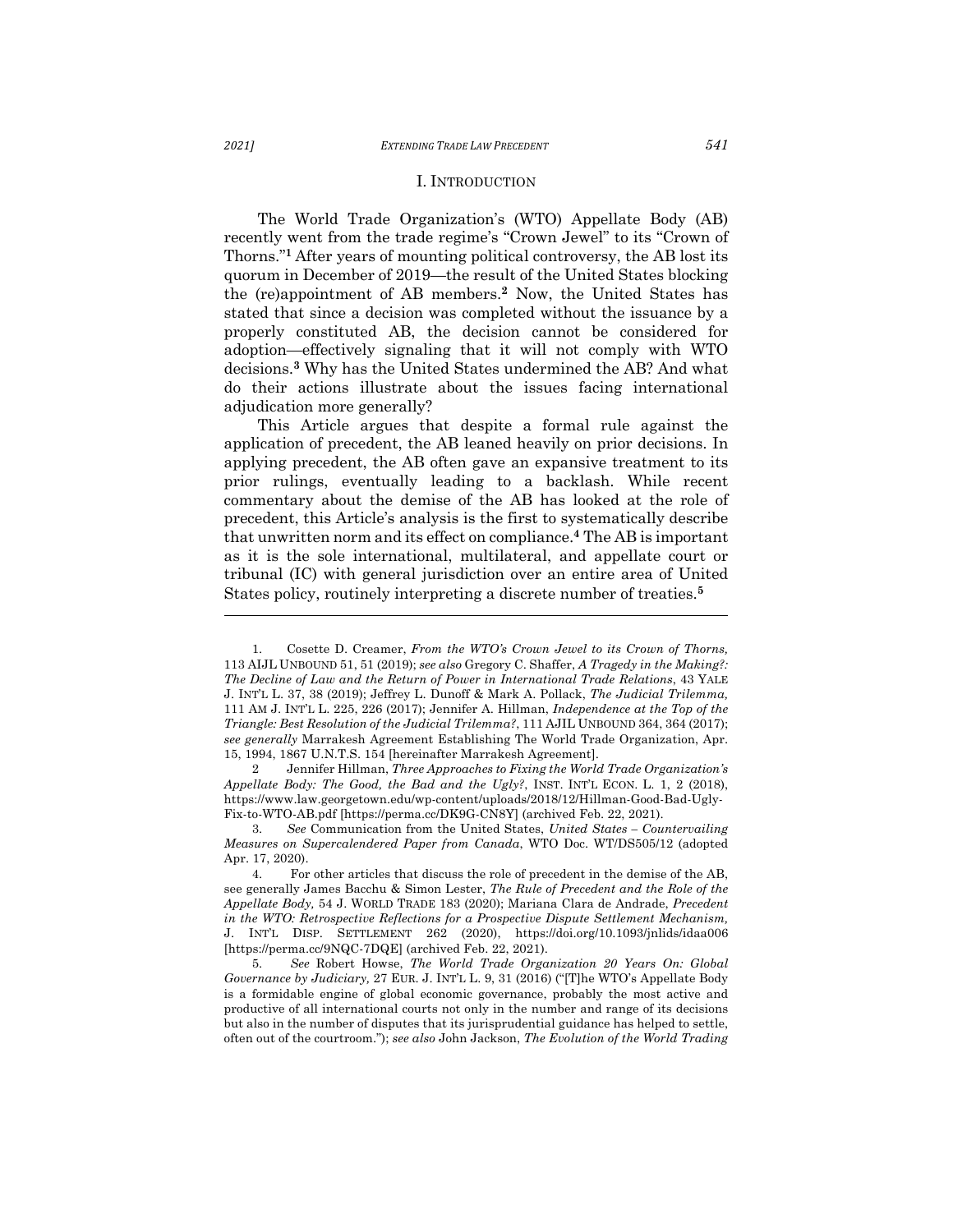Specifically, this Article uses data to explore the relationship between the extension of precedent or decisions that expand the meaning in the application of a previous decision and the determination to comply with decisions. This analysis shows a relationship between extension and compliance and notes that extensions can add cost for states because it makes politically unworkable interpretations of the law hard to reverse by the traditional mechanisms of control. As put simply by a commentator, "[W]hen you make the rules unrealistically tight, you also provoke a backlash."6

This Article's analysis is anchored in public choice theory.**<sup>7</sup>** As will be explained, very often in ICs there can be precedent without a formal *stare decisis* rule. This may lead to a troubling path—creating a dilemma—for ICs because of the domestic political consequences of their decisions. While ICs increase their authority by using precedent to build up a record of legal coherence, efforts to bolster authority backfire because states may respond adversely to decisions. From the standpoint of political officials, international trade agreements need to result in net political gains relative to their costs.**<sup>8</sup>** Given the uncertainty about the future, strategic ambiguity in treaties can help tailor the degree of commitments as new information comes to light.**<sup>9</sup>**

*System—The Legal and Institutional Context*, *in* THE OXFORD HANDBOOK OF INTERNATIONAL TRADE LAW 31, 31 (Daniel Bethlehem, Isabelle Van Damme, Donald McRae & Rodney Neufeld eds., 2009); Petros C. Mavroidis, *Remedies in the WTO Legal System: Between a Rock and a Hard Place*, 11 EUR. J. INT'L L. 763, 811 (2000).

<sup>6.</sup> Nathan Gardels, Opinion, *Let's Roll Back the Hyper-globalization Rules of the WTO*, WASH. POST (Aug. 20, 2018), https://www.washingtonpost.com/news/theworldpost/wp/2018/08/20/wto/ [https://perma.cc/3SQE-E6RL] (archived Feb. 22, 2021).

<sup>7.</sup> *See* Alan O. Sykes, *Public Versus Private Enforcement of International Economic Law: Standing and Remedy*, 34 J. LEGAL STUD. 631, 647 (2005); *see also* Jide Nzelibe, *The Credibility Imperative: The Political Dynamics of Retaliation in the World Trade Organization's Dispute Resolution Mechanism* 5 (Univ. of Chicago Pub. Law & Legal Theory, Working

Paper No. 55, 2004), https://papers.ssrn.com/sol3/papers.cfm?abstract\_id=495571 [https://perma.cc/9L97-SED5] (archived Feb. 22, 2021); Warren F. Schwartz & Alan O. Sykes, *The Economic Structure of Renegotiation and Dispute Resolution in the WTO/GATT System* 2 (John M. Olin Program in Law & Econ., Working Paper No. 143, 2002), https://chicagounbound.uchicago.edu/cgi/viewcontent.cgi ?article=1507&context=law\_and\_economics [https://perma.cc/2SPM-48UV] (archived Feb. 22, 2021).

<sup>8.</sup> *See* Alan O. Sykes, *The Persistent Puzzles of Safeguards: Lessons from the Steel Dispute*, 7 J. ECON. L. 523, 525 (2004); *see also* Mark L. Movsesian*, Enforcement of WTO Rulings: An Interest Group Analysis,* 32 HOFSTRA L. REV. 1, 16 (2003); JOEL P. TRACHTMAN, THE ECONOMIC STRUCTURE OF INTERNATIONAL LAW 3–4 (2008).

<sup>9.</sup> *See* Katerina Linos & Tom Pegram, *The Language of Compromise in International Agreements*, 70 INT'L ORG. 587, 587 (2016) Kenneth W. Abbott, Robert O. Keohane, Andrew Moravcsik, Anne-Marie Slaughter & Duncan Snidal, *The Concept of Legalization*, 54 INT'L ORG. 401, 414–15 (2000); Rachel Brewster, *Stepping Stone or Stumbling Block: Incrementalism and National Climate Change Legislation*, 28 YALE L.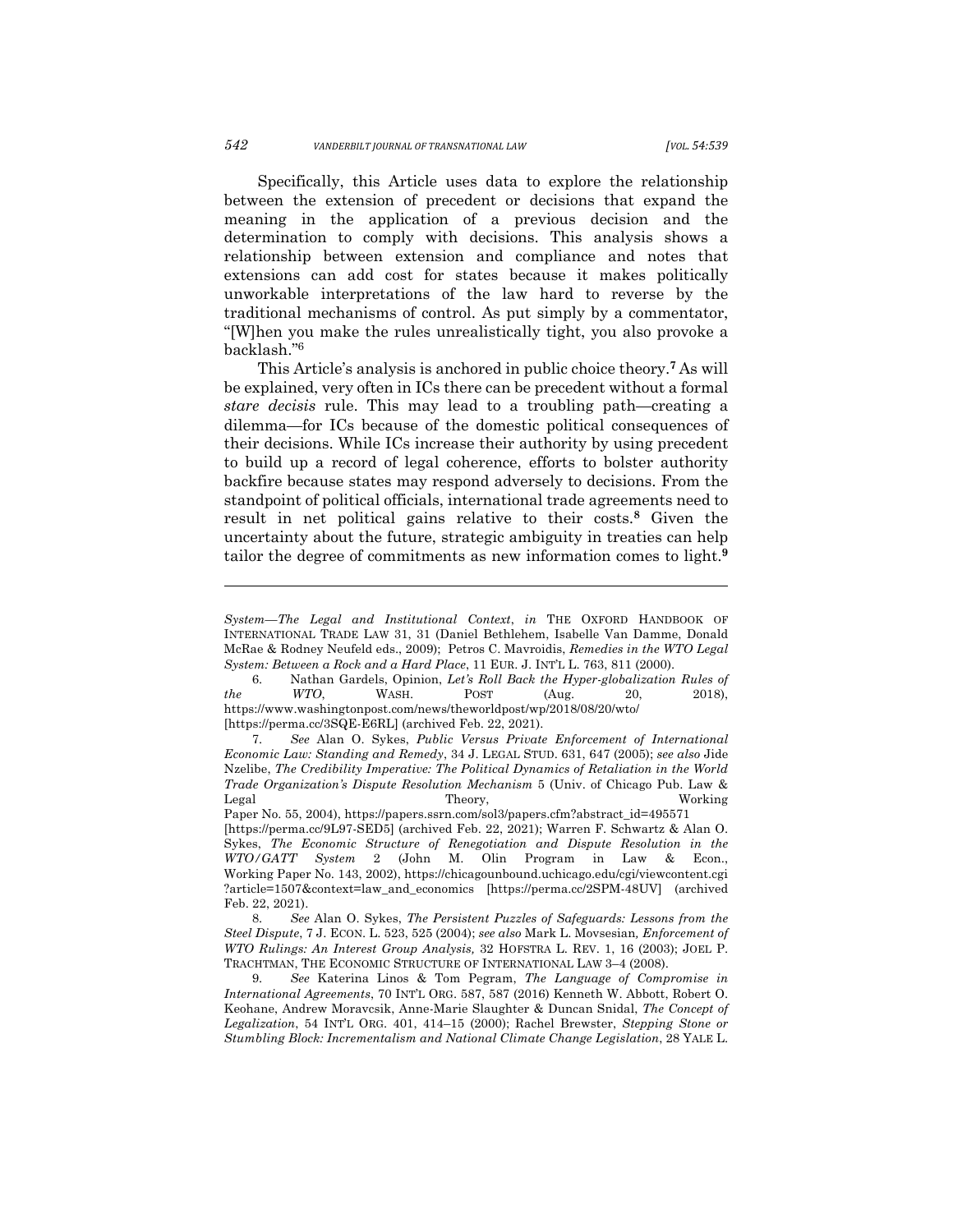As shown in Part II, the AB, through a strong norm of precedent, may have contributed to the strengthening of legal commitments and with that a marked decrease in compliance by its once main supporter.

This analysis focuses on the WTO. However, the findings have implications beyond the peculiar confines of trade law. First, for institutional design, it is unlikely that efforts to better define the value of precedent can resolve the general problem without impacting ICs, as some have suggested in the context of the WTO crisis. **<sup>10</sup>** Instead, this Article notes that the use of sunset clauses in treaties could be one way to maintain strong delegation (including systems with appeal processes) without the risk of dramatic challenges to the authority of ICs, which inevitably need consistency and predictability in decisions. These controversial clauses, which require parties to a treaty to affirmatively confirm a desire to continue the agreement, are recent developments in United States practice**<sup>11</sup>** as evidenced by the United States–Mexico–Canada Agreement (USMCA).**<sup>12</sup>** More broadly, this analysis suggests the WTO, which was once an example of strong functional delegation, will remain as a cautionary tale of relying on ICs without an effective and functional mechanisms for clarifying treaty terms by political means when real economic and political power is at stake. **13**

Second, this Article poses that scholars theorizing compliance should account for the intertemporal dimension of legal commitments in explaining state behavior. Recent scholarship on international relations has begun to emphasize different aspects of the design of international agreements for cooperation.**<sup>14</sup>** Among other elements, the

<sup>&</sup>amp; POL'Y REV. 245, 253 (2010). *But see* Mikael Rask Madsen, Pola Cebulak & Micha Wiebusch, *Backlash Against International Courts: Explaining the Forms and Patterns of Resistance to International Courts*, 14 INT'L J. L. CONTEXT 1, 10 (2018).

<sup>10.</sup> *See* Dennis Shea, Ambassador, World Trade Org., WTO General Council Meeting (Dec. 9, 2019).

<sup>11.</sup> Sunset clauses appear most often in international investment agreements. They have been less common in international trade agreements. *See* Tania Voon, Andrew Mitchell & James Munro, *Parting Ways: The Impact of Investor Rights on Mutual Termination of Investment Treaties*, 29 ICSID REV. 451, 466 (2014).

<sup>12.</sup> *See* Agreement between the United States of America, the United Mexican States, and Canada, Can.-Mex.-U.S., Nov. 30, 2018, Off. of the U.S. Trade Representative [hereinafter USMCA].

<sup>13.</sup> Former Appellate Body member Thomas Graham stated that the Body "[i]s not coming back any time soon or in the form it had before". *See* Thomas R. Graham, Appellate Body Member, The Rise (and Demise?) of the WTO Appellate Body, John D. Greenwald Memorial Lecture, Georgetown Law International Trade Update (Mar. 5 2020).

<sup>14.</sup> *See generally* Mark S. Copelovitch & Tonya L. Putnam, *Design in Context: Existing International Agreements and New Cooperation*, 68 INT'L ORG. 471 (2014); LEONARDO BACCINI, ANDREAS DÜR & MANFRED ELSIG, THE POLITICS OF TRADE AGREEMENT DESIGN: DEPTH, SCOPE, AND FLEXIBILITY (2012); *see also* Andrew T. Guzman, *The Design of International Agreements*, 16 EUR. J. INT'L L. 579, 579 (2005); Kenneth W. Abbott & Duncan Snidal, *Hard and Soft Law in International Governance*,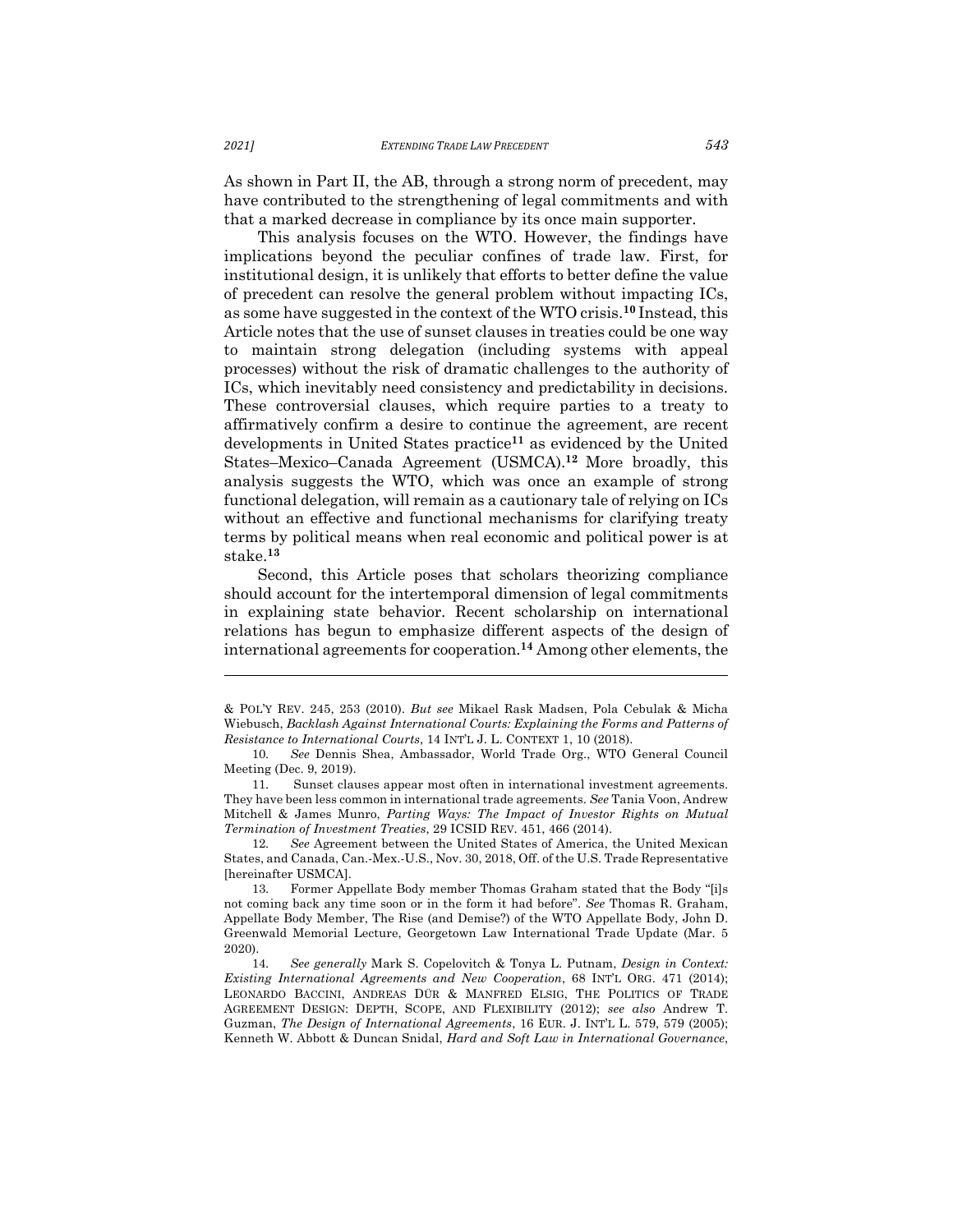literature highlights the problem of "time inconsistency" in states' preferences for international cooperation.**<sup>15</sup>** However, compliance theory needs a fuller account of how agreements evolve over time from the inside, including the role played by ICs and other interpretative mechanisms. This process can affect the nature of the legal commitment, potentially widening the distance between the rules in practice and the original design over time. This Article shows that the slow erosion of rules that results from ICs' rulings must be accounted for by compliance theory no matter what competing vision (international law as "contract" or international law as "governance") one embraces.**<sup>16</sup>**

This Article proceeds as follows. Part II first examines how precedent is treated under international law. Part III discusses how precedent is used at the WTO and how it became a source of political contention. Part IV focuses on the United States and antidumping, which is by far the most widely used trade remedy. Before concluding, Part V develops the argument and explains the implications of these findings for the WTO and beyond.

#### II. INTERNATIONAL LAW AND PRECEDENT

Many of the institutions that adjudicate international legal disputes are designed so that there is no formal *stare decisis* (i.e., obligatory application of precedent). Yet, in practice, ICs frequently rely on past interpretations when making their decisions. This is because ICs, like any other court, or state, who invoke precedent have a systemic interest in predictability and coherence across decisions. However, there is a fundamental tension between the role of precedent in international law and state behavior. Among others, states may push back against the application of precedent through various mechanisms of control, including noncompliance.

<sup>54</sup> INT'L ORG*.* 401, 446 (2000).

<sup>15.</sup> *See generally* NIKOLAI ZIEGLER, THE POLITICAL ECONOMY OF INTERNATIONAL TRADE NEGOTIATIONS (2009); Matthew O. Jackson & Leeat Yariv, *Collective Dynamic Choice: The Necessity of Time Inconsistency*, 7 AM. ECON. J. 150 (2015).

<sup>16.</sup> *See* Harlan Grant Cohen, *Theorizing Precedent in International Law* 1 (Univ. of Ga. Sch. of L. Rsch. Paper Series, Paper No. 2014-13, 2014), https://digitalcommons.law.uga.edu/cgi/viewcontent.cgi?article=2286&context=fac\_artc hop. For a governance perspective, see Alec Stone Sweet, Michael Yunsuck Chung & Adam Saltzman, A*rbitral Lawmaking and State Power: An Empirical Analysis of Investment Arbitration,* 7 J. INT'L DISP. SETTLEMENT 1, 16–17 (2017).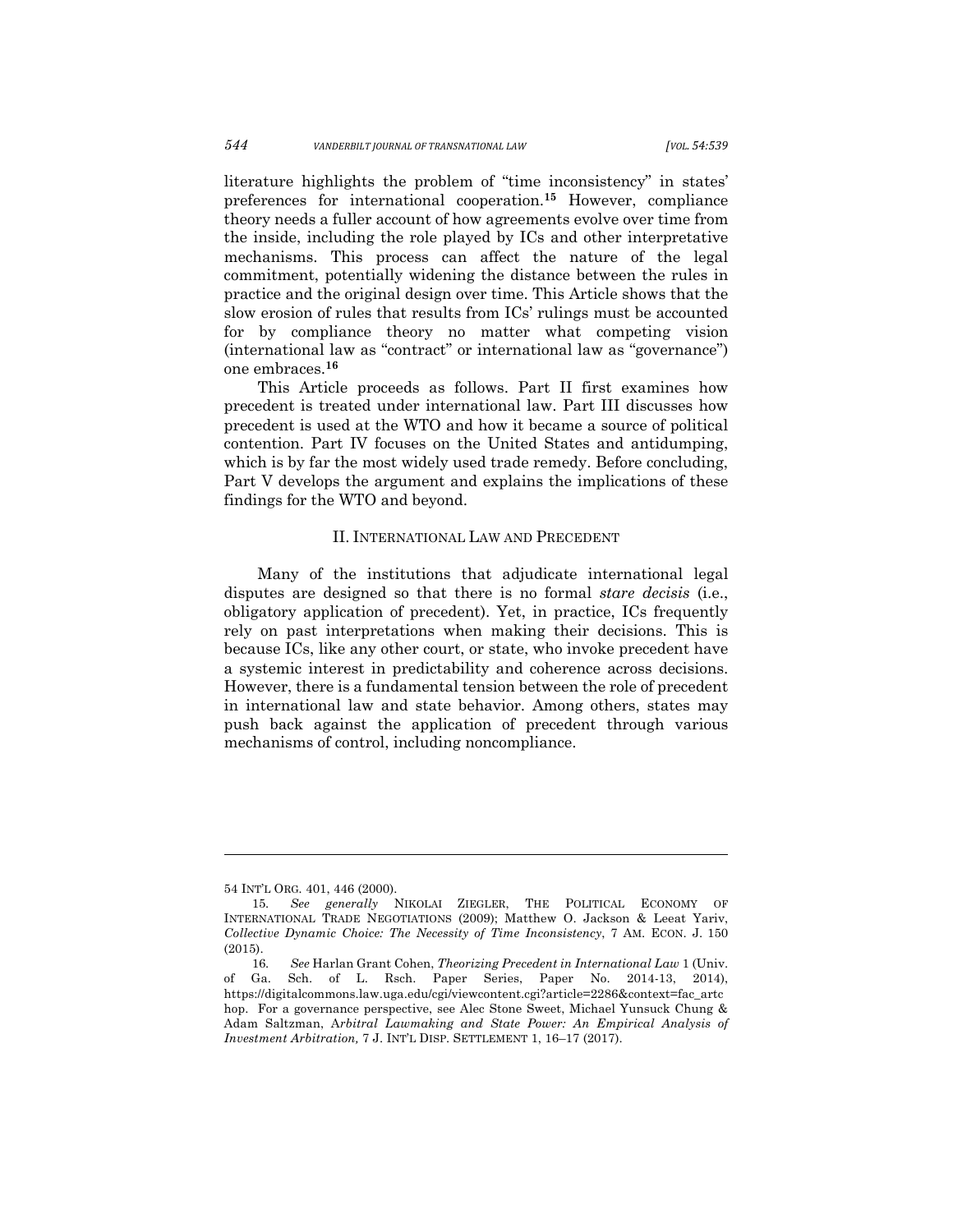# A. *Precedent*

# 1. Judicial Technique

Judicial precedent is associated mainly with common law. However, globalization and the convergence of diverse legal traditions have made precedent relevant across different levels of systems, including international law.**<sup>17</sup>**

In its simplest terms, binding precedent requires that adjudicators follow past rulings. **<sup>18</sup>** Courts may not necessarily explain or evaluate the authority of past decisions. *Following* precedent generally involves applying the best reading of a prior decision as it is, strengthening its binding authority. In practice, legal bodies try to follow their own precedents, and they rarely abandon the force of prior decisions. This is because courts wish to maintain coherence in their readings for reasons of practicality and, importantly, increased authority of the decision and the court.**<sup>19</sup>** Precedent can also act as a constraint for future judges. For example, in a recent controversial case before the US Supreme Court, Chief Justice John Roberts atypically joined the Court's four liberal justices, citing the adherence to precedent, to invalidate a law that would have curtailed access to abortions in the state of Louisiana. **20**

While precedent typically means following prior readings, it may also take on other forms. For example, judges can utilize the plasticity often encountered in legal discourse to *distinguish* prior readings. **21** Barry Friedman argues that "distinctions drawn by a subsequent court must be germane to the purpose or justification for the rule itself."**<sup>22</sup>** Where that is not the case, courts may clarify precisely why a prior ruling does not apply.

<sup>17.</sup> Civil law jurisdictions attach some kind of value to prior decisions—hence the term "jurisprudence constante." For a cultural perspective to stare decisis, see generally Samuel C. Damren, *Stare Decisis: The Maker of Customs*, 35 NEW ENG. L. REV. 1 (2000). For a general history, see generally NEIL DUXBURY, THE NATURE AND AUTHORITY OF PRECEDENT (2008).

<sup>18.</sup> In its broadest sense, it commands judges to apply the law as it has been set out in a prior case. *See* Duxbury, *supra* note 17, at 14.

<sup>19.</sup> *See* Robert von Moschzisker, *Stare Decisis in Courts of Last Resort,* 37 HARV. L. REV. 409, 410 (1924); *see also* Evan H. Caminker, *Why Must Inferior Courts Obey Superior Court Precedents?*, 46 STAN. L. REV. 817, 823–25 (1994).

<sup>20.</sup> *See* June Med. Servs., LLC v. Russo, 140 S. Ct. 2103, 2133–35 (2020), (Roberts, J., concurring).

<sup>21.</sup> *See* Richard H. Fallon, Jr., *The Supreme Court, Habeas Corpus, and the War on Terror: An Essay on Law and Political Science*, 110 COLUM. L. REV. 352, 376 (2010) ("Justices must decide for themselves . . . how broadly or narrowly to read cases with which they disagree.").

<sup>22.</sup> Barry Friedman, *The Wages of Stealth Overruling (with Particular Attention to Miranda v. Arizona)*, 99 GEO. L.J. 1, 10 (2010).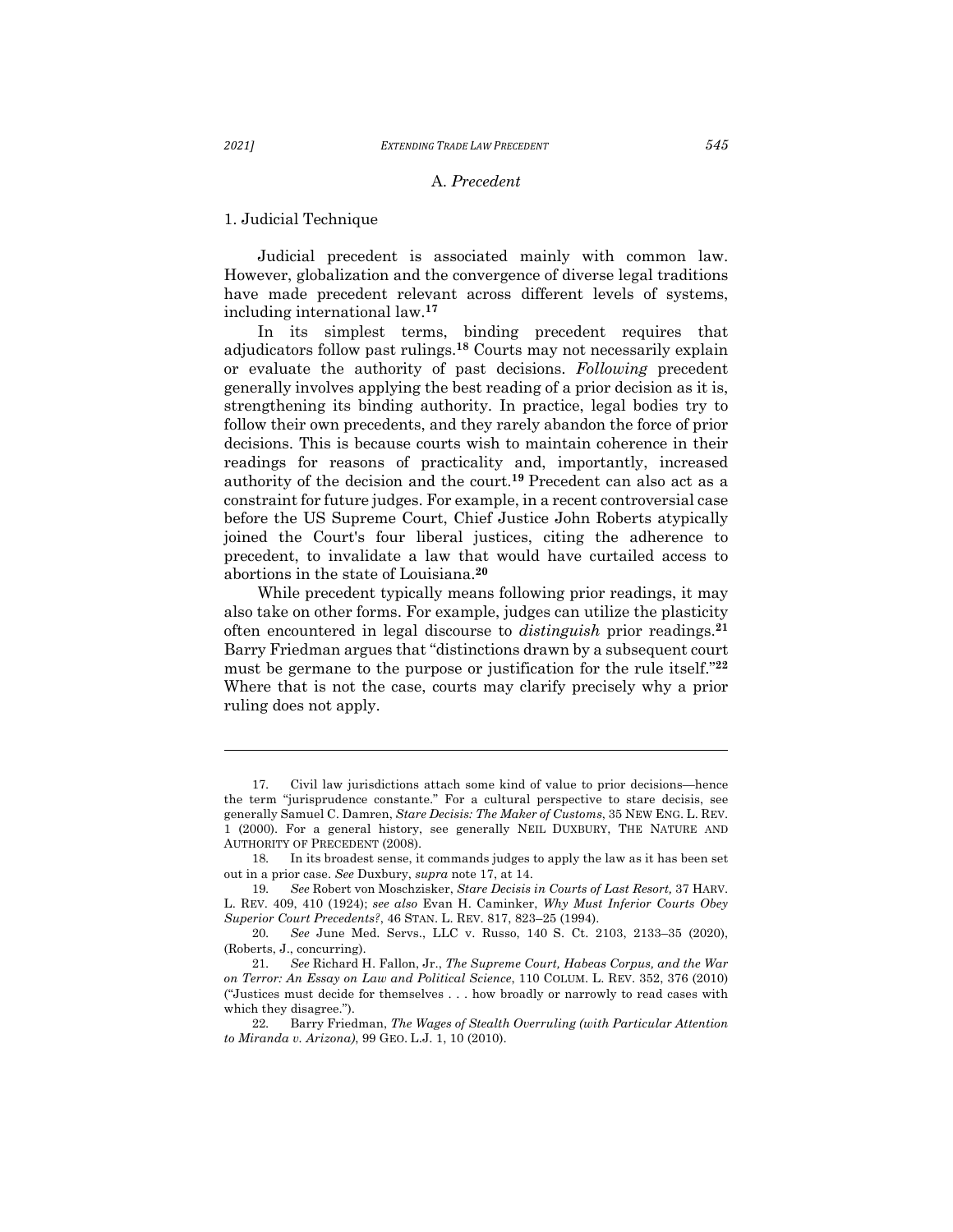Both following and distinguishing precedent can increase the authority of the court, as they bolster the importance of previous readings and generate greater coherence in legal interpretations over time. Importantly, scholars also recognize at least two ways judges adapt prior decisions. **<sup>23</sup>** The first is *narrowing* precedent, which occurs in instances where the best prior reading applies but where the court decides to shrink the scope of that reading to have a more limited bearing on the decision at hand. Narrowing precedent can be done slowly over time**<sup>24</sup>** or by abruptly interpreting a precedent less broadly than it might have been construed otherwise.**<sup>25</sup>** According to Stephen Sachs, "Courts often amend past doctrines by distinguishing prior cases on narrow, sometimes formal, grounds. That's how doctrine usually changes over time; not by wholesale overruling, but by slow evolution and reassessment of the law." **<sup>26</sup>** In this sense, narrowing precedent means that the court effectively shrinks the *ratio decidendi*  of the precedent, trimming back its reach.

Courts may also adapt precedent where the best prior reading does *not* apply clearly to the case at hand. In these instances, judges may read and apply a precedent more broadly, effectively *extending* precedent. Extending precedent involves the widening of a prior reading's *ratio decidendi*. **<sup>27</sup>** This can occur when the court adopts a justificatory approach to a precedent that extends the application to domains not previously covered by the prior decision. By contrast, distinguishing or not extending preserves the precedent as it was.**<sup>28</sup>**

Thus, at a high level of generality and with many caveats, the use of precedent can refer to four possible outcomes. When a prior reading clearly applies, a court may follow that precedent through a simple, direct application of a previous decision. Or it may narrow precedent

<sup>23.</sup> *See* Richard M. Re, *Narrowing Precedent in the Supreme Court*, 114 COLUM. L. REV. 1861, 1869 (2014).

<sup>24.</sup> *See* Stephen E. Sachs, *The Uneasy Case for the Affordable Care Act*, 75 L. & CONTEMP. PROBS. 17, 26–27 (2012) (The link between distinguishing and narrowing is: "Courts often amend past doctrines by distinguishing prior cases on narrow, sometimes formal, grounds. That's how doctrine usually changes over time; not by wholesale overruling, but by slow evolution and reassessment of the law").

<sup>25.</sup> *See* Re, *supra* note 23, at 1869, n.27; *see also* Kevin C. Walsh, *Expanding Our Understanding of Narrowing Precedent*, JOTWELL (Feb. 11, 2015), https://courtslaw.jotwell.com/expanding-our-understanding-of-narrowing-precedent/ (reviewing Re's Narrowing Precedent) [https://perma.cc/DQ8A-LAMD] (archived Feb. 22, 2021).

<sup>26.</sup> *See* Sachs, *supra* note 24, at 26–27.

<sup>27.</sup> For a discussion of the nuances of expanding precedent, see generally Colin Starger, *Expanding Stare Decisis: The Role of Precedent in the Unfolding Dialectic of*  Brady v. Maryland, 46 LOY. LA. L. REV. 77 (2012). Expanding precedent is a form of following precedent broadly.

<sup>28.</sup> *See* David L. Shapiro, *In Defense of Judicial Candor*, 100 HARV. L. REV. 731, 739 (1987) (a judge has the option to "distinguish a precedent he believes to be controlling when he is unable or unwilling to overrule it").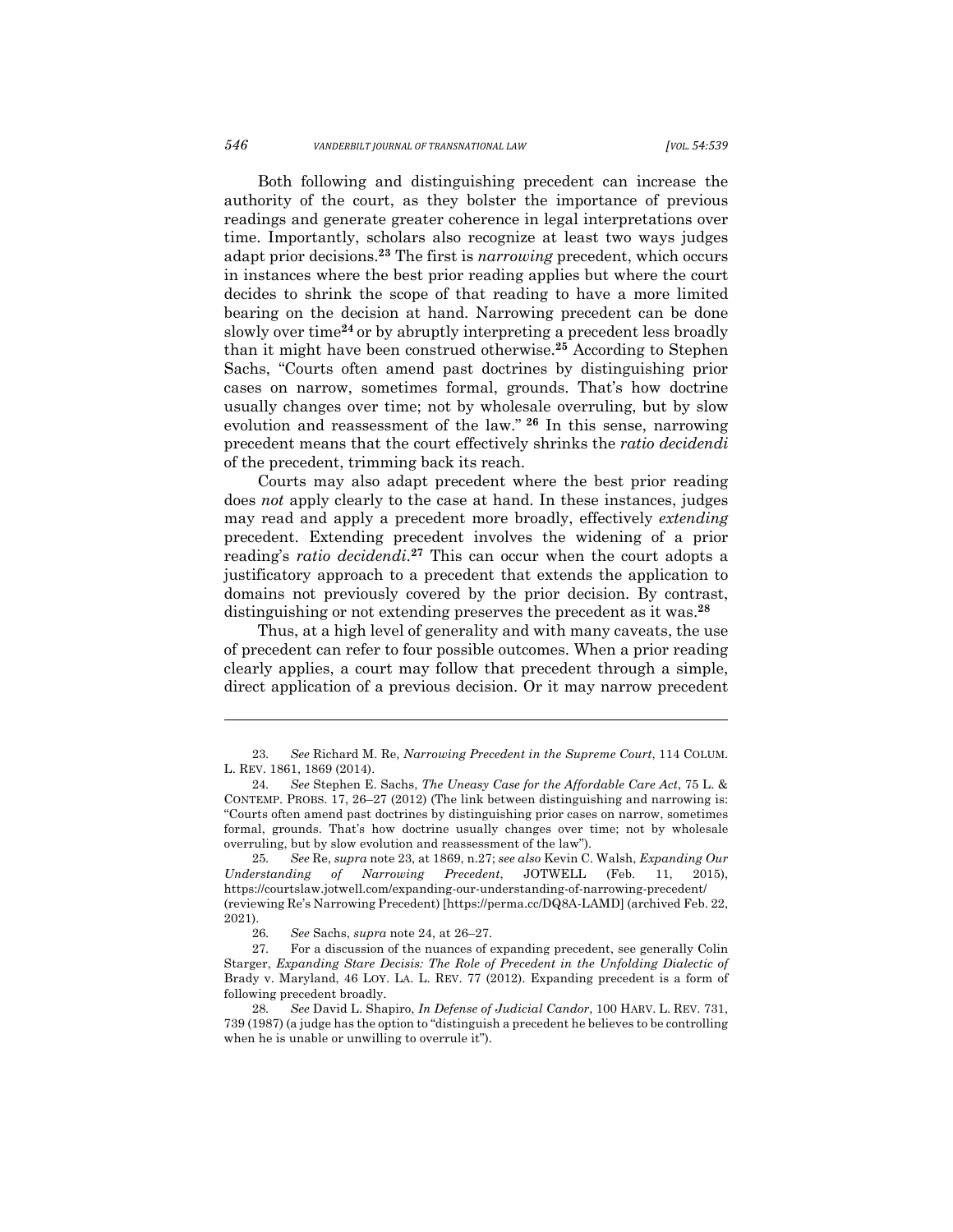through a refinement of those past readings. When a precedent may not necessarily apply, the court can distinguish the current reading from the previous one by explaining why invoking a prior decision is inappropriate. Or it may extend precedent by applying that past reading to a new circumstance, effectively expanding the scope of previous rulings.

|                          | <b>Best Reading</b><br>Does Apply | <b>Best Reading Does</b><br><b>Not Apply</b> |
|--------------------------|-----------------------------------|----------------------------------------------|
| <b>Apply Precedent</b>   | Follow                            | Extend                                       |
| Don't Apply<br>Precedent | Narrow                            | Distinguish                                  |

*Table 1. Types of Applications of Precedent*

## 2. The International Judicial Technique of Precedent

In theory, past decisions of international tribunals have no binding effect on future cases. **<sup>29</sup>** Article 38 of the International Court of Justice Statute (regarded as customary international law) provides that the court "whose function is to decide in accordance with international law such disputes as are submitted to it, shall apply . . . subject to the provisions of Article 59, judicial decisions . . . as subsidiary means for the determination of rules of law."**<sup>30</sup>** Article 59 in turn provides that "[t]he decision[s] of the Court [have] no binding force except between the parties and in respect of that particular case."**<sup>31</sup>** However, although the statute suggests that the court resolves cases without yielding to past precedent, the ICJ tends "to follow the reasoning and conclusions of earlier cases."**<sup>32</sup>**

<sup>29.</sup> *See* Cohen, *supra* note 16, at 2. Of course, states can always agree otherwise. *See, e.g.*, Rome Statute of the International Criminal Court art. 21.2, July 17, 1998, 2187 U.N.T.S. 38544 ('The Court may apply principles and rules of law as interpreted in its previous decisions.").

<sup>30.</sup> Statute of the International Court of Justice art. 38.1(d), June 26, 1945, 59 Stat. 1055, 33 U.N.T.S. 933 [hereinafter ICJ Statute].

<sup>31.</sup> *Id*.

<sup>32.</sup> Land and Maritime Boundary Between Cameroon and Nigeria (Cameroon v. Nigeria), Preliminary Objection, 1998 I.C.J. 275, ¶¶ 28, 31 (June 11) (concluding that the solution adopted in Right of Passage over Indian Territory corresponded to the rule reflected in the Vienna Convention on the Law of Treaties, and thus by analogy applied to this case). *See* Legality of the Use of Force (Serb. & Montenegro v. Port.), Preliminary Objection Judgment, 2004 I.C.J. 1160, 1208, ¶3 (Dec. 15) (joint declaration of seven judges) (stating that the Court must "ensure consistency with its own past case law").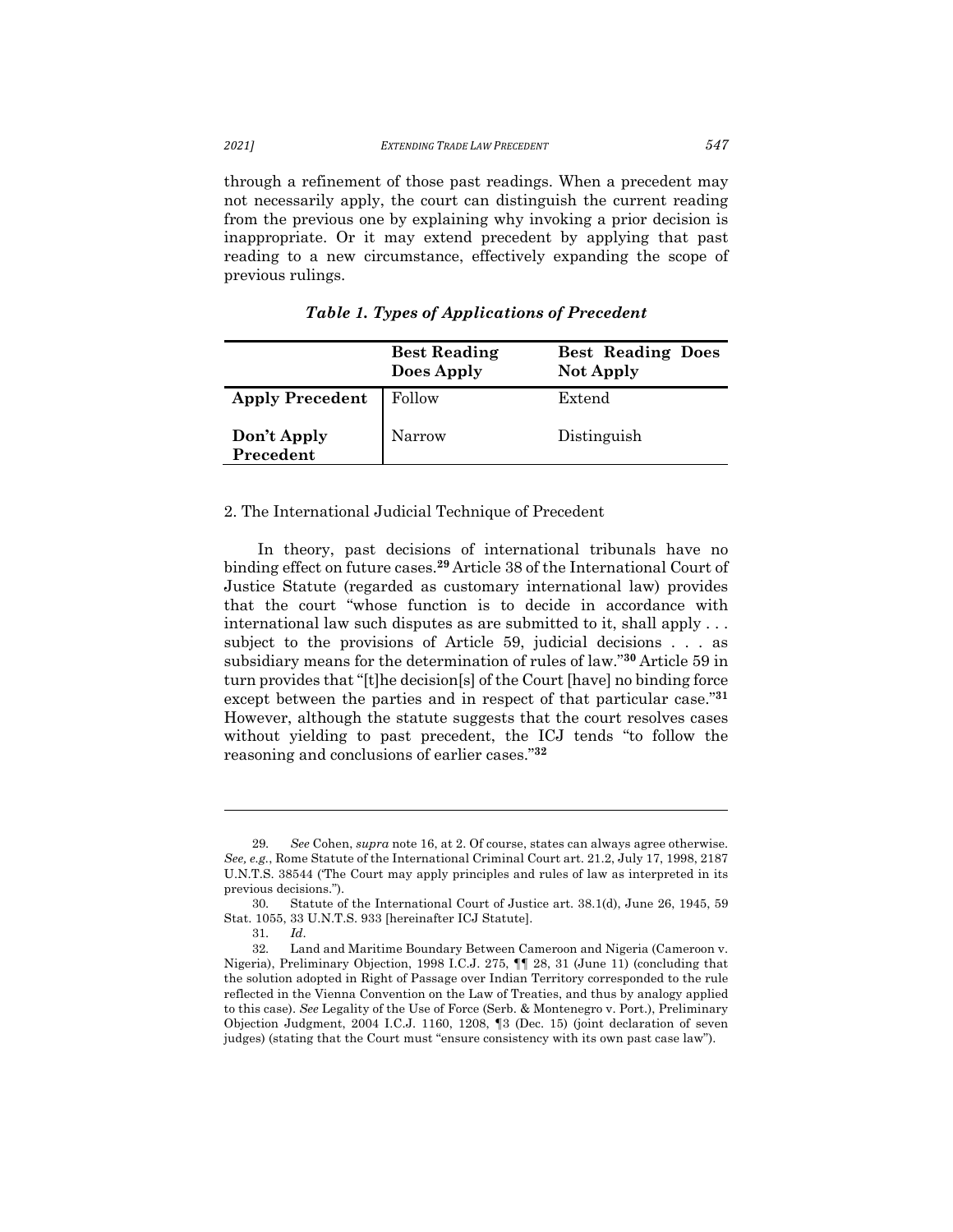The ICJ is just one example, but similar behavior is found in a variety of international settings, including regional systems like the European Court of Justice and Inter-American Court of Human Rights. The European Court of Human Rights has gone so far as to state that it "usually follows and applies its own precedent."**<sup>33</sup>** The International Criminal Tribunal for the Former Yugoslavia developed an extensive internal precedent system upon which the Trial Chamber relied directly to render its judgments.**<sup>34</sup>** Even investment tribunals, which decide disputes based on different agreements and on an *ad hoc* basis, routinely make use of past decisions as a source of "comparison and . . . of inspiration."**<sup>35</sup>** Other examples exist as revealed by studies analyzing different ICs. **36**

As a result, the treatment of precedent by international law mirrors, in some respects, that of domestic legal orders—precedent is applied even if it is not explicitly or formally built into the system. While international law "falls somewhere between the common law and civil law systems in terms of its explicit acknowledgment of precedent,"**<sup>37</sup>** past decisions regularly take on precedential effect with some level of authority.**<sup>38</sup>** ICs also engage with precedent as a judicial technique—this is, by narrowing, distinguishing, or extending—to

<sup>33.</sup> Cossey v. United Kingdom, App. No. 10843/84, 13 Eur. H.R. Rep. 622, 629 (1990) (finding that even though the Court was not bound by its previous decisions, the Court would likely not stray from past decisions absent "cogent reasons for doing so").

<sup>34.</sup> *See, e.g.*, Prosecutor v. Naletilic, Case No. IT-98-34-T, Judgment, ¶ 336–38 (Int'l Crim. Trib. for the Former Yugoslavia Mar. 31, 2003) (citing past Trial Chamber and Appellate decisions as guidance in defining what torture is and what elements to apply).

<sup>35.</sup> AES Corp. v. Argentina, ICSID Case No. ARB/02/17, Decision on Jurisdiction of 26 Apr. 2005, ¶ 31, ¶ 95 (relying on past precedent to hold that the clauses in the License do not bar jurisdiction by an ICSID tribunal).

<sup>36.</sup> *See generally* Yonatan Lupu & Erik Voeten, *Precedent in International Courts: A Network Analysis of Case Citations by the European Court of Human Rights*, 42 BRIT. J. POL. SCI. 413 (2011); Stewart Manley, *Referencing Patterns at the International Criminal Court*, 27 EUR. J. INT'L L. 191 (2016); Laurence R. Helfer, *Overlegalizing Human Rights: International Relations Theory and the Commonwealth Caribbean Backlash Against Human Rights Regimes*, 102 COLUM. L REV. 1832 (2002) (describing the European Court of Human Rights precedent's migration to other bodies).

<sup>37.</sup> Tom Ginsburg, *Bounded Discretion in International Judicial Lawmaking*, 45 VA. J. INT'L L. 631, 637 (2005).

<sup>38.</sup> Of course, this varies by court. But precedent has been shown to matter across a wide variety of international public policy issues. For courts, see Karen J. Alter, Laurence R. Helfer & Mikael Rask Madsen, *How Context Shapes the Authority of International Courts*, 79 L. & CONTEMP. PROBS. 1, 11–12 (2016). For precedent outside of court-like settings, see Julian Arato, *Treaty Interpretation and Constitutional Transformation: Informal Change in International Organizations,* 38 YALE J. INT'L L. 289, 291 (2013) (arguing that "[t]hrough the interpretation of the formal terms of their constituent instruments, these constituted judicial bodies have proven capable of transforming the material constitutions"). *See also* KATERINA LINOS, THE DEMOCRATIC FOUNDATIONS OF POLICY DIFFUSION: HOW HEALTH, FAMILY AND EMPLOYMENT LAWS SPREAD ACROSS COUNTRIES 4, 14–15 (2013).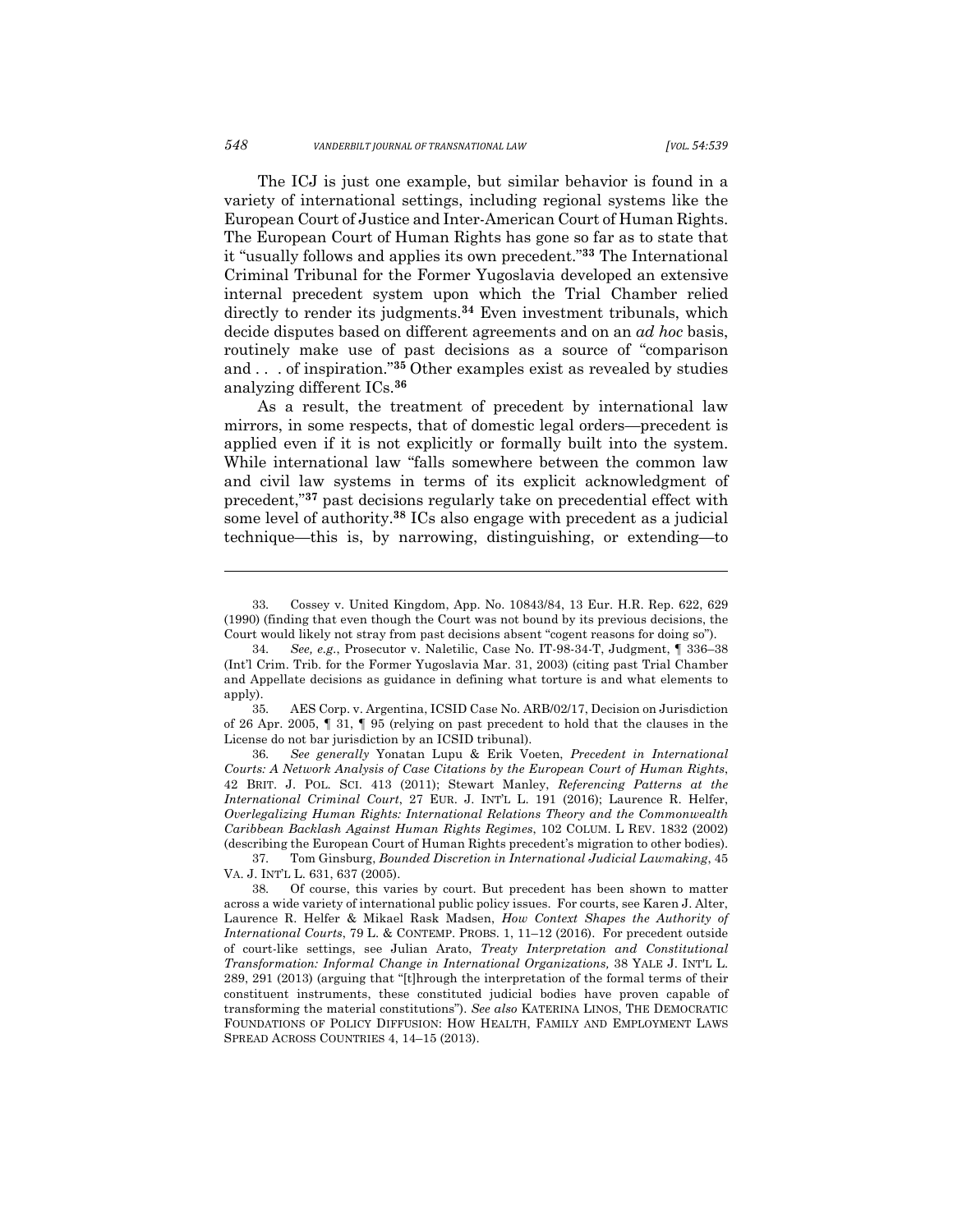"walk back," maintain, or to expand prior precedents. ICs rarely openly overturn a prior judgment. **<sup>39</sup>** Occasionally, however, international adjudicators refer to a precedent as constraining despite a preference for a different outcome.

There are different explanations for why ICs rely on precedent, one being that precedent has value as a source of reason to be relied upon to resolve particular legal issues. **<sup>40</sup>** Chiefly, however, scholars remark that ICs lack coercive force and therefore need to convert the formal legal authority into *de facto* authority.**<sup>41</sup>** Consistent with a rich literature, ICs gain authority by relying on precedent "through the iterative process of issuing logically consistent and legally persuasive decisions."**<sup>42</sup>** For sure, divergent preferences of various IC constituencies may persist even if IC rulings are consistent and persuasive. But, according to Alter, Helfer, and Madsen, ICs acquire authority when users rely on the jurisprudence that connects with the court's interlocutors.**<sup>43</sup>** Therefore, ICs have clear incentives to rely on previous readings. The trouble is that this effort to prioritize coherence and fidelity to the law can create tensions between ICs and the states that delegate power to these bodies. **44**

# B*. The Tension between International Precedent and States*

International adjudication bodies are often designed so that precedent is given limited, if any, formal mandatory weight. This is done for various political reasons. Not least, governments—especially powerful states who can more often dictate treaty terms—fear that precedent under international law could make it difficult to reform rules to better reflect future conditions. **<sup>45</sup>** Precedent can, essentially, tie the hands of states to particular readings of the law over time. As

<sup>39.</sup> *See generally* Laurence R. Helfer & Erik Voeten, *Walking Back Human Rights in Europe?*, 31 EUR. J. INT'L L. 787 (2020).

<sup>40.</sup> *See* Yuval Shany, *Assessing the Effectiveness of International Courts: A Goal-Based Approach,* 106 AM. J. INT'L L. 225, 266 (2012); Dinah L. Shelton, *Form, Function, and the Powers of International Courts,* 9 CHI. J. INT'L L. 537, 557 (2009).

<sup>41.</sup> *See generally* Alter, Helfer & Madsen, *supra* note 38. *See also* Thomas M. Franck, *Legitimacy in the International System,* 82 AM. J. INT'L L. 705, 726 (1998).

<sup>42.</sup> Joseph Weiler discusses the benefits of an incremental iterative process of building IC authority. *See* Joseph Weiler, *The Transformation of Europe*, 100 YALE L.J. 2403, 2447–48 (1991).

<sup>43.</sup> *See* Alter, Helfer & Madesen, *supra* note 38, at 22.

<sup>44.</sup> This pattern exists in the Andean Community legal system. *See, e.g.*, Laurence R. Helfer & Karen J. Alter, *The Andean Tribunal of Justice and Its Interlocutor: Understanding Preliminary Reference Patterns in the Andean Community*, 41 N.Y.U. J. INT'L L. & POL. 871, 888 (2009).

<sup>45.</sup> *See* Gilbert Guillaume, *The Use of Precedent by International Judges and Arbitrators*, 2 INT'L DISP. SETTLEMENT 5, 13, 23 (2011); Irene M Ten-Cate, *The Costs of Consistency: Precedent in Investment Treaty Arbitration*, 51 COLUM. J. TRANSNAT'L L. 418, 421 (2013) (arguing against precedent in investment treaty arbitration).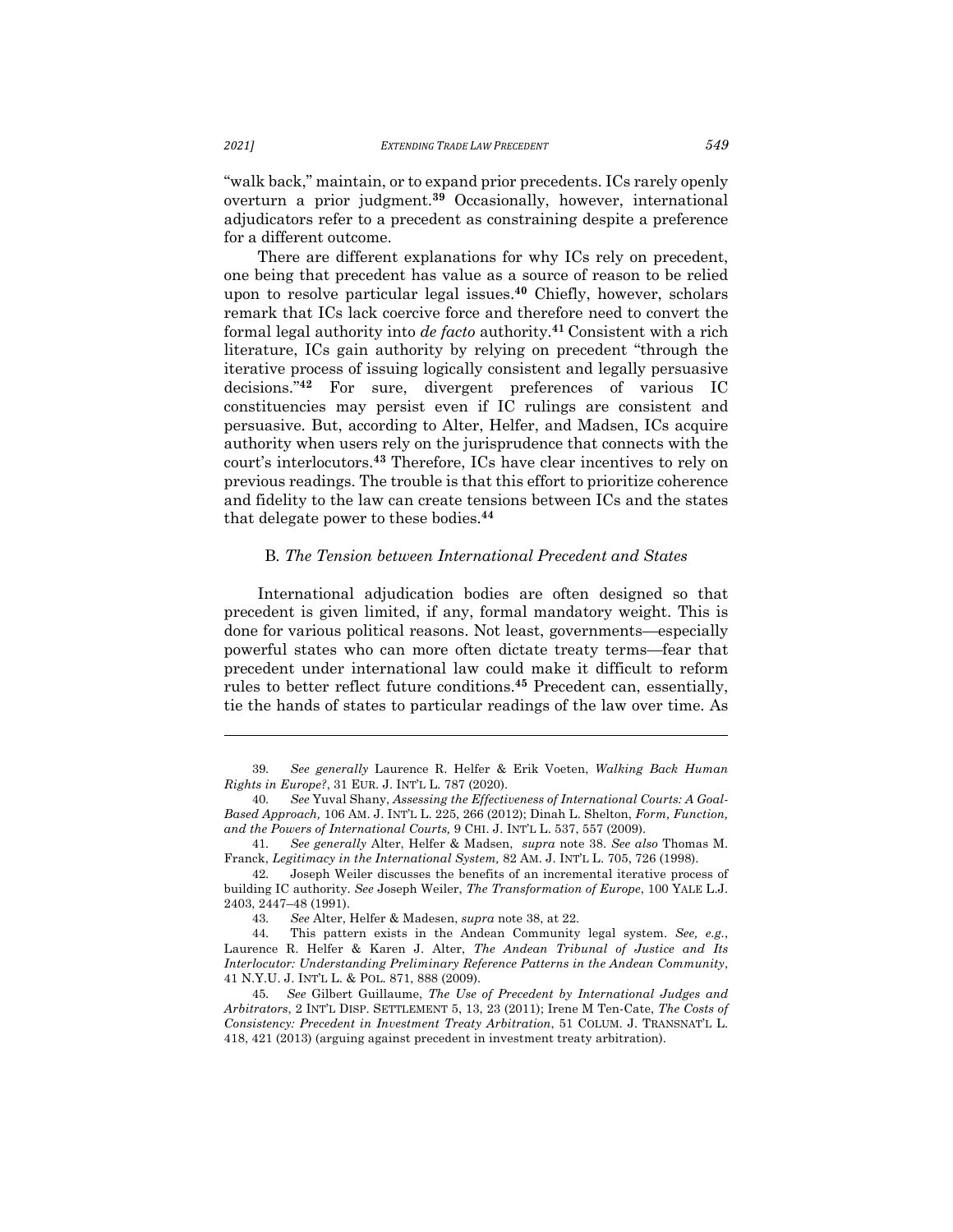such, a strong norm of precedent on states' treaty obligations (as opposed to exceptions) can be tantamount to placing additional constraints on states' policy behaviors. As explained below, precedent can be especially constraining if states lack mechanisms to control or modify the drift in such interpretations.

Precedent can be problematic because ICs' decisions are made outside of the traditional interstate bargaining process. The terms of international agreements are bargained over carefully to reflect a compromise among states. States are notoriously wary of delegating authority to international legal bodies. That is exactly why many ICs are designed without formal precedential power. The concern, from the point of view of states, is that in applying precedent in an effort to clarify legal commitments, this action may affect the formal meaning of the commitment. Relying on previous readings of legal precedent may lock states into more stringent rules. **<sup>46</sup>** Simply put, when past rulings have binding force of law, states are concerned that judges, rather than state representatives, decide the extent and nature of international commitments.**<sup>47</sup>** Understood in this way, precedent introduces a traditional principal-agent problem. Rulings by agents (this is, ICs) may cause the law to drift from the principals' (this is, states') preferences, especially as principals' interests shift over time.

Precedent can create an additional problem for states. Without proper controls, precedent can increase the costs of compliance by reducing the policy space within which states can operate under the law.**<sup>48</sup>** Consider the issue of coherence within bodies of law. Coherence is not just the convergence of opinion but a "certain degree of connection and engagement" between decisions.**<sup>49</sup>** Each decision becomes part of a greater functional order, providing certainty and

<sup>46.</sup> A "negative consensus rule" means that in the absence of an objection by every party to the agreement, including the winning/moving party that is not likely to object, the rule stands. The WTO adapted the GATT to allow dispute settlement panel or appellate body reports to become binding international obligations between the parties, and to have countermeasures authorized in the absence of negative consensus. *See* John H. Jackson, *The World Trade Organization: Watershed Innovation or Cautious Small Step Forward?*, *in* THE WORLD ECON. 11–31, 20 (1995);*see also* Kendall W. Stiles, *The New WTO Regime: The Victory of Pragmatism*, 4 J. INT'L L. & PRAC. 3, 34 (1995) (detailing history of WTO creation).

<sup>47.</sup> *See* Eric A. Posner & John C. Yoo, *Judicial Independence in International Tribunals,* 93 CAL. L. REV. 1, 13–14 (2005). *But see* Laurence R. Helfer & Anne-Marie Slaughter, *Why States Create International Tribunals: A Response to Professors Posner and Yoo,* 93 CALIF. L. REV. 899, 931 (2005).

<sup>48.</sup> *See generally* Helfer & Voeten, *supra* note 39.

<sup>49.</sup> Jenny S. Martinez, *Towards an International Judicial System*, 56 STAN. L. REV. 429, 482 (2003) (discussing "structural issues" of coherence, compliance, expertise, and legitimacy); *see also* Robert O. Keohane & David G. Victor, *The Regime Complex for Climate Change*, 9 PERSP. ON POL. 7–8 (2011) (noting the following criteria: compliance, coherence, determinacy of rule and epistemic quality (expertise), and sustainability (or legitimacy)).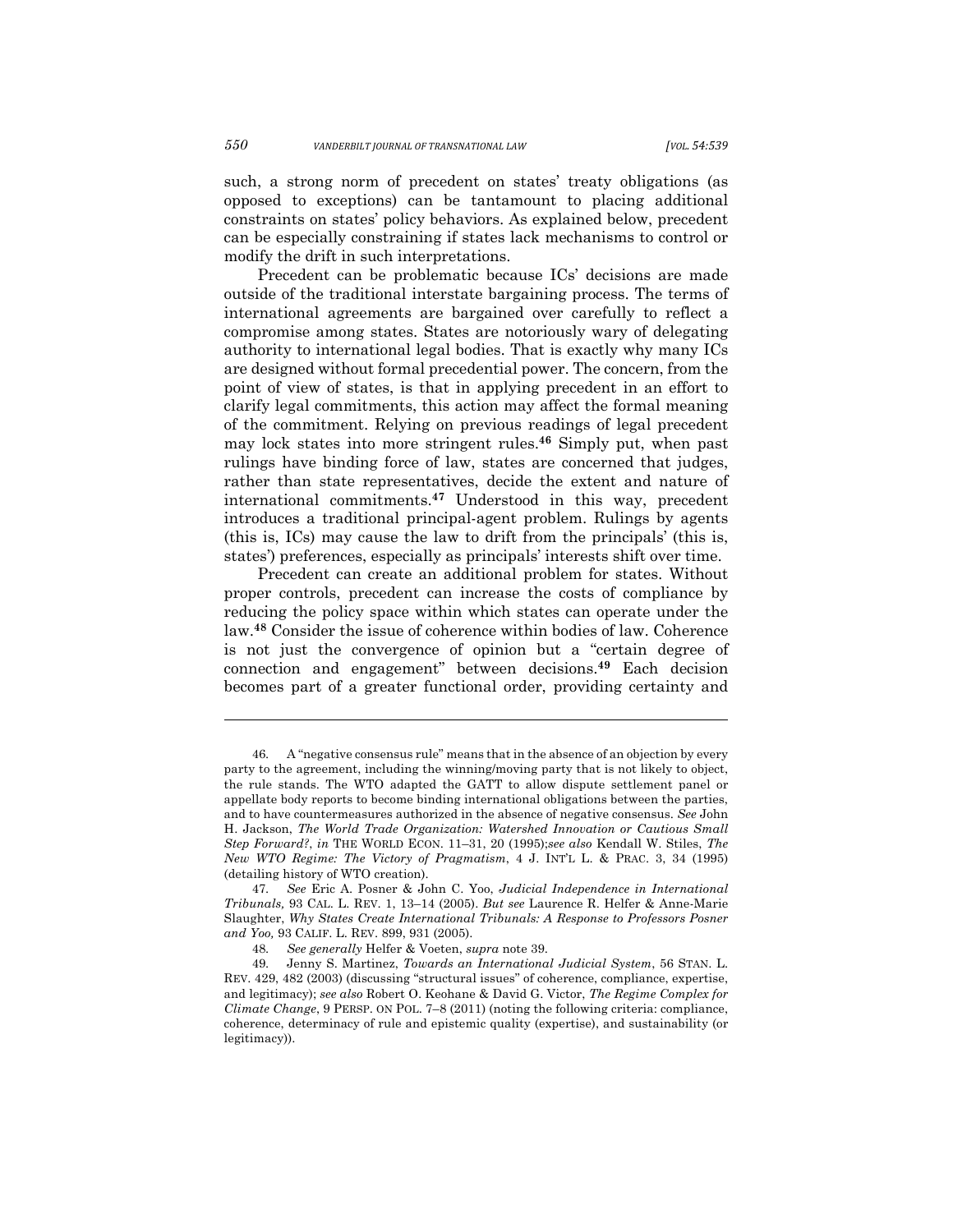predictability to litigants.**<sup>50</sup>** This process includes clarifying the meaning of treaty text and its application to a variety of diverse, complex situations. The IC may have an interest in clarifying the text. However, efforts to increase coherence may become a problem over time as legal decisions remove useful ambiguity in the text.**<sup>51</sup>**

Ambiguity in international law is usually deliberate. As above, it is the result of careful drafting of treaties, often born from difficult political negotiations. Those negotiations are shaped by states' shared uncertainty over the future. That is why, in international economic law in particular, states negotiate what some scholars refer to as "incomplete contracts," which are broadly drafted treaties to encourage future bargaining in the shadow of their commitments.**<sup>52</sup>** States cannot hope to draft complete rules to address every possible contingency. Instead, they leave vague terms, opening some room for different interpretations. While states understand that rules will be clarified, ambiguous terms allow for deniability or contestation of particular interpretations. This ambiguity has implications for interstate cooperation. Ambiguous, flexible rules make the actual implementation of—and compliance with—such commitments easier than highly rigid deals. There is more policy leeway available to states under less complete contracts. However, in the effort to achieve systemic coherence, ICs may effectively erode the deliberate flexibility that treaties offer to states.

Precedent, therefore, can pit important interests of ICs against those of member states. This is particularly true when there is a strong norm to apply precedent—namely, when precedent is regularly

<sup>50.</sup> *See* Laurence R. Helfer & Anne-Marie Slaughter, *Toward a Theory of Effective Supranational Adjudication*, 107 YALE L.J. 273, 319 (1997) ("In a social or legal culture that venerates tradition for its own sake, consistency with earlier decisions provides an autonomous bulwark of legitimacy.")*;see generally* Hillel Y. Levin, *A Reliance Approach to Precedent*, 47 GA. L. REV. 1035 (2012); Andrew T. Guzman, *International Tribunals: A Rational Choice Analysis*, 157 U. PA. L. REV. 171 (2008).

<sup>51.</sup> *See* Linos & Pegram, *supra* note 9, at 617; Jeffrey K. Staton & Georg Vanberg, *The Value of Vagueness: Delegation, Defiance, and Judicial Opinions*, 52 AM. J. POL. SCI. 504, 516 (2008). *But see* Erik Voeten, *Does a Professional Judiciary Induce More Compliance?: Evidence from the European Court of Human Rights*, GEO. UNIV. 1, 22 (Mar. 20, 2012), https://papers.ssrn.com/sol3/papers.cfm?abstract\_id=2029786 (last visited Feb. 19, 2021) [https://perma.cc/7EKX-RKVB] (archived Feb. 19, 2021) (arguing that consistent application of rules enhances compliance).

<sup>52.</sup> *See* Robert W. Staiger & Alan O. Sykes, *How Important Can the Non-violation Clause Be for the GATT/WTO*?, 9 AM. ECON. J. 149, 151 (2017); Marc L. Busch & Eric Reinhardt, *Bargaining in the Shadow of the Law: Early Settlement in GATT/WTO Disputes*, 24 FORDHAM INT'L L.J. 158, 160 (2000) (arguing that "the success of the WTO system hangs on its ability to encourage bargaining in the shadow of weak law"); William W. Burke-White & Andreas von Standen, *Private Litigation in a Public Law Sphere: The Standard of Review in Investor-State Arbitrations*, 35 YALE J. INT'L L. 283–84 (2010) (arguing that the international investment arbitrations now look far beyond traditional issues of nationalization and expropriation to a "much broader variety of regulatory and public goods").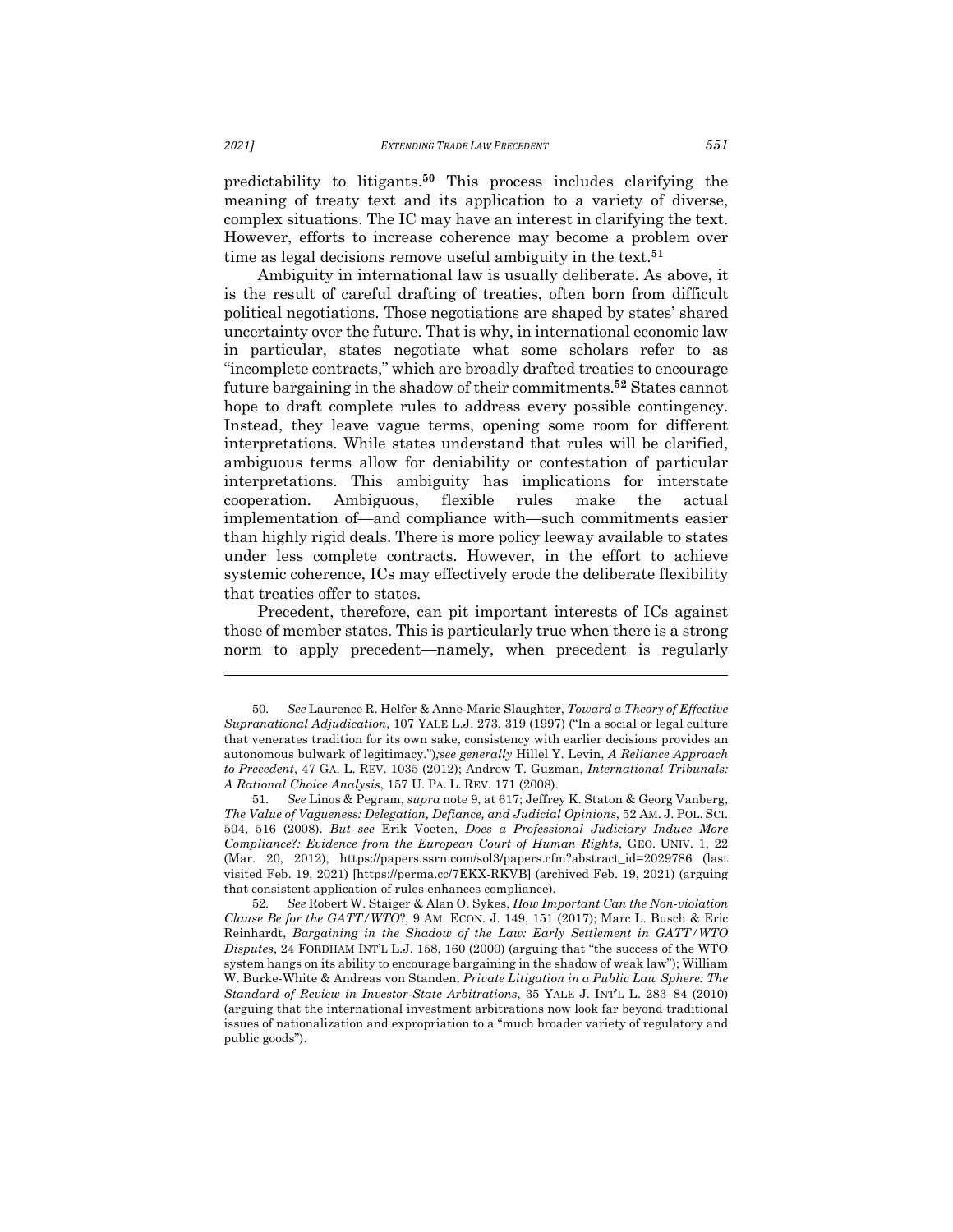*followed* and *extended* through IC decisions. Certainly, states may always resist adverse rulings from ICs that deem a state's policy to be in violation of the law. However, a strong norm of precedent can *amplify* political resistance to the decisions—and to the authority—of the legal body.

Aware of this problem, states design dispute settlement institutions with mechanisms to exercise control over ICs.**<sup>53</sup>** As delegation to international adjudicatory bodies expands, there is a need to maintain control over the outputs of ICs, especially when these outputs can generate costs before different audiences. As defined by Cogan, "control" means checks on the powers of an IC that ensure that the organization acts within its assigned mandate.**<sup>54</sup>** Such mechanisms can be justified as follows: without some mechanisms of control, states would be reluctant to voluntarily delegate powers to the IC in the first place.**<sup>55</sup>** These mechanisms try to ensure that the decision-making authority delegated to the ICs is not abused. Helfer and Slaughter rightly add to this point that because states are keenly aware of the effect of international court's outputs, they "fine-tune their influence over the tribunal and its jurisprudential output using a diverse array of structural, political, and discursive controls."**<sup>56</sup>**

The optimal level of state influence over IC outputs is a complex task of institutional design, which is considered in greater length elsewhere. Suffice to say, it requires understanding different features of ICs and how they interact, in practice and over time. The existence (or the lack thereof) of an appellate proceeding, the role and influence of an IC secretariat, the embeddedness (or not) of the court in a particular regime or legal community, and the *ex-ante* or *ex-post* control mechanisms imposed by states that create the court (jurisdictional mandate, applicable rules, staffing, budget, etc.) can all affect how courts decide cases and how these are applied prospectively.**<sup>57</sup>** For

53. *See* W. MICHAEL REISMAN, SYSTEMS OF CONTROL IN INTERNATIONAL ADJUDICATION AND ARBITRATION: BREAKDOWN AND REPAIR 2–3 (1992).

<sup>54.</sup> *See* Jacob K. Cogan, *Competition and Control in International Adjudication*, 48 VA. J. INT'L L. 411, 420 (2008) (providing a taxonomy for controlling international courts (internal and external) and five categories of external controls over courts: 1) mandates; 2) rules it can apply; 3) staffing; 4) budget; and 5) ability to make and apply decisions).

<sup>55.</sup> *See id.* at 415.

<sup>56.</sup> Helfer & Slaughter, *supra* note 50, at 942 (contending that because states are keenly aware of the effects of the outcomes they "fine-tune their influence over the tribunal and its jurisprudential output using a diverse array of structural, political, and discursive controls"). According to Cogan, one way of controlling is by granting or curtailing the ability to apply prior decisions. *See* Cogan, *supra* note 54, at 416 (describing mechanisms of state control over international adjudicatory bodies).

<sup>57.</sup> Cogan, *supra note* 54, at 416; *see also* Ginsburg, *supra* note 37, at 635; Laurence R. Helfer, *Why States Create International Tribunals: A Theory of Constrained Independence*, *in* INTERNATIONAL CONFLICT RESOLUTION 253, 268–72 (Stefan Voigt, Max Albert & Dieter Schmidtchen eds., 2006); Joost Pauwelyn, *The Rule of Law Without the*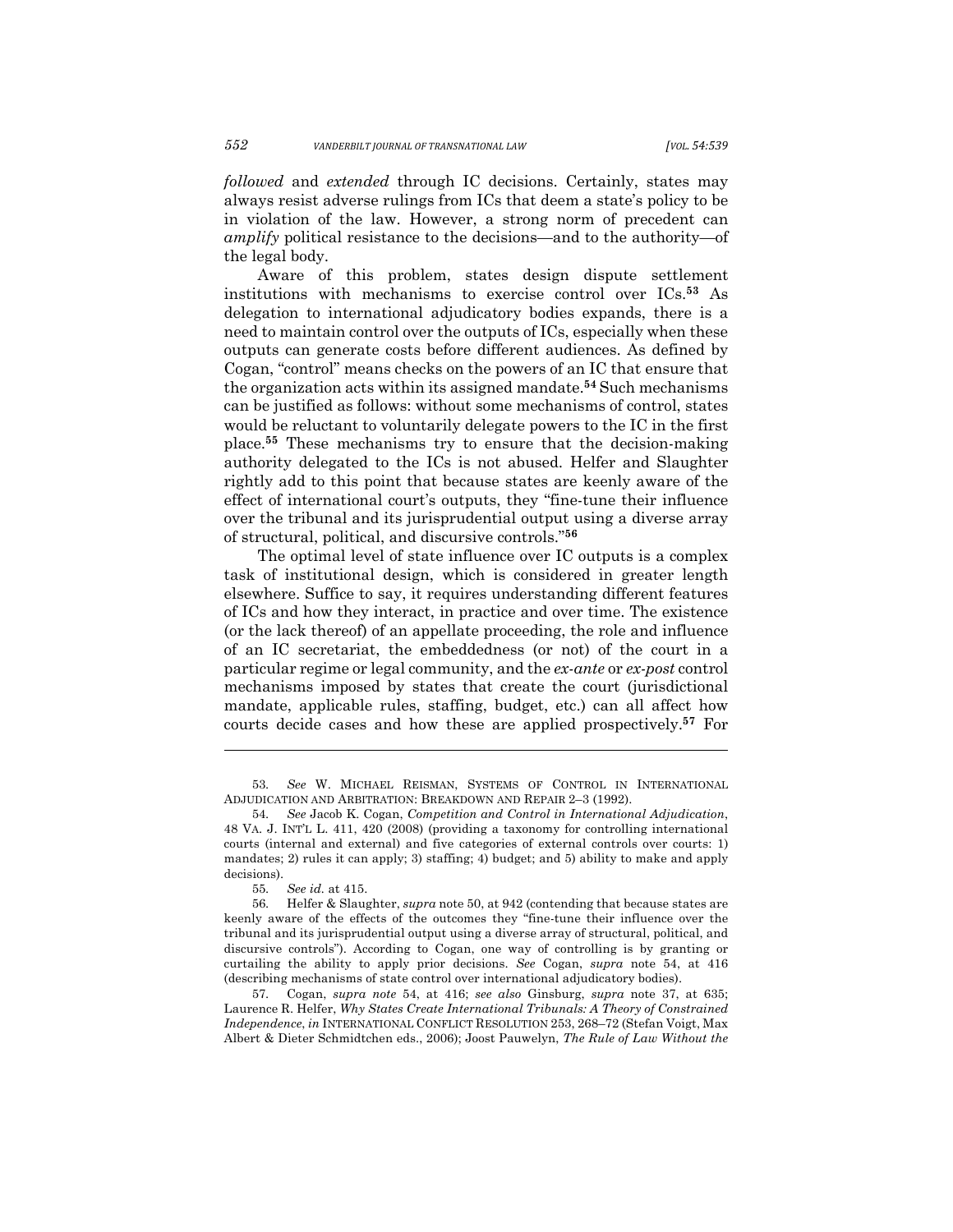instance, two features of the WTO, the lack of private standing and the availability (until recently) of an appeals mechanism, suggest that states hope to exercise at least moderate control over the outputs.**<sup>58</sup>**

In short, the process of formation—and reliance on—precedent may give rise to a difficult tension. Clearer rules can enhance future litigation and increase the authority of decisions as well as the authority of the issuing ICs. However, clearer rules may also result in lower levels of IC effectiveness as it relates to state behavior. As legal commitments calcify or drift via precedent, states may be unable to amend such commitments by political means. Eventually, states, especially those with the power to dictate terms and conditions, may face pressures not to comply as a result of the strengthening of, or the increase of the precision in, legal obligations. **<sup>59</sup>** Thus, although necessary to enhance systemic coherence and authority, relying on precedent may create troubles in promoting the main systemic goal of ICs: compliance with international law.

#### C*. International Precedent and State Responses*

International adjudicators can, to some degree, shape the meaning of law when applying precedent. In response, states tend to have different strategies against this reality: to influence the process of precedent formation by choosing carefully the cases they bring and the arguments they make; to control the process via the (re)appointment of judges; and more importantly, to discount the authority of the court by criticizing or failing to comply with its rulings.

First, states select cases carefully, paying attention to those that can influence case law—even if the current economic or political value of the cases may not justify the decision to bring that claim. This can involve deciding between different competing cases. States may also tailor legal arguments so that current rulings affect the meaning of the rules in future cases. Litigation is known to generate "audience costs," which are the costs states may incur for publicly ventilating possible violations of international commitments. **<sup>60</sup>** States litigate purposefully to shape these costs.

*Rule of Lawyers? Why Investment Arbitrators are from Mars, Trade Adjudicators are from Venus*, 109 AM. J. INT'L L. 761, 787–88 (2015).

<sup>58.</sup> Conversely, investor-state dispute settlement—a system available to investors, who enjoy a private right of standing and with no appeal process—suggests a different role for precedent in international investment law. *See generally* Ten-Cate, *supra* note 45.

<sup>59.</sup> *See* Abbott, Keohane, Moravcsik, Slaughter & Snidal, *supra* note 9, at 402.

<sup>60.</sup> *See* Emilie M. Hafner-Burton, Sergio Puig & David G. Victor, *Against Secrecy: The Social Cost of International Dispute Settlement*, 42 YALE J. INT'L L. 279, 295–96 (2017); Jonathan Molot, *An Old Judicial Role for a New Litigation Era*, 113 YALE L.J. 27, 42 (2003); Judith Resnik, *Managerial Judges*, 96 HARV. L. REV. 374, 417 (1982); Abram Chayes, *The Role of the Judge in Public Law Litigation,* 89 HARV. L. REV. 1281,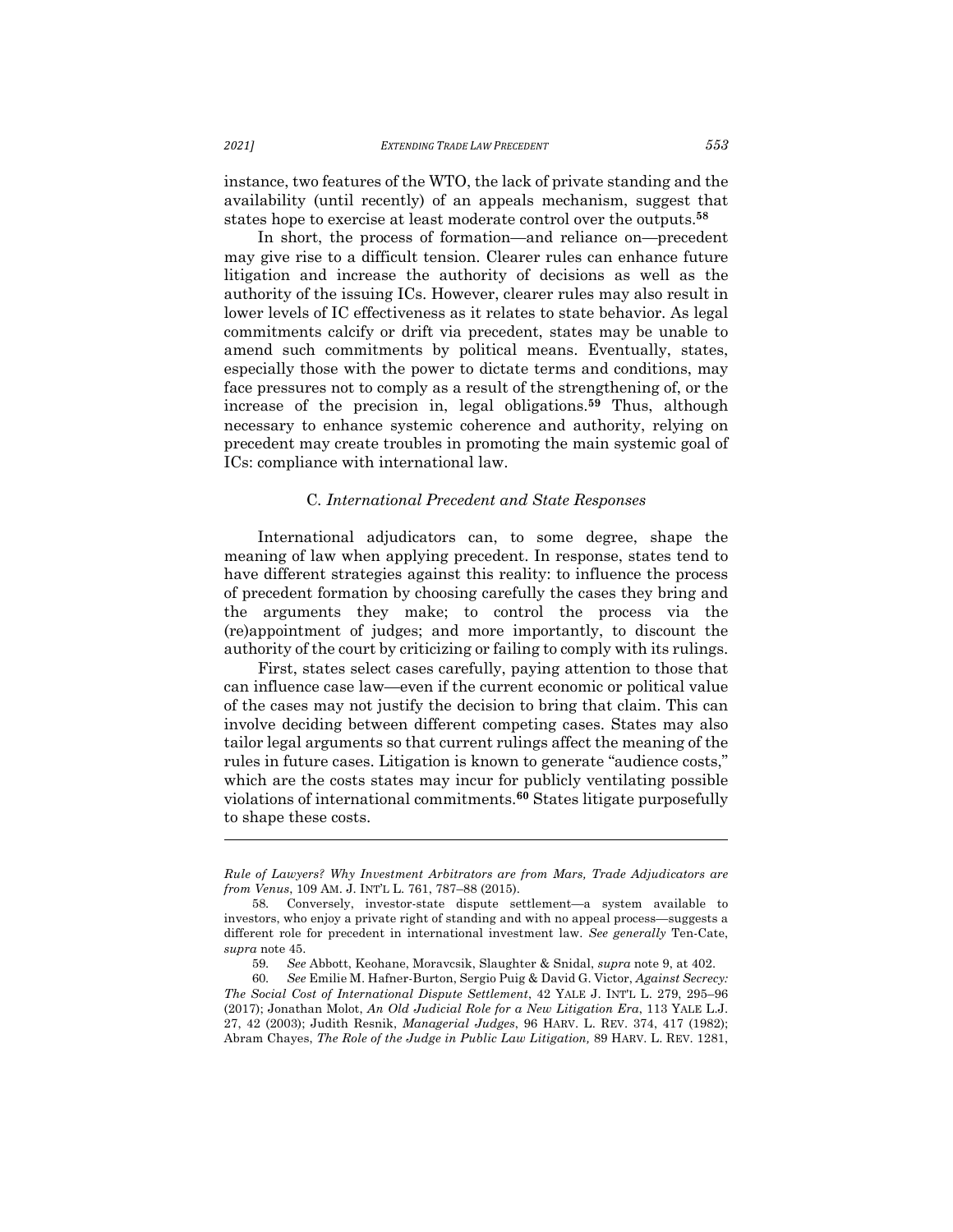Second, states may try to manage the nomination, selection, and reappointment processes of IC judges—referred to as (re)appointments. If the political process (i.e., diplomatic negotiations) cannot correct what courts decide, states may try to transform the composition of the adjudicatory body to shape the law by appealing to the views of adjudicators. In particular, powerful states that see unwarranted interpretations may become disaffected and appoint less independent or more predictable adjudicators. In fact, one reason why international arbitration tribunals are typically composed of members appointed by each party in the litigation unilaterally, and a chair often appointed by agreement of the parties, is specifically to control the outputs. Some have defended these systems in light of the role played by ICs and their relationships to states. **<sup>61</sup>** The two leading competing theories of international judicial politics, the principle-agent theory**<sup>62</sup>** and the trustee theory,**<sup>63</sup>** both argue that international judges operate in an environment of relative judicial independence. While the extent of such independence is debated, it is clear that, in practice, states exercise some level of control via their powers of judicial nomination.**<sup>64</sup>**

Finally, because precedent could risk freezing the law in place, applications of precedent may not reflect the systemic preference of states, a particular scientific consensus, or the political compromise embedded in the legal text. In certain instances, the disconnect may be so profound that it can erode states' ability to comply—regardless of their political will to do so. Or it can potentially erode that political will. Precedent can make the rules sufficiently stringent that the domestic "constituencies of compliance" cannot mobilize effectively.**<sup>65</sup>** This does not mean that precedent necessarily makes it less likely that

<sup>1297 (1976).</sup>

<sup>61.</sup> *See* Charles N. Brower & Charles B. Rosenberg, *The Death of the Two-Headed Nightingale: Why the Paulsson-van den Berg Presumption that Party-Appointed Arbitrators are Untrustworthy is Wrongheaded,* 29 ARB. INT'L 7, 14–15 (2013); *cf.* Jan Paulsson, *Moral Hazard in International Dispute Resolution*, 25 ICSID REV. FOREIGN INV. L.J. 339, 355 (2010) ("[M]y proposal [is] that we turn our backs on the practice of unilateral appointments" and experiment with blind appointments).

<sup>62.</sup> Manfred Elsig & Mark A. Pollack, *Agents, Trustees, and International Courts: The Politics of Judicial Appointment at the World Trade Organization,* 20 EUR. J. INT'L RELS. 391–92 (2014); Karen J. Alter, *Agents or Trustees: International Courts in their Political Context,* 14 EUR. J. INT'L RELS. 33–34 (2008).

<sup>63.</sup> Alec Stone Sweet & Thomas Brunell, *The European Court of Justice, State Noncompliance, and the Politics of Override*, 106 AM. POL. SCI. REV. 204, 204 (2012); Olof Larsson & Daniel Naurin, *Judicial Independence and Political Uncertainty: How the Risk of Override Affects the Court of Justice of the EU*, 70 INT'L ORG. 377–78 (2016).

<sup>64.</sup> *See* Dunoff & Pollack, *supra* note 1, at 251.

<sup>65.</sup> We have in mind interest groups with potentially competing preferences over whether their governments should abide by international rules, including the decisions of ICs. These domestic obstacles can be quite difficult to overcome. *See generally* William Landes & Richard Posner, *The Independent Judiciary in an Interest-Group Perspective*, 18 J. L. & ECON. 875 (1976); Sykes, *supra* note 7.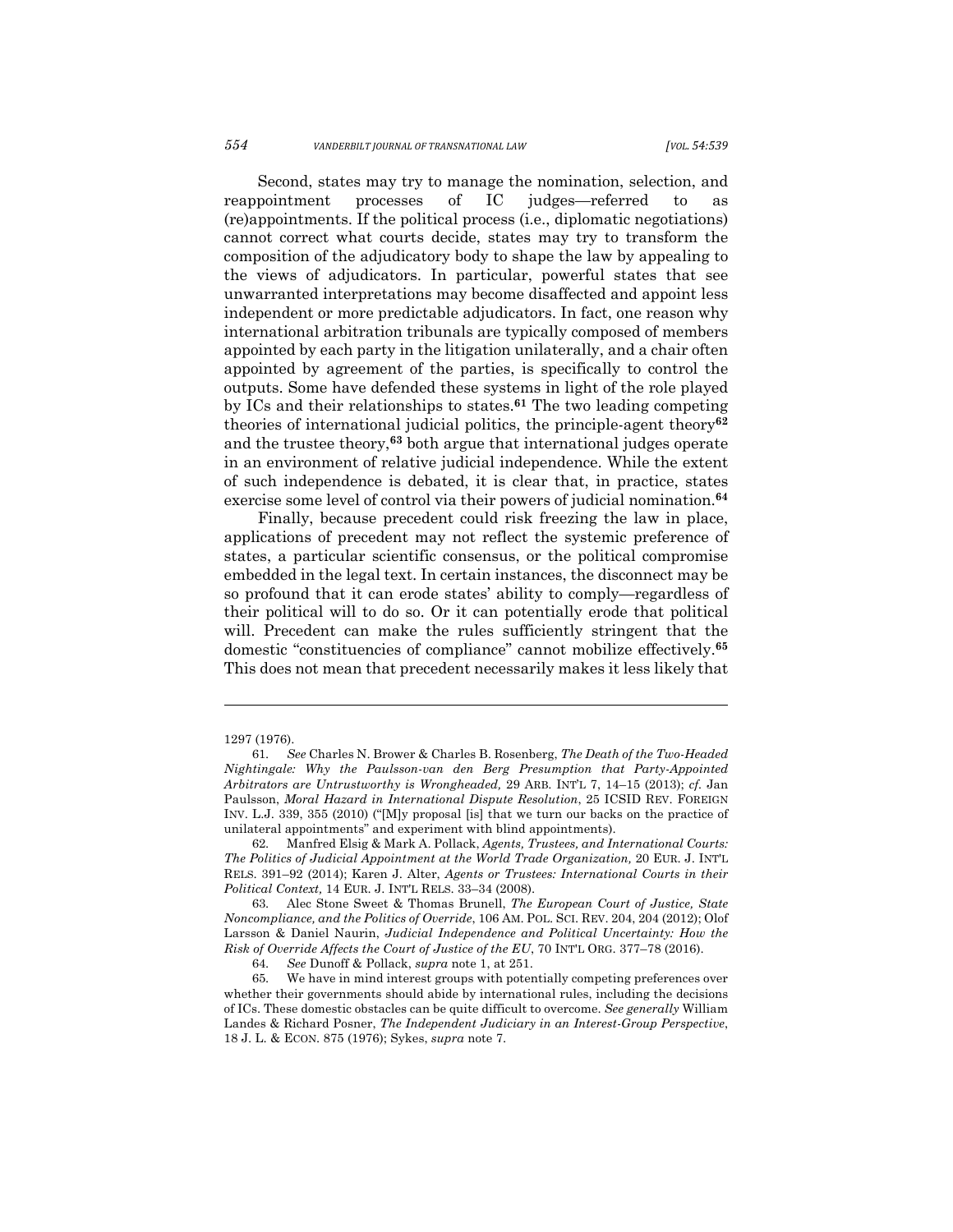the parties agree to be bound by a particular decision. However, decisions that pass judgment on generalized practices, including the substantive content or the production of laws, can make states unable or unwilling to follow the rule(s) as interpreted.**<sup>66</sup>**

States can criticize decisions to appease different constituencies. Yet, in its most consequential aspect, a judgment in a system of rigid precedent may trigger a decision of a state to ignore the judgment completely, to withdraw from the proceedings, or, ultimately, to exit the IC. The United States' unwinding of the ICJ's compulsory jurisdiction during the Nicaragua case serves as an example of this point. The case involved the support of a rebel group by the United States in violation of international law. In that case, the United States claimed that the ICJ decided the preliminary jurisdictional question erroneously "as a matter of law and . . . based on a misreading and distortion of the evidence and precedent" leading to the US withdrawal of the participation in the merits stage of the case and, eventually, the United States' withdrawal of the court's compulsory jurisdiction.**<sup>67</sup>**

To be sure, governments may resist decisions by ICs that are internally inconsistent and arbitrary. However, a political problem can still arise when the application of precedent is consistent and objective. This Article explores those instances by looking at the WTO AB's use of precedent and the effect on one of the most important aspects of international dispute settlement: *compliance*.

#### III. TRADE LAW AND PRECEDENT

The AB has become a focal point of controversy. One accusation the United States levied against the AB is that it applies—that is, follows and often extends—its own precedent in spite of the institution's design, which the United States interprets as rejecting the notion of binding precedent. This Part describes and assesses the use of precedent by the AB. It then uses the analysis to provide an explanation of the role of precedent in the current crisis of the AB in Part IV.

<sup>66.</sup> This is especially the case at the WTO. For examples, see Gregory Shaffer, Manfred Elsig & Sergio Puig, *The Extensive (But Fragile) Authority of the WTO Appellate Body*, 79 L. & CONTEMP. PROBS. 237, 254 (2016) ("The AB has also exercised agency to enhance its authority by directing its decisions toward administrative bodies instead of legislatures.").

<sup>67.</sup> Military and Paramilitary Activities in and Against Nicaragua (Nicar. v. U.S.), Jurisdiction, 1984 I.C.J. 392 (Nov. 26); *Text of U.S. Statement on Withdrawal from Case Before the World Court*, N.Y. TIMES (Jan. 19, 1985), https://www.nytimes.com/1985/01/19/world/text-of-us-statement-on-withdrawal-fromcase-before-the-world-court.html (last visited Feb. 20, 2021) [https://perma.cc/PZD3- ZGKP] (archived Feb. 20, 2021).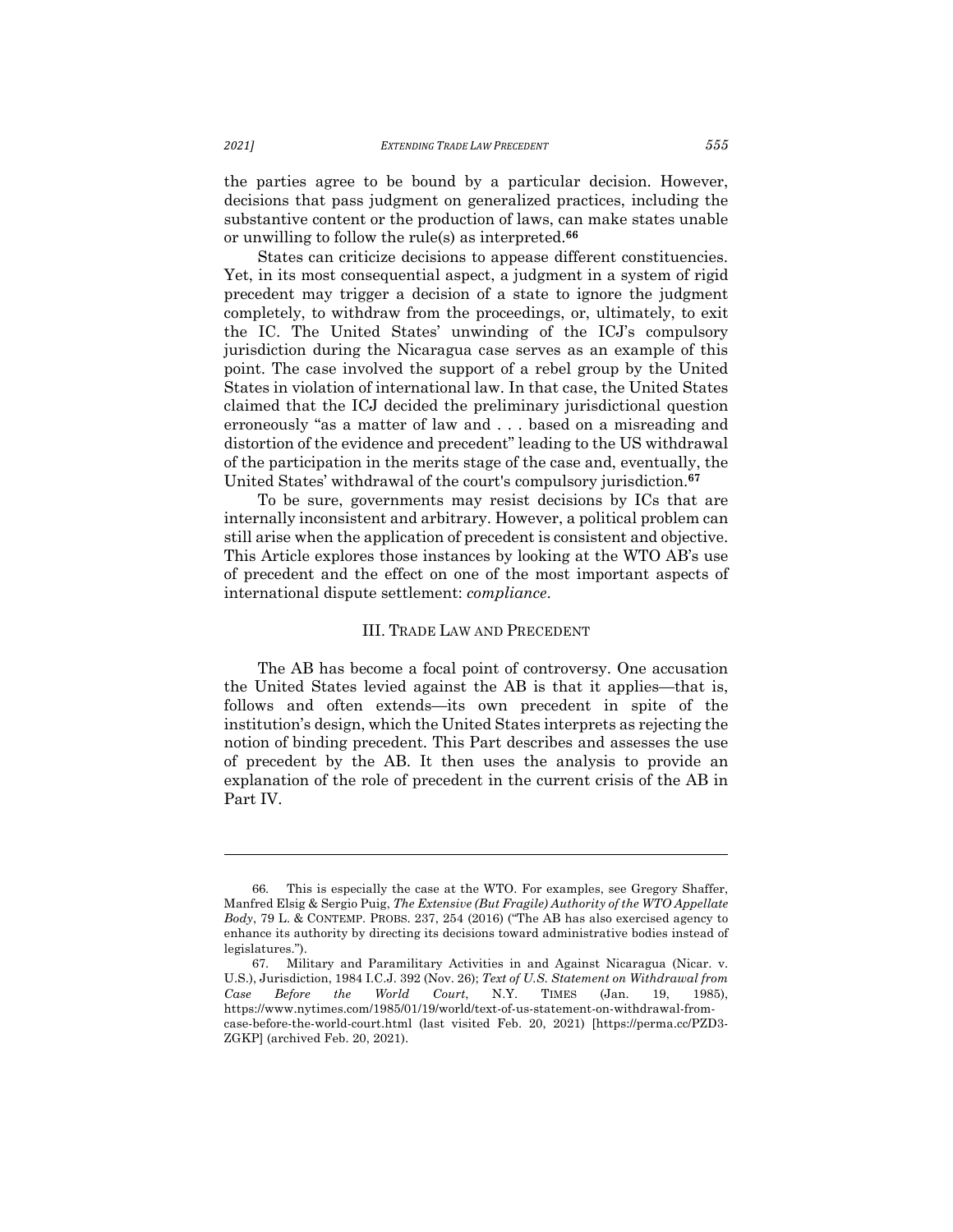### A*.* Stare Decisis *at the WTO*

The WTO's dispute settlement system is composed of four main stages: consultation, panel, appeal, and compliance. Until recently, the appeals process was the pinnacle of the system, representing a significant advancement over the reliance of the General Agreement on Tariffs and Trade (GATT) on positive consensus for the adoption of decisions.**<sup>68</sup>**

The appeals process deals with questions of law (as opposed to fact) that result from panel decisions. Members have relied heavily on the appeals system since its inception. There were 243 panel rulings in the first five hundred disputes, and two-thirds of those decisions were appealed.**<sup>69</sup>** These appeals address important and controversial issues, ranging from complex technical regulations to more traditional trade questions like the imposition of tariffs against dumping.**<sup>70</sup>**

One interesting feature of the dispute system is that, despite the judicial nature of the appeals process, the members of the WTO do not consider the AB a court *per se*. The Dispute Settlement Understanding refers to AB adjudicators as "persons" who broadly represent "membership in the WTO."**<sup>71</sup>** Related, and more importantly for the purpose of this work, WTO dispute settlement is designed such that there is no formal *stare decisis* application in AB reports.**<sup>72</sup>** Cases are supposed to be objectively assessed, judged on their own merit, and decided irrespective of prior rulings. Article IX:2 of the WTO Agreement**<sup>73</sup>** and Dispute Settlement Understanding Article III:2**<sup>74</sup>** are

71. Understanding on Rules and Procedures Governing the Settlement of Disputes art. 17(3), Apr. 15, 1994, Marrakesh Agreement Establishing the World Trade Organization, Annex 2, 1869 U.N.T.S. 401 [hereinafter DSU].

<sup>68.</sup> *See* Graham *supra* note 13, at 10–11.

<sup>69.</sup> Only about half of WTO disputes end up reaching a formal panel ruling. The other half are either settled prior to panel ruling through mutually agreeable solutions or they are simply dropped as a result of changing preferences.

<sup>70.</sup> From DS1 to DS450, the AB ruled on 420 separate legal claims in 130 rulings. This included 52 individual decisions on antidumping, 52 on subsidies, and 50 on safeguards. Each of these are highly contentious areas of the law. Richard H. Steinberg, *Judicial Lawmaking at the WTO: Discursive, Constitutional, and Political Constraints*, 98 AM. J. INT'L L. 247, 259–60 (2004).

<sup>72.</sup> The text states that "[rulings] cannot add to or diminish the rights and obligations provided in the covered agreements." *Id.* at art. 3(2). This means legal decisions do not shape members' commitments or the agreement itself. Any revisions to the law must be decided through agreed upon channels, which is made explicit in Article IX:2 of the WTO Agreement.

<sup>73.</sup> "The Ministerial Conference and the General Counsel shall have the 'exclusive authority' to adopt interpretations of the *WTO Agreement* and of the Multilateral Trade Agreements." Marrakesh Agreement, *supra* note 1, art. IX:2.

<sup>&</sup>quot;Recommendations and rules of the DSB cannot add to or diminish the rights and obligations provided in the covered agreements." DSU, *supra* note 71, art. 3(2). The Vienna Convention on the Law of Treaties serves as guiding principles for panels' and AB's interpretation per art. 3(2). *See* Vienna Convention on the Law of Treaties art.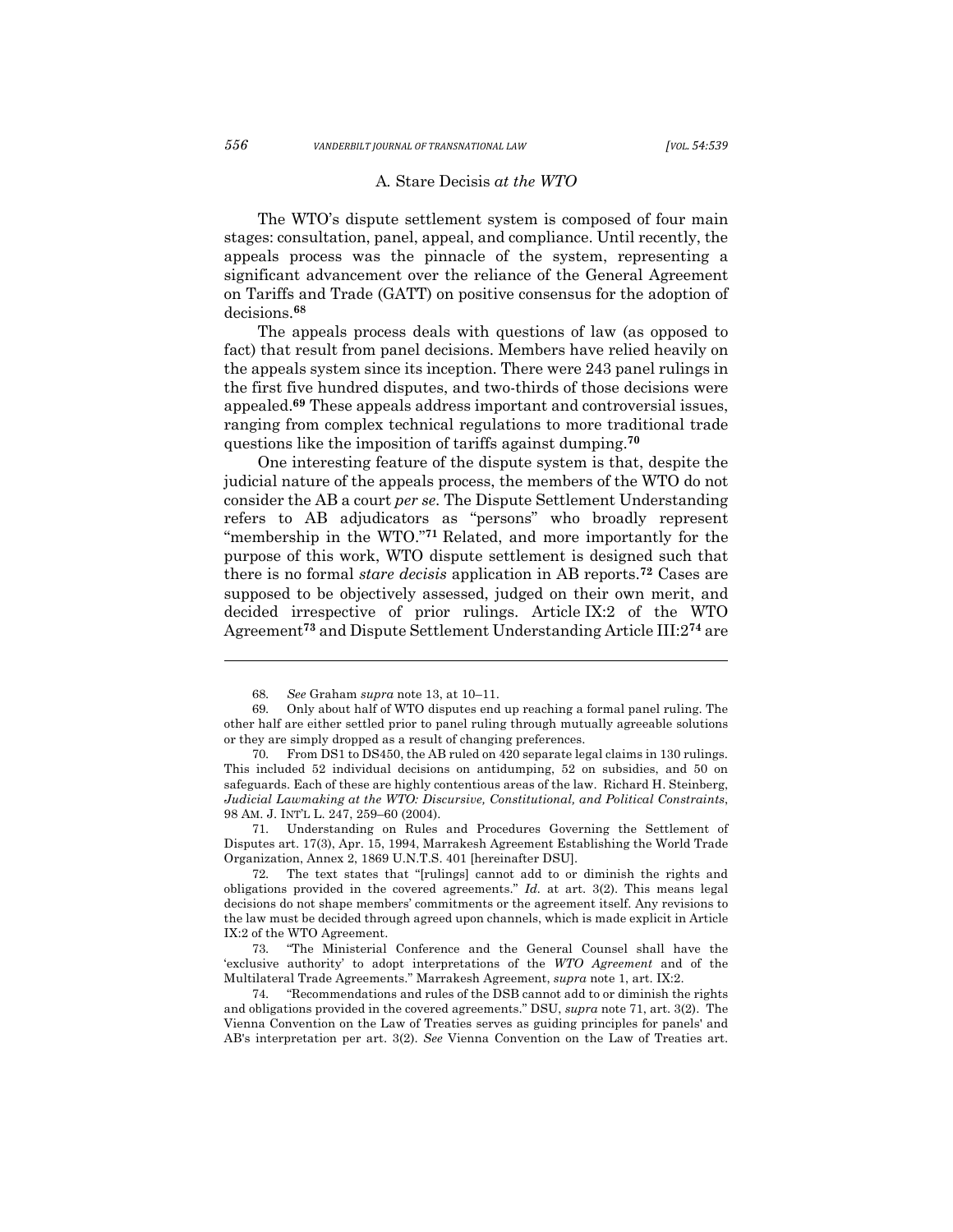seen, especially by the United States, to reject any strong notion of binding precedent.**<sup>75</sup>**

Yet, panel and AB reports both regularly cite past decisions, as do litigants in their submissions and legal arguments.**<sup>76</sup>** Importantly, the AB regularly treats previous readings as authoritative. The WTO states that "it is very likely that the panel or the Appellate Body will repeat and follow" a persuasive interpretation of a decision.**<sup>77</sup>** The WTO's view of dispute settlement means previous decisions are instructive and that there is a high level of consistency in rulings across disputes.**<sup>78</sup>** As a result, interpretations of specific WTO provisions usually become part of the *acquis* and, therefore, become authoritative.**<sup>79</sup>** Most telling is the fact that, in twenty-five years, the AB has never entirely overruled a previous interpretation.**<sup>80</sup>** Only specific panel decisions are reversed on occasion.**<sup>81</sup>**

The WTO's reliance on past rulings—and its extension of those rulings—raises several questions. How widespread and consistent is the application of precedent? And how may the use of precedent be

76. *See* Shaffer, Elsig & Puig, *supra* note 66, at 271; Joost Pauwelyn, *Minority Rules: Precedent and Participation Before the WTO Appellate Body*, *in* JUDICIAL AUTHORITY IN INTERNATIONAL ECONOMIC LAW 141 (Joanna Jemielnaik, Laura Nielsen & Henrik Palmer Olsen eds., 2016).

77. *Legal Effect of Panel and Appellate Body Reports and DSB Recommendations and Rulings Available*, WORLD TRADE ORG., https://www.wto.org/english/tratop\_e/dispu\_e/disp\_settlement\_cbt\_e/c7s2p1\_e.htm (last visited May 19, 2020) [https://perma.cc/9WK9-594Z] (archived Feb. 20, 2021).

78. *See* Graham Cook, *Humpty Dumpty and the Illusion of 'Evolutionary Interpretation' in WTO Dispute Settlement*, *in* EVOLUTIONARY INTERPRETATION AND INTERNATIONAL LAW (2019).

79. *See* Shaffer, Elsig & Puig, *supra* note 66, at 261.

80. The closest the Appellate Body has come to overruling precedent is with regard to pre-WTO panel reports. For example, the rejection of the processes and production methods analysis in the first Tuna-Dolphin case - although even then the AB did it carefully and not explicitly citing the precedent. Appellate Body Report, *United States – Measures Concerning the Importation, Marketing and Sale of Tuna and Tuna Products*, WTO Doc. WT/DS381/AB/RW/USA (adopted Dec. 14, 2018). We especially thank Tomer Broude for his suggestion on this point (and many others).

81. Out of the 420 legal claims ruled on the AB in DS1-450, the AB differed from the panel report on only 113 occasions—i.e., twenty-seven percent of the time.

<sup>31(3)(</sup>c), opened for signature May 23, 1969, 1155 U.N.T.S. 331 [hereinafter Vienna Convention].

<sup>75.</sup> *See* Raj Bhala, *The Myth About Stare Decisis and International Trade Law (Part One of a Trilogy)*, 14 AM. U. INT'L L. REV. 845, 878 (1999); Raj Bhala, *The Precedent Setters: De Facto Stare Decisis in WTO Adjudication (Part Two of a Trilogy)*, 9 J. TRANSNAT'L L. & POL'Y 1, 50–51 (1999); Raj Bhala, *The Power of the Past: Towards De Jure* Stare Decisis *in WTO Adjudication (Part Three of a Trilogy)*, 33 GEO. WASH. INT'L L. REV. 873, 876 (2001). According to Jackson, the WTO did not adopt *stare decisis*  because "[m]ost nations in the world do not have stare decisis as part of their legal systems, and the international law also does not." *Testimony Prepared for the U.S. Senate Committee on Foreign Relations Hearing on the World Trade Organization and U.S. Sovereignty*, 6 World Trade & Arb. Materials 127, 132–33 (1994) (statement of John H. Jackson).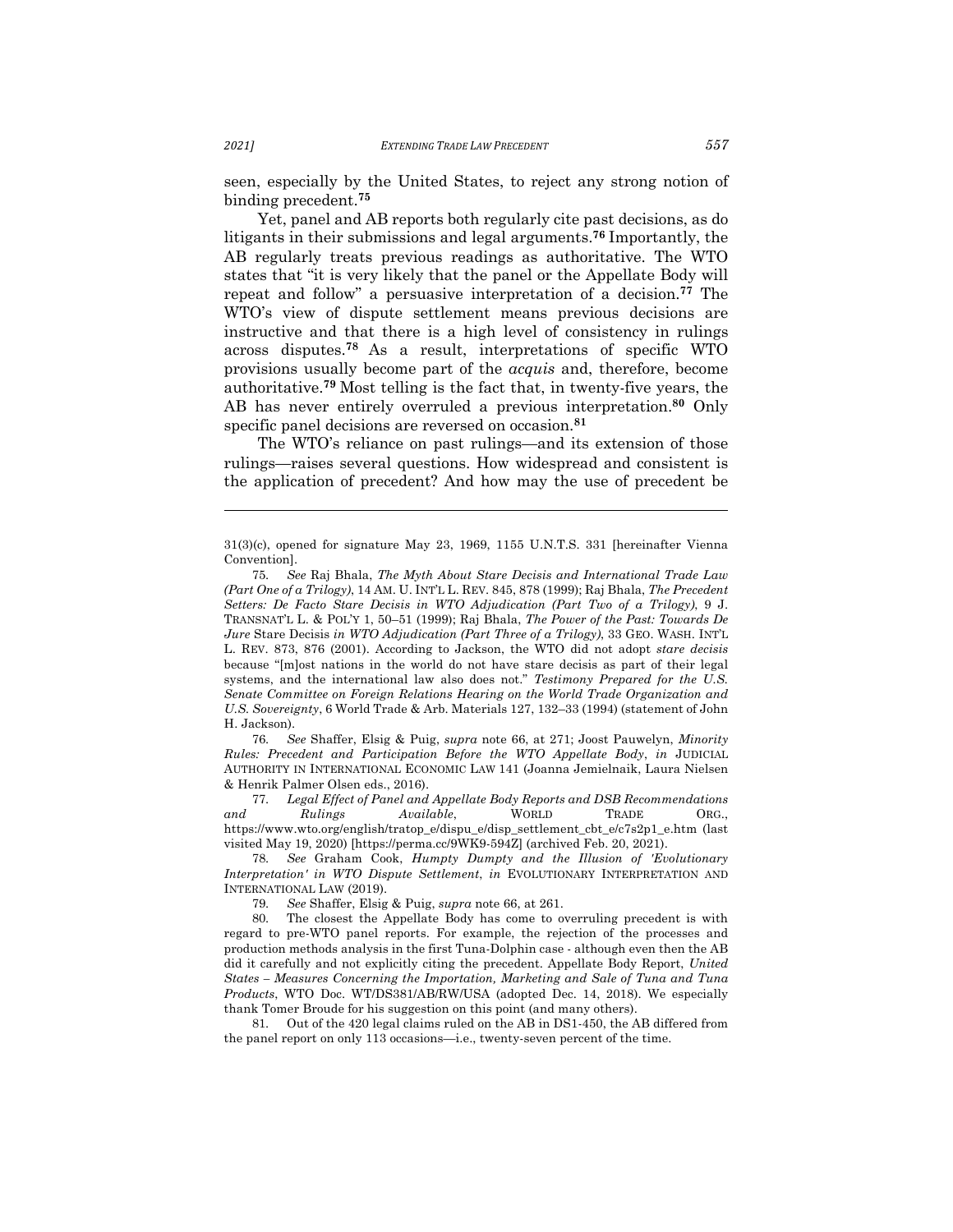implicated in the current AB crisis? Answering these questions requires a close, systematic assessment of how the AB's use of precedent evolved over time and how WTO members responded to this evolution.

## B*. An Empirical Assessment of Trade Law Precedent*

#### 1. Coding

The first contribution of this work is to identify the ways in which the AB uses precedent. A database of precedent was created including each citation an AB report makes to past AB decisions as well as the way a prior decision is applied (*followed* or *extended*) or failed to be applied (*distinguished* or *narrowed*) to that particular case. The data focus on the AB—a rare body in the grand scheme of international law with jurisdiction over powerful members. The AB is in charge of interpreting a discrete number of treaties and engages with its case law when deciding issues of treaty interpretation (or the legal consequences from a particular characterization of the facts) on appeal.

The coding process started by identifying the network of references that AB reports made to previous AB decisions.**<sup>82</sup>** The sample spans twenty years, from the start of WTO operations in 1995 to the end of 2015, which effectively covers appeals made in the first 450 disputes.**<sup>83</sup>** As of the end of 2015, the AB had circulated 138 reports.**<sup>84</sup>**

Each citation is also associated with a specific subject matter such as import quotas, or national treatment-taxation (GATT Article III:2)—and the WTO agreements involved. There are over 1,400 case references in AB reports for almost 5,600 individual applications of

<sup>82.</sup> For a full list of references, we relied on the Trade Law Guide online jurisprudence citator. The Trade Law Guide jurisprudence citators identify all reports (both Appellate and Panel) that have cited a past decision as well as paragraphs in which they were cited. It does not show cases that were cited in parties' submissions. Rather it shows cases used actively or passively by the Appellate Body as support, authority, or context in its analysis or ruling. *See* TRADE L. GUIDE, https://www.tradelawguide.com/ (last visited June 23, 2021) [https://perma.cc/2BXR-U2D4] (archived Feb. 20, 2021).

<sup>83.</sup> One exception is Article 21.5 proceedings. Appellate Body and Arbitration compliance proceedings under Articles 21 and 22 are excluded from this work and their precedential values are not assessed. Neither are they examined for references to other Appellate Body reports. Only substantive Appellate Body decisions form the subject of this endeavor. In the coding, we also distinguished between cited provisions that establish obligations as opposed to exceptions or more hortatory language. This can help to analyze if our hypothesis that following or expanding precedent tends to diminish the members' policy space.

<sup>84.</sup> WORLD TRADE ORGANIZATION [WTO] SECRETARIAT, WTO ANNUAL REPORT 112 (2016), https://www.wto.org/english/res\_e/booksp\_e/anrep\_e/anrep16\_e.pdf (last visited Feb. 20, 2021) [https://perma.cc/U9BT-JXBR] (archived Feb. 20, 2021).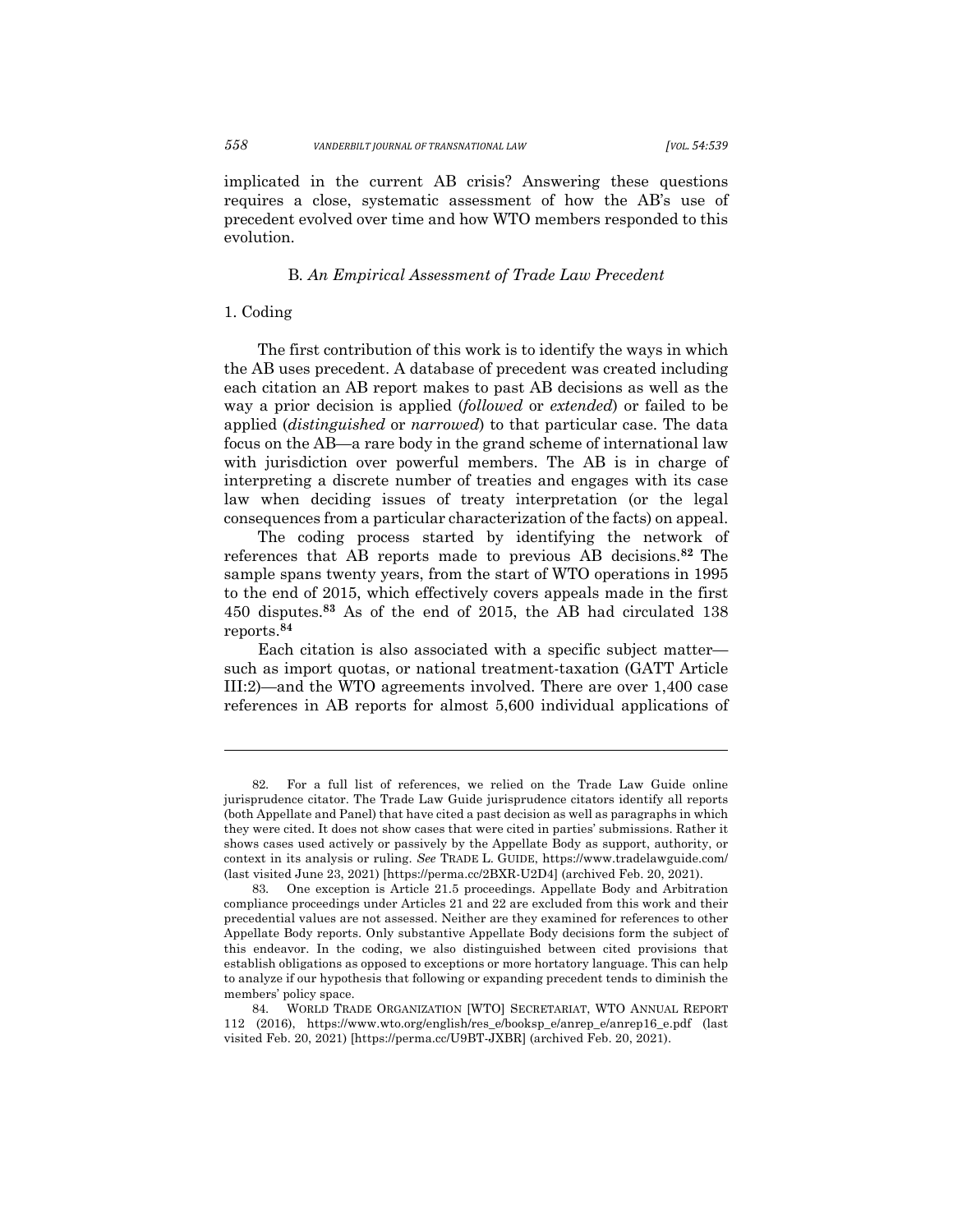precedent.**<sup>85</sup>** Each reference was coding using the categories described in section II.1: follow, expand, distinguish, or narrow.**<sup>86</sup>**

This was not an insignificant task. Coding precedent requires careful attention. In many cases, deviations from precedent can be nuanced, leading to confusion as to how exactly a prior interpretation is being applied. Decisions that follow prior rulings are generally apparent on the surface in part because the application of precedent is often accompanied by a presentation, such as "We emphasized in that Report […] that," and shelved summarily. However, the narrowing and extending of past decisions often involves a longer discussion by the AB and deeper engagement with prior decisions. In such cases, the coding requires a good understanding of the implication of the finding. To ensure the quality of the coding, each citation was scrutinized at least twice for meaning by trained coders and substantial discussions trailed complicated cases.

#### 2. Following and Distinguishing Precedent

Naturally, precedent usage increases over time. As the number of disputes grows, the AB encounters more situations to which a prior decision could apply. Since *Australia––Measures Affecting Importation of Salmon*, the first case citing a previous ruling, more than 70 percent of AB reports affirm (i.e., follow) particular precedents.**<sup>87</sup>**

The data show that the AB follows a prior reference roughly 77 percent of the time (Table 2). Areas of consistency include the Agreement on Trade-Related Aspects of Intellectual Property Rights (TRIPS) and the General Agreement on Trade in Services (GATS), two relatively new areas of trade law where clarifications of the rules are especially important. The data do not contain any instance of the AB openly following a precedent despite considering such prior case wrongly decided (this is, following as a constrain on authority). Yet, in *United States––Final Anti-Dumping Measures on Stainless Steel from* 

<sup>85.</sup> The average number of prior cases referenced per dispute is 15. *See also* Pauwelyn, *supra* note 57, at 800.

<sup>86.</sup> The coding was conducted by two research assistants with international trade law backgrounds. To ensure reliability, each of them mapped all citations independently. The two coding sheets were then compared, and outstanding gaps were resolved. Most references to prior decisions are made to cases under the same covered agreement. However, there are two special circumstances. In some instances, the AB applies the rationale from one agreement to disputes over another, a technique that, while different, we also considered as expansion. For example, AB reports in several disputes about WTO flexibility provisions, including DS295 *Mexico* – *Definitive Anti-Dumping Measures on Beef and Rice*, cite the Agreement Establishing the World Trade Organization. In other cases, the AB mentions a prior decision without openly adopting any of the described behaviors, hence we exclude this from the analysis.

<sup>87.</sup> *See generally* Appellate Body Report, *Australia*—*Measures Affecting Importation of Salmon*, WTO Doc. WT/DS18/AB/R (adopted Nov. 6, 1998).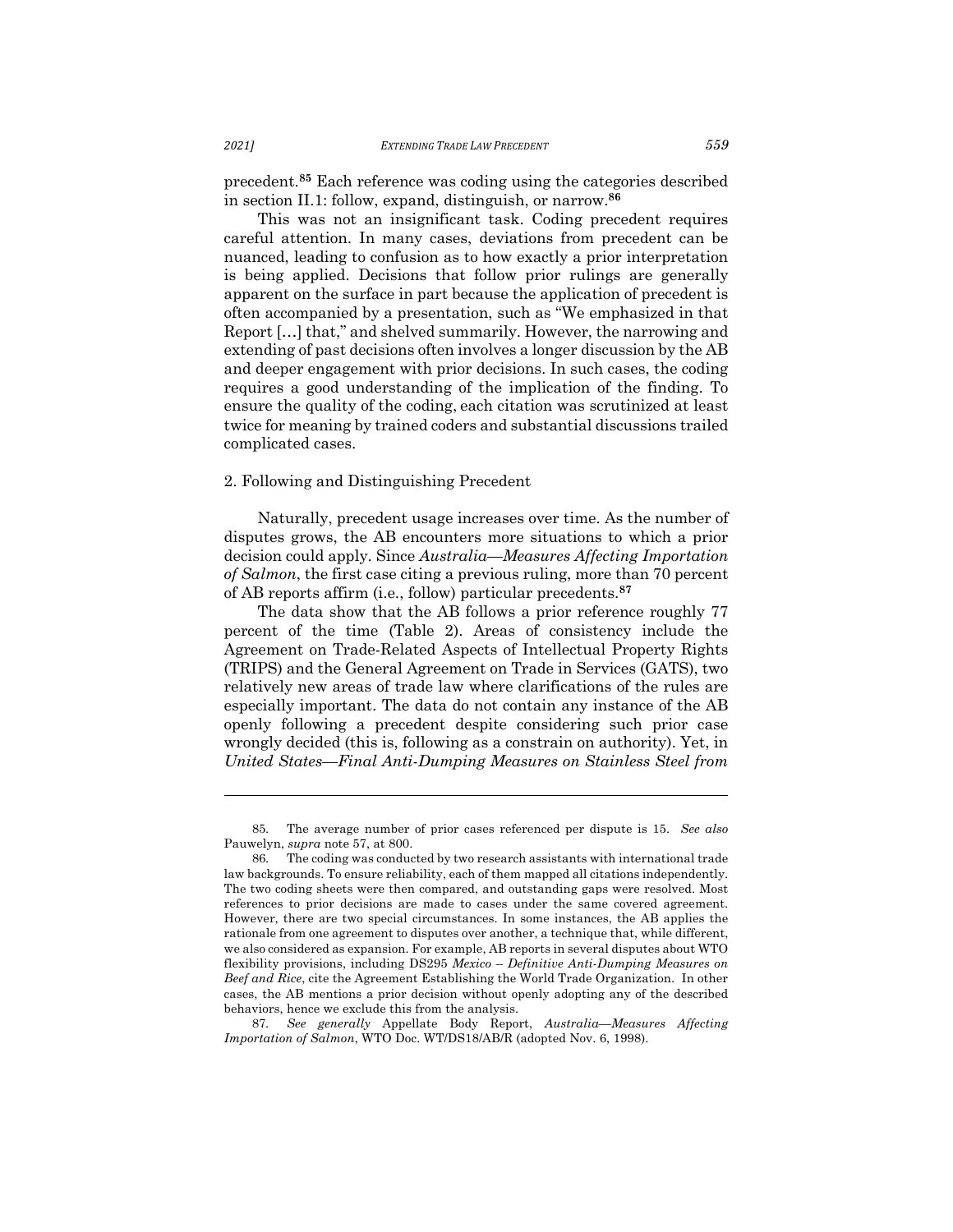*Mexico* the AB did not take kindly the panel's refusal to follow an AB report concluding the following:

We are deeply concerned about the Panel's decision to depart from wellestablished Appellate Body jurisprudence clarifying the interpretation of the same legal issues. The Panel's approach has serious implications for the proper functioning of the WTO dispute settlement system. **88**

One notable example in this analysis is the consistency in the application of the two-tiered analysis of Article XX of GATT, which establishes the conditions for invoking exceptions to that agreement. The two-tiered analysis involves first an examination of the challenged measure under one of the paragraphs of Article XX establishing the conditions of application of the exception (e.g.*,* necessary to protect public morals).**<sup>89</sup>** And, where the measure is shown to fall under any of those paragraphs, a further examination of the measure under the microscope of the *chapeau*—the introductory paragraph—of Article XX.**<sup>90</sup>** This analysis was established early in *United States––Standards for Reformulated and Conventional Gasoline*, **<sup>91</sup>** but reechoed and cited in many other disputes including in *United States––Import Prohibition of Certain Shrimp and Shrimp Products*. In this later case, the AB rejected the Panel's suggestion "that following the indicated sequence of steps, or the inverse thereof, does not make any difference."**<sup>92</sup>** In doing so, the AB explained in greater depth why the sequence matters

<sup>88.</sup> Appellate Body Report, *United States—Final Anti-dumping Measures on Stainless Steel from Mexico*, ¶ 162, WTO Doc. WT/DS344/AB/R (adopted Apr. 30, 2008).

<sup>89.</sup> *See* General Agreement on Tariffs and Trade art. XX, Oct. 30, 1947, 61 Stat. A-11, 55 U.N.T.S. 194 [hereinafter GATT] (the introductory paragraph reads as follows: "Subject to the requirement that such measures are not applied in a manner which would constitute a means of arbitrary or unjustifiable discrimination between countries where the same conditions prevail, or a disguised restriction on international trade . . . ").

<sup>90.</sup> Appellate Body Report, *United States—Standards for Reformulated and Conventional Gasoline*, ¶ 58, WTO Doc. WT/DS2/AB/R (adopted May 20, 1996) [hereinafter *US*—*Gasoline*]. A measure must therefore fall within one of the exceptions listed in Article XX, and afterwards pass the "arbitrary and unjustifiable discrimination" test of the chapeau (to Article XX); *see also* Sanford Gaines, *The WTO's Reading of the GATT Article XX Chapeau: A Disguised Restriction on Environmental Measures*, 22 U. PA. J. INT'L ECON. L. 739, 758 (2001).

<sup>91.</sup> *US – Gasoline*, *supra* note 90, at ¶ 17; James Bacchus, *Not in Clinical Isolation*, *in* A HISTORY OF LAW AND LAWYERS IN THE GATT/WTO: THE DEVELOPMENT OF THE RULE OF LAW IN THE MULTILATERAL TRADING SYSTEM 507–16 (Gabrielle Marceau ed., 2015).

<sup>92.</sup> Appellate Body Report, *United States*—*Import Prohibition of Certain Shrimp and Shrimp Products*, ¶ 119, WTO Docs. WT/DS58/AB/R (adopted Oct. 12, 1998) [hereinafter *US* – *Shrimp*]; *see also id*. at ¶ 157, n.151 (citing the GATT decision of *United States – Section 337 of the United States Tariff Act of 1930* to reaffirm that "the ultimate availability of the exception is subject to the compliance by the invoking Member with the requirements of the chapeau").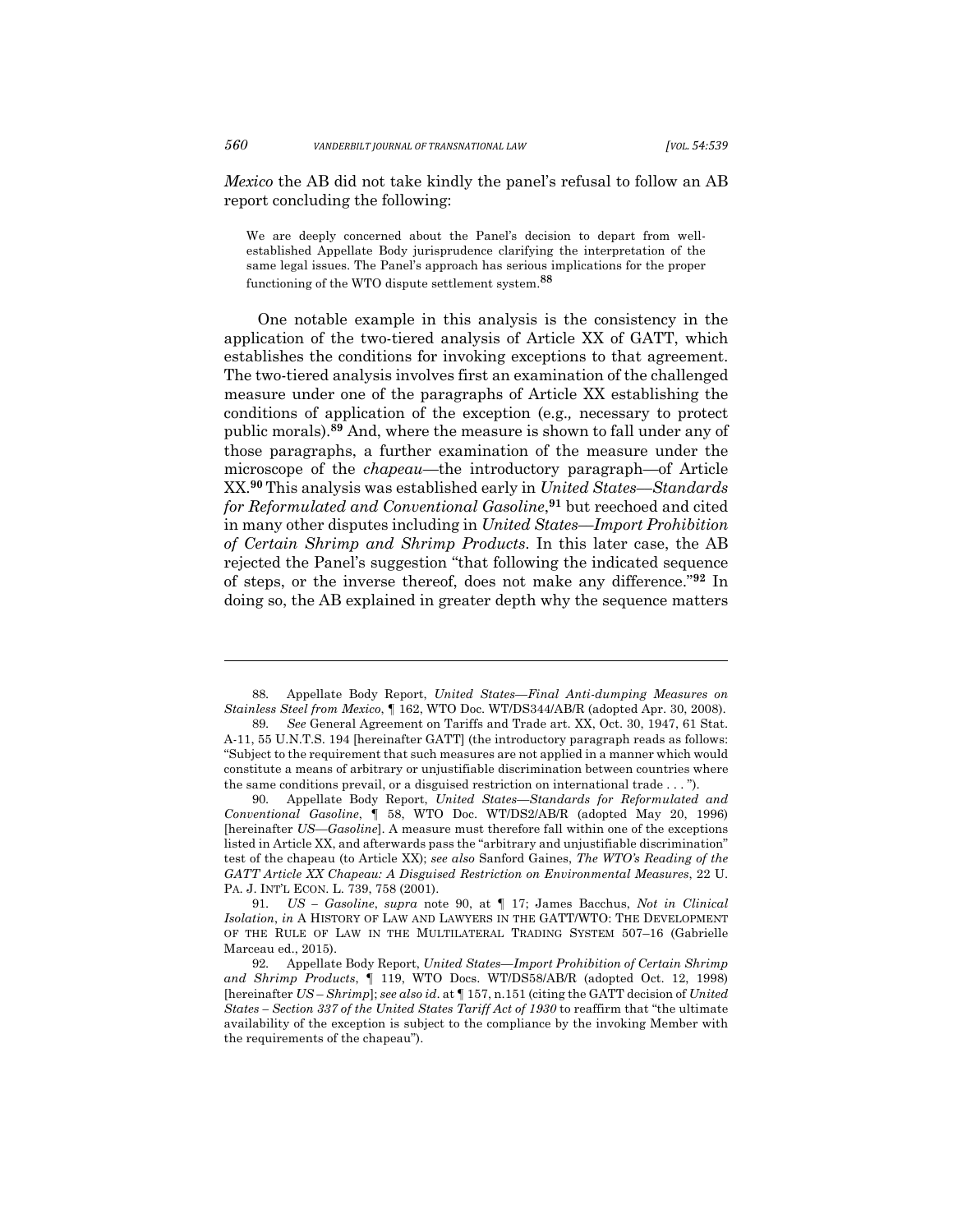and made clear that the panel's analysis in *United States––Gasoline*  was inappropriate.**<sup>93</sup>**

| Form of<br>Precedent | Number of<br>Applications | Percent of<br>Total<br>Applications |
|----------------------|---------------------------|-------------------------------------|
| Follow               | 4246                      | 77                                  |
| Extend               | 575                       | 10                                  |
| Narrow               | 374                       | 7                                   |
| Distinguish          | 323                       |                                     |

*Table 2. Distribution of Applications of Precedent*

By contrast, AB members formally distinguish an invoked precedent only 6 percent of the time. Distinguishing occurs when the AB explains specifically why the rationale of a prior case *does not* apply to the case at hand.**<sup>94</sup>** These decisions occur most often with respect to GATT (1994) and to the Agreements on Subsidies and Technical Barriers to Trade. For example, in the case *Chile––Price Band System and Safeguard Measures Relating to Certain Agricultural Products*, **95** Argentina sought to rely on a prior AB's ruling in its challenge of Chile's Price Band System (PBS), by which tariff rates for certain products were assessed based on whether the price fell below a lower price band or rose beyond an upper price band. Argentina brought a claim under the first sentence of Article II:1(b) challenging the PBS as "ordinary customs duties" in excess of Chile's bound rates. The panel found against Chile and ruled that the duties imposed under the PBS are "other duties or charges" that are prohibited under Article II:1(b)'s second sentence. Before the AB, Argentina argued that the structure of Article II:1(b) (dealing with nondiscrimination with respect to charges that can be levied on imports) is similar to that of Article III:2 of the GATT 1994 (dealing with nondiscrimination with respect to taxation). As a result, Argentina claimed that the decision in *Canada— Periodicals* was relevant. In that previous case, the AB determined that the relationship between the first and second sentences of Article III:2

<sup>93.</sup> *Id.* ¶ 119.

<sup>94.</sup> It may also be the case that while a precedent already exists, the AB omits to reference it.

<sup>95.</sup> *See generally* Appellate Body Report, *Chile – Price Band System and Safeguard Measures Relating to Certain Agricultural Products*, WTO Doc. WT/DS207/AB/R (adopted Oct. 23, 2002) [hereinafter *Chile – Price Band System*].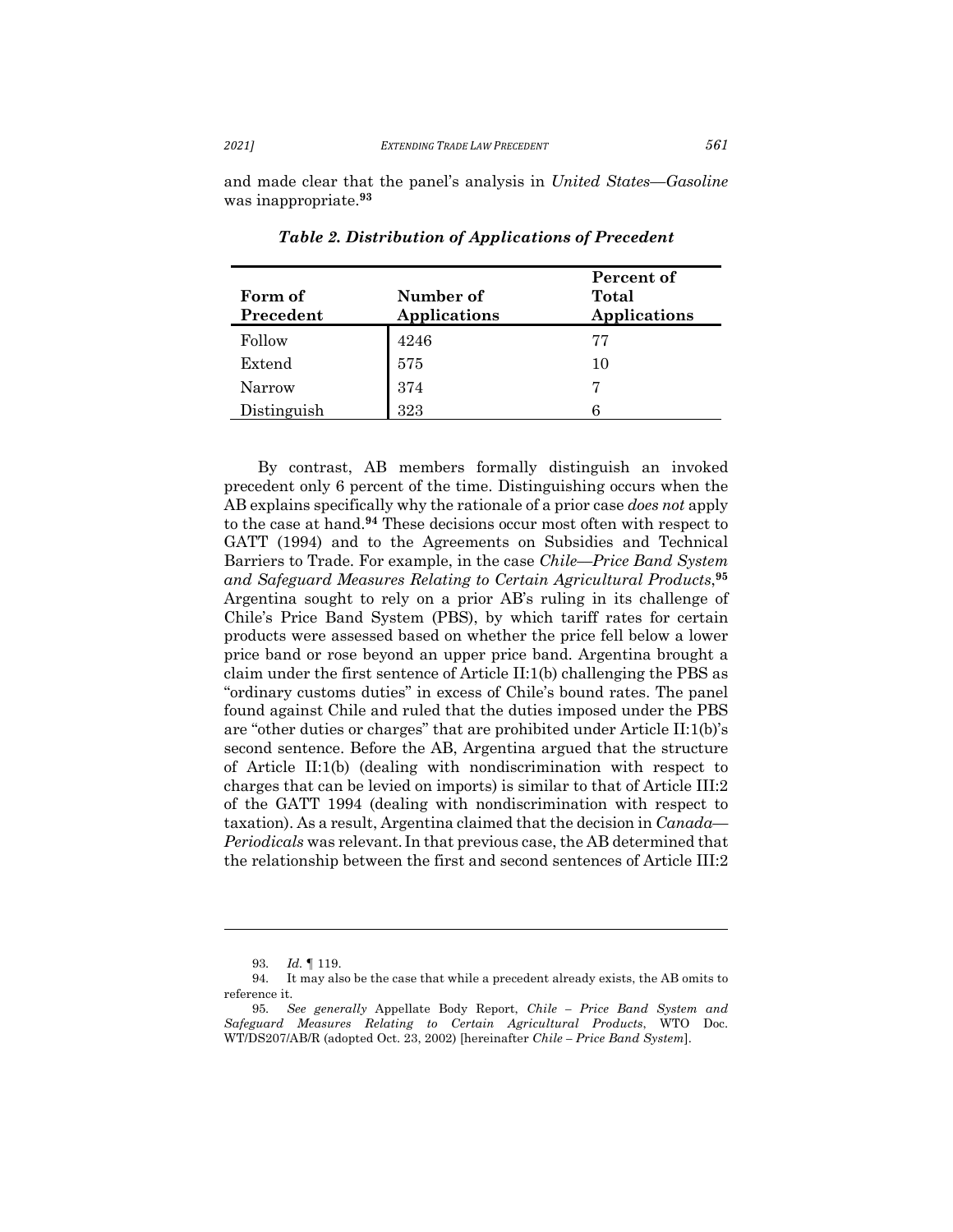of the GATT 1994 was systemic.**<sup>96</sup>**One could move from an examination of the first sentence of that article to the examination of the second sentence as the two sentences are "part of a logical continuum."**<sup>97</sup>** However, rejecting Argentina's position, the AB distinguished the application of such decision in *Canada––Periodicals.***<sup>98</sup>** Ruling on *Chile––Price Band System*, the AB decided that the first and second sentences of Article II:1(b) prescribed distinct obligations with respect to the disputed measures.**<sup>99</sup>**

Instances of distinguishing, like that in *Canada––Periodicals*, are relatively rare. The AB is ten times more likely to follow precedent than to distinguish it (see Table 2). This supports the idea that, like many ICs, the AB has an interest in legal coherence and upholding its previous analysis. More importantly, in terms of the political arguments around the WTO, the AB often extends—and only occasionally narrows—precedent as well.

#### 3. Extending and Narrowing Precedent

It is not surprising the AB follows most of its prior decisions given that ICs have an interest in consistency and given that the AB uses precedent to justify its decisions. More interesting is the fact that the AB has sometimes extended, and other times narrowed, its own precedent, as we discuss below. Extensions, in particular, reflect a stronger application of precedent because extensions arguably "[use] inapposite case law to resolve open questions."**<sup>100</sup>** The result, in the view of some WTO members, is a gap between the best reading of a precedent and its application. Extensions may also inflate the power of the court, for it tends to enlarge constraints on government action. Narrowing, conversely, tends to dilute the force of prior readings.

The AB extends its own precedent 10 percent of the time—and, with that, expands the scope of those prior decisions beyond their initial contextual confinements. Precedent is extended most frequently with respect to the GATT of 1994, principally because the vast majority of disputes cite some portion of that agreement, most commonly

<sup>96.</sup> *See generally* Appellate Body Report, *Canada – Certain Measures Concerning Periodicals*, WTO Doc. WT/DS31/AB/R (adopted July 30, 1997) [hereinafter *Canada – Periodicals*].

<sup>97.</sup> *See id.* ¶ 3.111.

<sup>98.</sup> *See generally id*. In the Dispute Settlement Body meeting of July 30, 1997 Canada and Switzerland had voiced vociferous concern about the Appellate Body's decision to make findings (in the *Canada – Periodicals* case) on Article III:2's second sentence when Canada had not been permitted to submit arguments in respect of that provision. The Appellate Body had completed the legal analysis in that case using the available arguments and had not allowed Canada to furnish fresh arguments, on the reasoning that both sentences of Article III:2 formed a logical continuum.

<sup>99.</sup> *See Chile – Price Band System*, *supra* note 95, at ¶ 168, n.150.

<sup>100.</sup> Re, *supra* note 23, at 1870.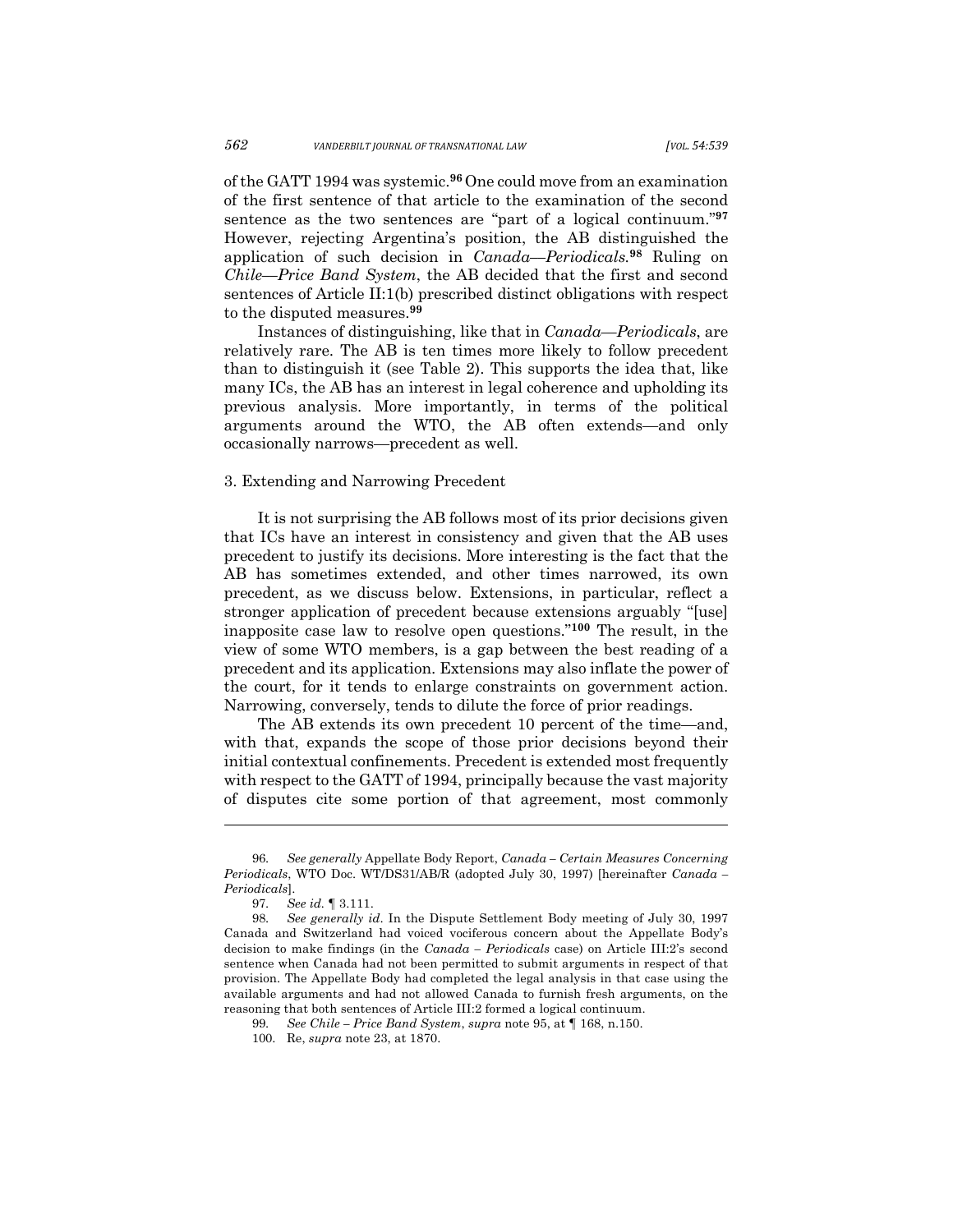Articles II and III (dealing with nondiscrimination obligations). Other areas of WTO law extended with some regularity include the Agreements on Agriculture, Subsidies, and Anti-Dumping.**<sup>101</sup>** These areas are extended at essentially the same rate. There were 822 applications of GATT between 1995 and 2015, and 104 of them were extensions—or, 12 percent.**<sup>102</sup>**

| <b>Issue Area</b>                                | Number of         | <b>of</b><br>Share<br><b>Applications</b> |  |
|--------------------------------------------------|-------------------|-------------------------------------------|--|
|                                                  | <b>Extensions</b> | Resulting<br>in<br><b>Extension</b>       |  |
| GATT 1994<br>Subsidies and                       | 104               | 12%                                       |  |
| Countervailing Measures                          | 30                | 13%                                       |  |
| Agriculture<br>Antidumping (Article VI           | 29                | 13%                                       |  |
| of GATT 1994)                                    | 24                | 13%                                       |  |
| Safeguards<br>Agreement Establishing             | 22                | 17%                                       |  |
| the WTO                                          | 17                | 11%                                       |  |
| <b>Import Licensing</b><br>Technical Barriers to | 11                | 20%                                       |  |
| Trade (TBT)                                      | 10                | 9%                                        |  |
| Services (GATS)<br>Sanitary and                  | 7                 | 18%                                       |  |
| <b>Phytosanitary Measures</b><br>(SPS)           | 6                 | 5%                                        |  |
|                                                  |                   |                                           |  |

# *Table 3. Extensions of Precedent by Issue Area*

One pertinent example is the long line of antidumping cases, where the AB has steadily expounded its prohibition of a specific practice known as "zeroing" (i.e., the setting of negative dumping

102. The application *followed* past readings 612 times—or, 75 percent of the time.

<sup>101.</sup> *See* Agreement on Subsidies and Countervailing Measures, Apr. 15, 1994, Marrakesh Agreement Establishing the World Trade Organization, Annex IA, 1869 U.N.T.S. 229 [hereinafter SCM]; Agreement on Implementation of Article VI of the General Agreement on Tariffs and Trade 1994, Apr. 15, 1994, Marrakesh Agreement Establishing the World Trade Organization, Annex 1A, 1868 U.N.T.S. 145 [hereinafter Anti-Dumping Agreement]; Agreement on Agriculture, Apr. 15, 1994, Marrakesh Agreement Establishing the World Trade Organization, 1867 U.N.T.S. 43 [hereinafter Agriculture Agreement].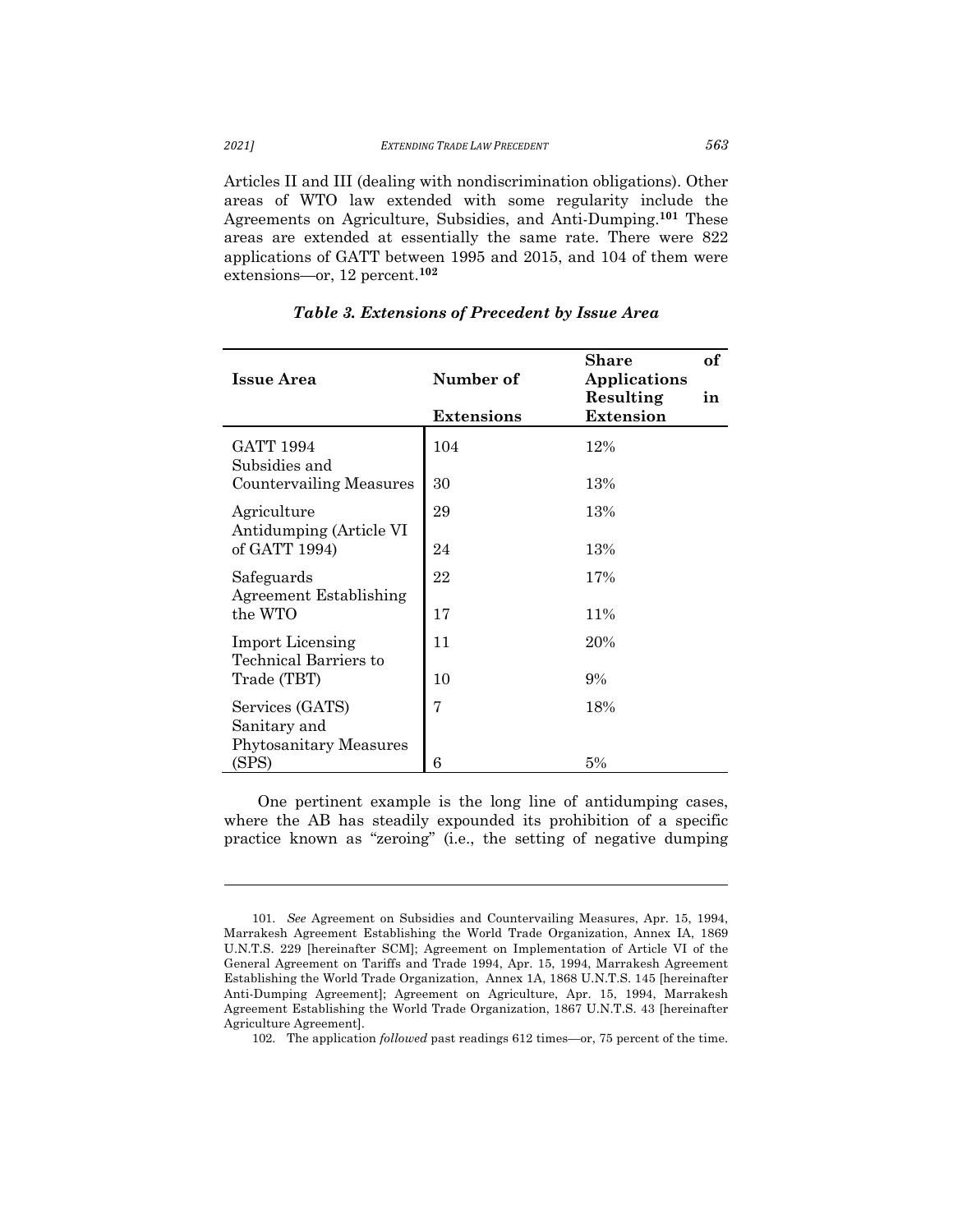*564 VANDERBILT JOURNAL OF TRANSNATIONAL LAW [VOL. 54:539*

margins to zero) in antidumping investigations.**<sup>103</sup>** Part IV explores the cases of zeroing as a visible and consequential extension of precedent, but many other examples exist—see below for some illustration. First, however, Figure 1 depicts the interconnectedness of WTO disputes relating to antidumping.

*Figure 1. Interconnectedness of Antidumping Cases*



*Note:* This figure depicts the connections between antidumping disputes' application of precedent. Each node is a dispute that was either cited in—or was cited by—the AB in a decision on disputed antidumping measures. The high density of the network illustrates the frequent application (follow or extension) of precedent in antidumping disputes.

The question of extension of precedent—and its appropriate application—runs through several high-profile disputes. For example, in *United States––Sunset Reviews of Anti-Dumping Measures on Oil Country Tubular Goods from Argentina*, the body indicated that prior reasoning and rulings should be followed, stating that "following the Appellate Body's conclusions in earlier disputes is not only appropriate, but is what would be expected from panels, especially where the issues are the same."**<sup>104</sup>** Following that decision, in *United States––Final Anti-Dumping Measures on Stainless Steel from Mexico*, the AB relied on past reports to come to the conclusion that AB reports

<sup>103.</sup> *See* Edwin Vermulst & Daniel Ikenson, *Zeroing Under the WTO Anti-Dumping Agreement: Where Do We Stand?*, 2 GLOB. TRADE & CUSTOMS J. 231, 231 (2007).

<sup>104.</sup> Appellate Body Report, *United States–Sunset Reviews of Anti-Dumping Measures on Oil Country Tubular Goods from Argentina,* ¶ 188, WTO Doc. WT/DS268/AB/R (adopted Dec. 17, 2004).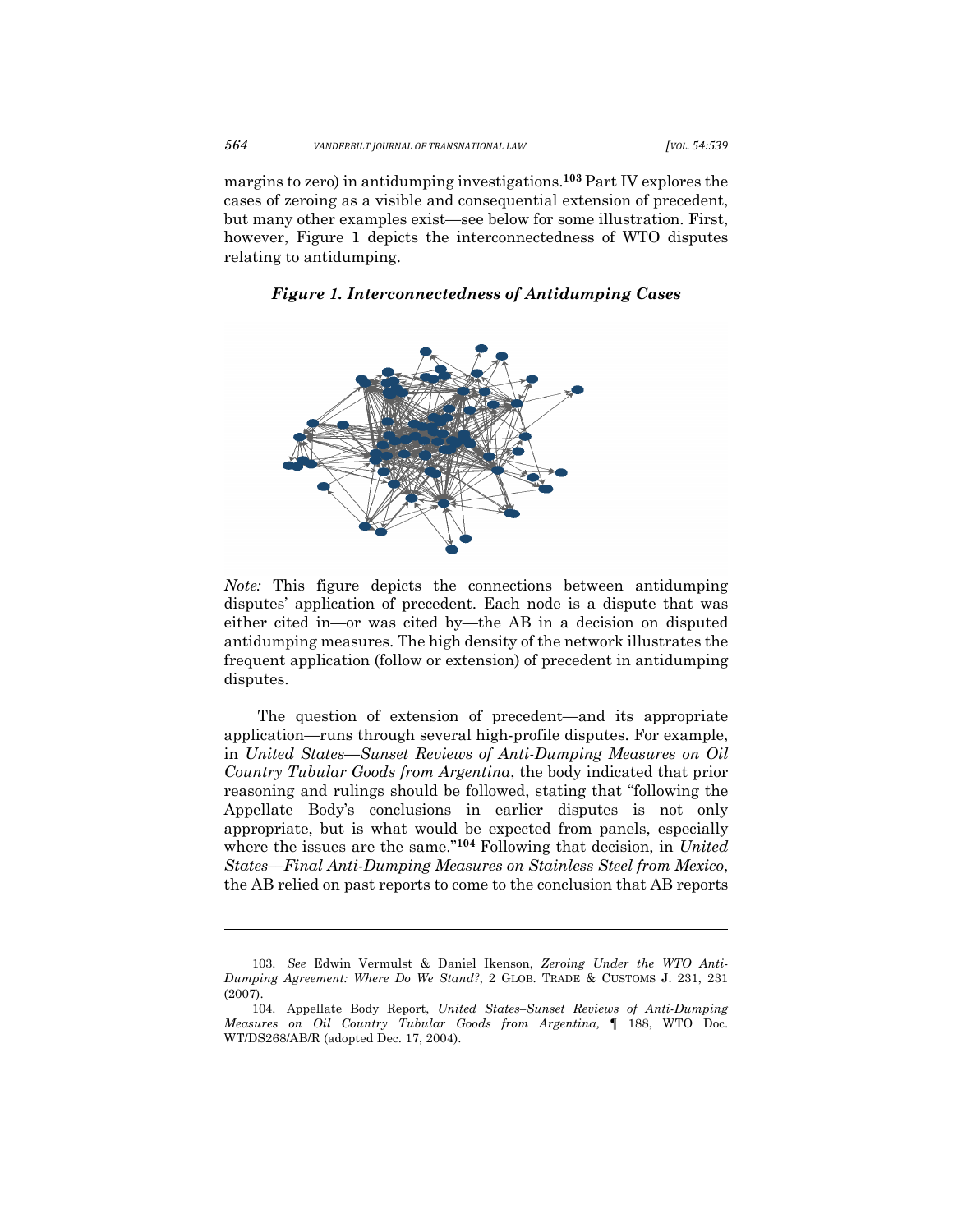serve as precedent "absent cogent reasons."**<sup>105</sup>** However, it is difficult to see how the AB came to this conclusion based on the cited reports. In particular, the AB cited *Japan––Taxes on Alcoholic Beverages II* and honed in on the statement that adopted reports are "an important part of the GATT *acquis*."**<sup>106</sup>**

In *United States––Lamb*, the AB expanded the scope of review of trade remedies investigations by WTO panels relying on a prior decision in *European Communities––Hormones*. The AB indicated that on safeguards, a panel's objective assessment involves both a formal aspect (whether the competent authorities have evaluated all relevant factors) and a substantive aspect (whether the competent authorities have given a reasoned and adequate explanation for all their determination).**<sup>107</sup>** By transposing the *European Communities–– Hormones* analysis to trade remedies, *United States––Lamb* expanded the authority of panels to review in a more invasive manner the determinations by domestic authorities.**<sup>108</sup>**

In *United States––Measures Affecting the Cross-Border Supply of Gambling and Betting Services*, the AB was tasked with interpreting the GATS and its application to the United States' ban on internet gambling.**<sup>109</sup>** Significantly, referring to prior decisions dealing with GATT, the AB found the ban of the United States was a quantitative restriction rather than a qualitative restriction; essentially that it acted as a "prohibited market access restriction simply because they

106. *US—Stainless Steel (Mexico)*, *supra* note 105, ¶ 158 (citing Appellate Body Report, *Japan—Taxes on Alcoholic Beverages*, 14, WTO Doc. WT/DS8/AB/R, WT/DS10/AB/R, WT/DS11/AB/R (adopted Nov. 1, 1996) [hereinafter *Japan – Alcoholic Beverages II*]). In that case the E.U. argued "[w]hether as a matter of doctrine or practice, a high value is placed on consistency, certainty and predictability of the jurisprudence, particularly as regards decisions rendered by the highest courts".

107. The AB concluded "the panel's obligation to make an 'objective assessment of the matter' under Article 11 of the DSU and, in part, from the obligations imposed by Article 4.2, to the extent that those obligations are part of the claim. Thus, as with any claim under the provisions of a covered agreement, panels are required to examine, in accordance with Article 11 of the DSU7, whether the Member has complied with the obligations imposed by the particular provisions identified in the claim." Appellate Body Report, *US – Lamb*, ¶ 105, WTO Doc. WT/DS177/AB/R (adopted May 16, 2001).

108. WTO, Report of the Appellate Body, *EC Measures Concerning Meat and Meat Products (Hormones)*1 26, WTO Doc No WT/DS26/AB/R, WT/DS48/AB/R (Jan 16, 1998) (*European Communities* - *Hormones). See* Henrik Horn & Petros P. Mavroidis, *US – Lamb: United States – Safeguard Measures on Imports of Fresh, Chilled or Frozen Lamb Meat from New Zealand and Australia: What Should be Required of a Safeguard Investigation?* 2 WORLD TRADE REV. 395, 395–97.

109. *See generally* Appellate Body Report, *United States – Measures Affecting the Cross-Border Supply of Gambling and Betting Services*, WTO Doc. WT/DS285/AB/R (adopted Apr. 20, 2005).

<sup>105.</sup> Appellate Body Report, *United States – Final Anti-Dumping Measures on Stainless Steel from Mexico*, ¶ 160, WTO Doc. WT/DS344/AB/R (adopted May 20, 2008) [hereinafter *US – Stainless Steel (Mexico)*]. *But see* Meredith Crowley & Robert Howse, *US – Stainless Steel (Mexico)*, 9 WORLD TRADE REV. 117, 145, 147 (2010) (considering stare decisis a valuable development at the WTO).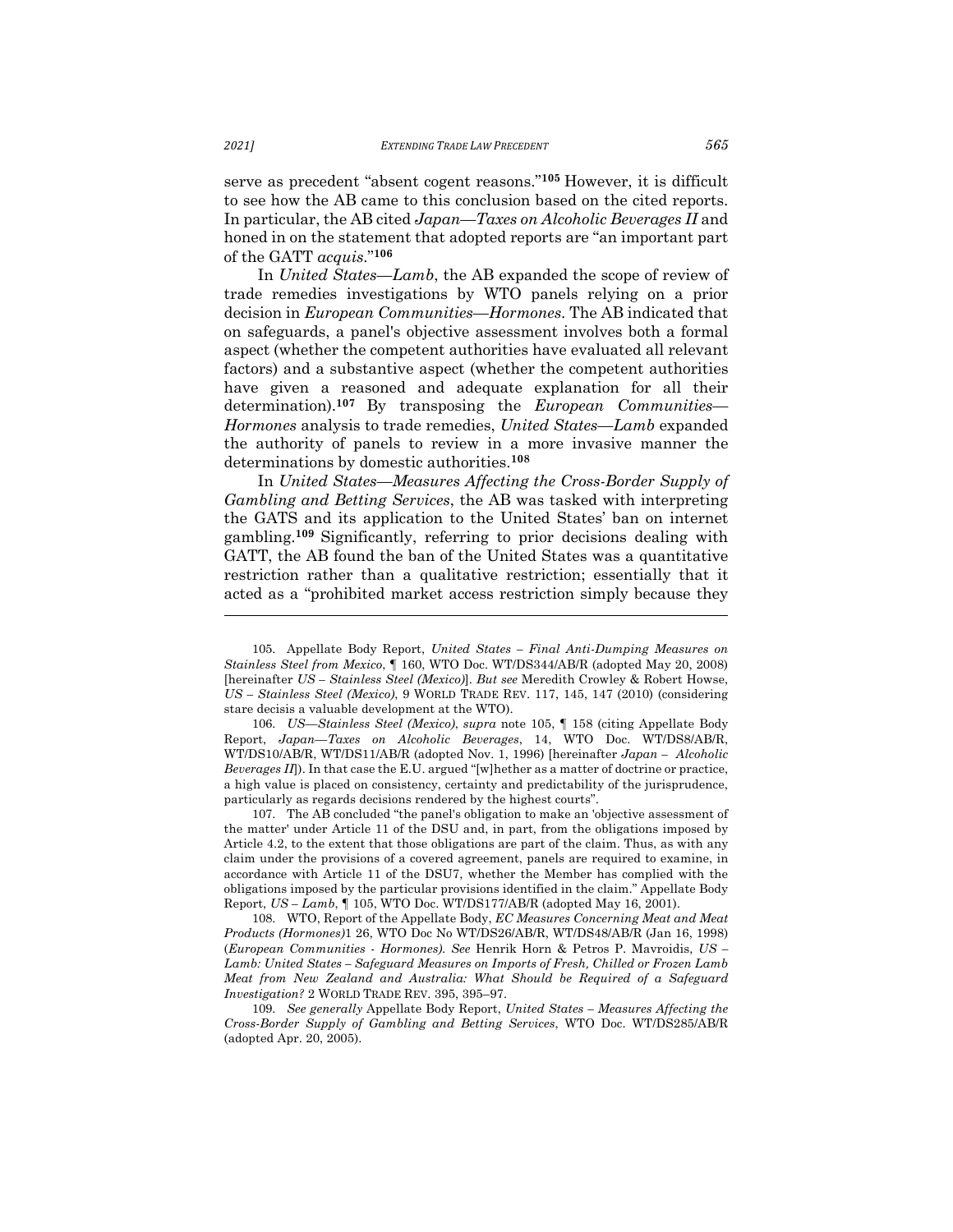have the effect of a prohibition on certain cross-border supplies on gambling services."**<sup>110</sup>** Perhaps the result of arguments raised by the parties, a shortcoming of this analysis is the failure to articulate a dividing line between market access and domestic regulation. Such distinction is crucial to the distinction between the goals of the GATT and the goals of the GATS—importing the application of prior interpretations of GATT.

Finally, in *Argentina––Measures Relating to Trade in Goods and Services*, the AB dipped into its GATT jurisprudence to interpret the "likeness" of services and service suppliers.**<sup>111</sup>** Specifically, it relied on *European Communities––Asbestos* to analogize how "likeness" is interpreted consistently between GATT and GATS,**<sup>112</sup>** and that the "criteria for assessing 'likeness' traditionally employed as analytical tools in the context of trade in goods are relevant for assessing the competitive relationship of services and service suppliers."**<sup>113</sup>** Therefore, the AB utilized the interpretations and reasoning set out in GATT decisions as a heuristic and to reason by analogy to decide this GATS dispute.

Conversely, the AB has narrowed its precedent less frequently only 7 percent of the time. Some of these decisions may be attributed to pressures of members to change course over the interpretation. For example, the scope of a finding in *Canada––Measures Affecting the Importation of Milk and the Exportation of Dairy Products***<sup>114</sup>** was whittled down by the subsequent decision in *United States––Tax Treatment for "Foreign Sales Corporations*.*"***<sup>115</sup>** In the former ruling, grants or payouts could constitute subsidies under the Agreement on Agriculture. In the latter case, the AB ruled as follows:

We held, in *Canada–Milk*, that "export subsidies" under the *Agreement on Agriculture* may involve, not only direct payments, but also "revenue foregone."

<sup>110.</sup> BRYAN C. MERCURIO & MARKUS KRAJEWSKI, 3 THE REGULATION OF SERVICES AND INTELLECTUAL PROPERTY 147 (2013).

<sup>111.</sup> *See* Appellate Body Report, *Argentina – Measures Relating to Trade in Goods and Services*, ¶¶ 6.24 – .25, WTO Doc. WT/DS453/AB/R (adopted May 9, 2016).

<sup>112.</sup> *Id.* ¶ 6.25.

<sup>113.</sup> *Id.* ¶ 6.31.

<sup>114.</sup> *See generally* Appellate Body Report, *Canada – Measures Affecting the Importation of Milk and the Exportation of Dairy Products*, WTO Doc. WT/DS103/AB/R, WT/DS113/AB/R (adopted Oct. 27, 1999).

<sup>115.</sup> *See generally* Appellate Body Report, *United States – Tax Treatment for "Foreign Sales Corporations"*, WTO Doc. WT/DS108/AB/R (adopted Mar. 20, 2000) [hereinafter *US – FSC*]. Notice that the initial interpretation of the word "payments" in *Canada – Dairy*, in the specific context of Article 9.1(c) was an expansive one, imputing into its meaning, "payment in kind" which may be read to include foregone revenue. In *US - FSC*, the AB effectively shrinks the meaning of subsidy for the entire agreement to mean only foregone revenue in a move that all but destroys the young and fragile precedent set in *Canada – Dairy*, and creates expansive implications for the entire AA, with that limited interpretation.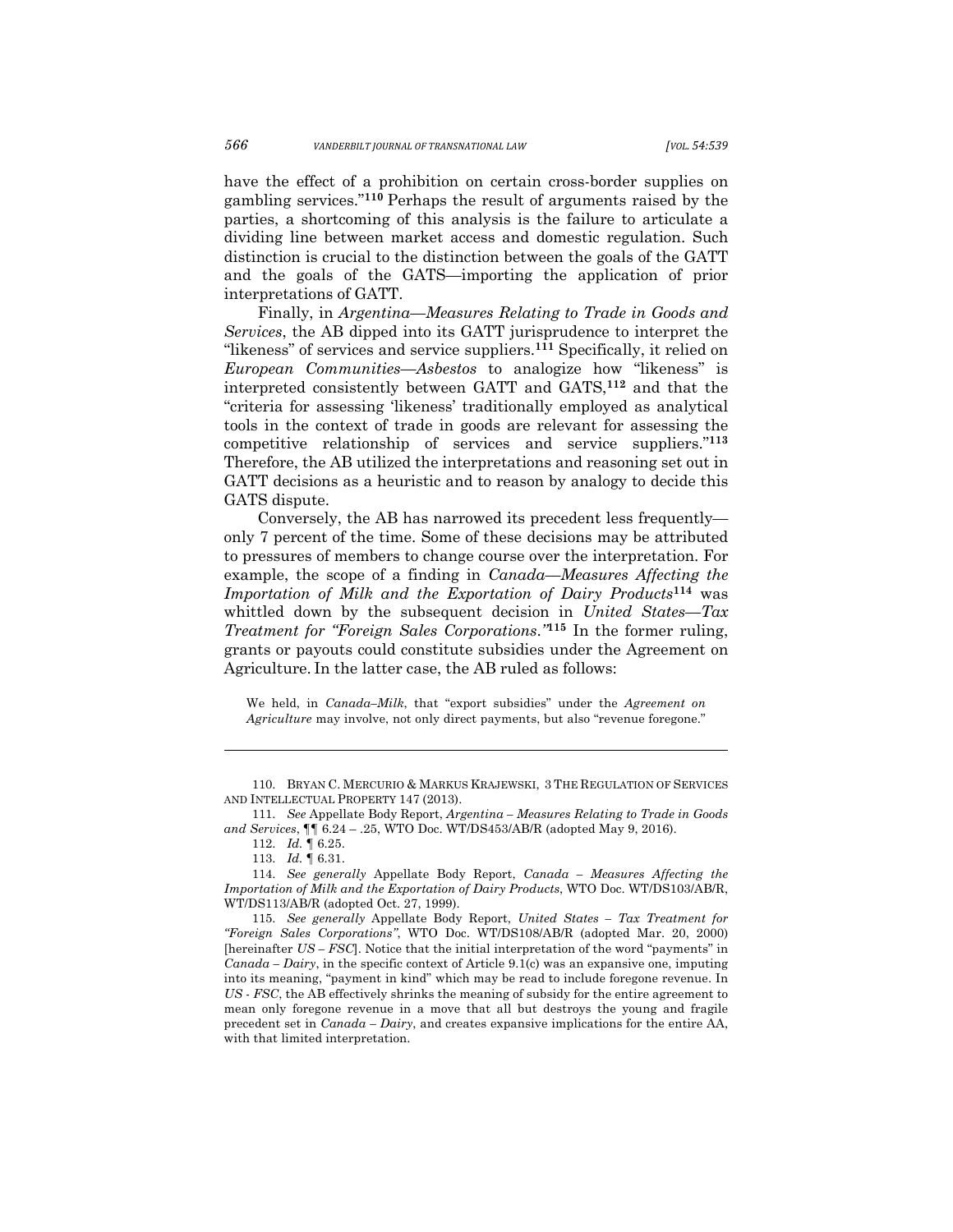We believe, however, that in disputes brought under the *Agreement on Agriculture*, just as in cases under Article 1.1(a)(1)(ii) of the *SCM Agreement*, it is only where a government foregoes revenues that are "*otherwise due*" that a "subsidy" may arise.**<sup>116</sup>**

This ruling modifies the decision in *Canada––Dairy* because it limits prohibited subsidies under the Agreement on Agriculture to revenues foregone.**<sup>117</sup>**

As the United States and other members, like Japan, Canada, and the European Union (EU), turned away from the WTO for purposes of trade negotiations (as witnessed in the proliferation of regional and bilateral trade agreements), it was not obvious what the effects could be on the WTO dispute settlement mechanism, especially the AB.**<sup>118</sup>** At the beginning, WTO rules—and dispute settlement—remained dominant because the multilateral system could more effectively induce compliance.**<sup>119</sup>** However, as AB precedent accumulated, and problems and discrepancies over the validity of certain practices increased (in particular, practices by China), the role of the AB became subject to debate. Without a functioning organ within the international organization to correct what states see as undesirable AB interpretations, states can become disaffected, appoint fewer independent AB members, and stop participating in WTO disputes or complying with certain decisions.

### IV: TRADE LAW PRECEDENT AND US COMPLIANCE

There are strong reasons to think that the practice of expanding precedent contributed to the AB's demise. This is because distaste of precedent among certain governments may cause them to exert control over the IC, including by resisting compliance with decisions. In this Part, we explore with more detail the potential relationship between the conduct of the United States and the practice of expanding precedent at the AB.

<sup>116.</sup> *Id.* ¶ 138.

<sup>117.</sup> The U.S. was outraged at the overall outcome of this dispute and refused to support its adoption at the Dispute Settlement Body meeting of March 20, 2000. However, it did not specifically attack the Appellate Body's departure from its previous decision, choosing instead to, in its words, "leave that to scholars." Minutes of the Dispute Settlement Body Meeting, ¶ 55, WTO Doc. WT/DSB/M/77 (Apr. 17, 2000). The EC, Canada and Australia, on the other hand, all praised the ruling. *Id.* ¶¶ 54, 59 – 60.

<sup>118.</sup> *See* WTO, THE FUTURE OF TRADE: THE CHALLENGES OF CONVERGENCE 23– 25 (2013). For an excellent analysis of how global multilateralism is changing as a result of the new tools use to liberalize markets, see generally CHRIS BRUMMER, MINILATERALISM: HOW TRADE ALLIANCES, SOFT LAW AND FINANCIAL ENGINEERING ARE REDEFINING ECONOMIC STATECRAFT (2014).

<sup>119.</sup> *See* Giovanni Maggi & Robert Staiger, *The Role of Dispute Settlement Procedures in International Trade Agreements*, 126 Q. J. ECON. 475, 484 (2011).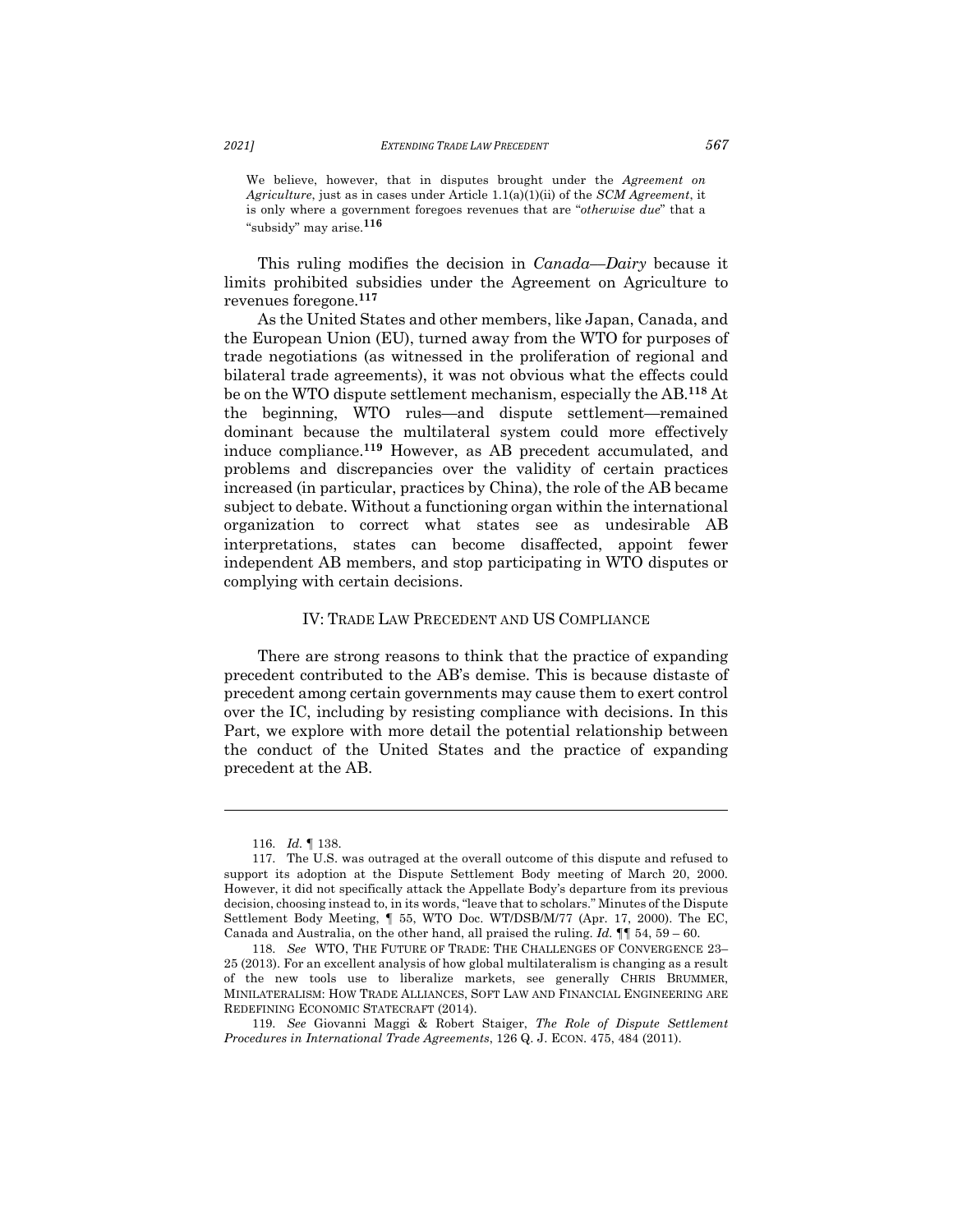## A*. The United States and Precedent*

#### 1. General

It is well accepted that the United States is a key member of the WTO.**<sup>120</sup>** For years, along with the EU, the United States was committed to ensuring that the dispute system worked. To that end, the United States was the most active participant in the system, bringing a number of high-profile cases. Currently, the United States still remains the leading filer of complaints.**<sup>121</sup>** And the United States has won more cases than any other member of the WTO, including against China.**122** 

However, the United States is also the most frequent target of dispute filings. It was the respondent in 123 of the WTO's first five hundred cases.**<sup>123</sup>** Of those 123 disputes, panel reports were issued in seventy-seven cases and the United States lost decisions in sixty-nine of them. That loss rate (about 90 percent) is the basis for some arguments alleging that the United States is targeted unfairly by trade litigation.**<sup>124</sup>** However, there are two important things to point out. First, losing 90 percent of rulings is consistent with the overall loss rate for respondents, including other large markets like the EU and China.**<sup>125</sup>**

Second, losing a case cannot be the principal explanation for the United States' recent frustrations with the AB. The United States' loss rate at the WTO has been relatively constant over time—never

121. *See Disputes by Member*, WTO, https://www.wto.org/english/tratop\_e/dispu\_e/dispu\_by\_country\_e.htm [https://perma.cc/LA76-FYDZ] (archived Mar. 4, 2021)

<sup>120.</sup> As one the predominant market economies, the U.S. played an important role in shaping the WTO's design. *See generally* JOCK FINLAYSON & MARK W. ZACHER, MANAGING INTERNATIONAL MARKETS. DEVELOPING COUNTRIES AND COMMODITY TRADE REGIMES (1988). There is also evidence that the material benefits of membership are focused heavily in the largest markets. *See* Joanne Gowa & Soo Yeon Kim, *An Exclusive Country Club: The Effects of the GATT on Trade, 1950-94*, 57 WORLD POL. 453, 476–77 (2005).

<sup>(</sup>listing cases of the United States as of January of 2021: 124 as Complainant, 156 Respondent, and 162 as Third Party).

<sup>122.</sup> *Id.*

<sup>123.</sup> The US faced 46 more requests for consultations than the second-most targeted member, which was the European Union (77 disputes). *Id.*

<sup>124.</sup> *E.g.*, President Trump stated that the United States was "losing all [its] cases at the World Trade Organization." President Donald J. Trump, Remarks on American Energy and Manufacturing at Shell Pennsylvania Petrochemical Complex (Aug. 13, 2019) (transcript available at a https://web.archive.org/web/20190814011508/https://www.whitehouse.gov/briefingsstatements/remarks-president-trump-american-energy-manufacturing-monaco-pa/).

<sup>125.</sup> In fact, respondents almost always lose. We measure "losing" as having at least one panel finding in favor of the complainant. From DS1 to DS450, the overall loss rate was about 92 percent.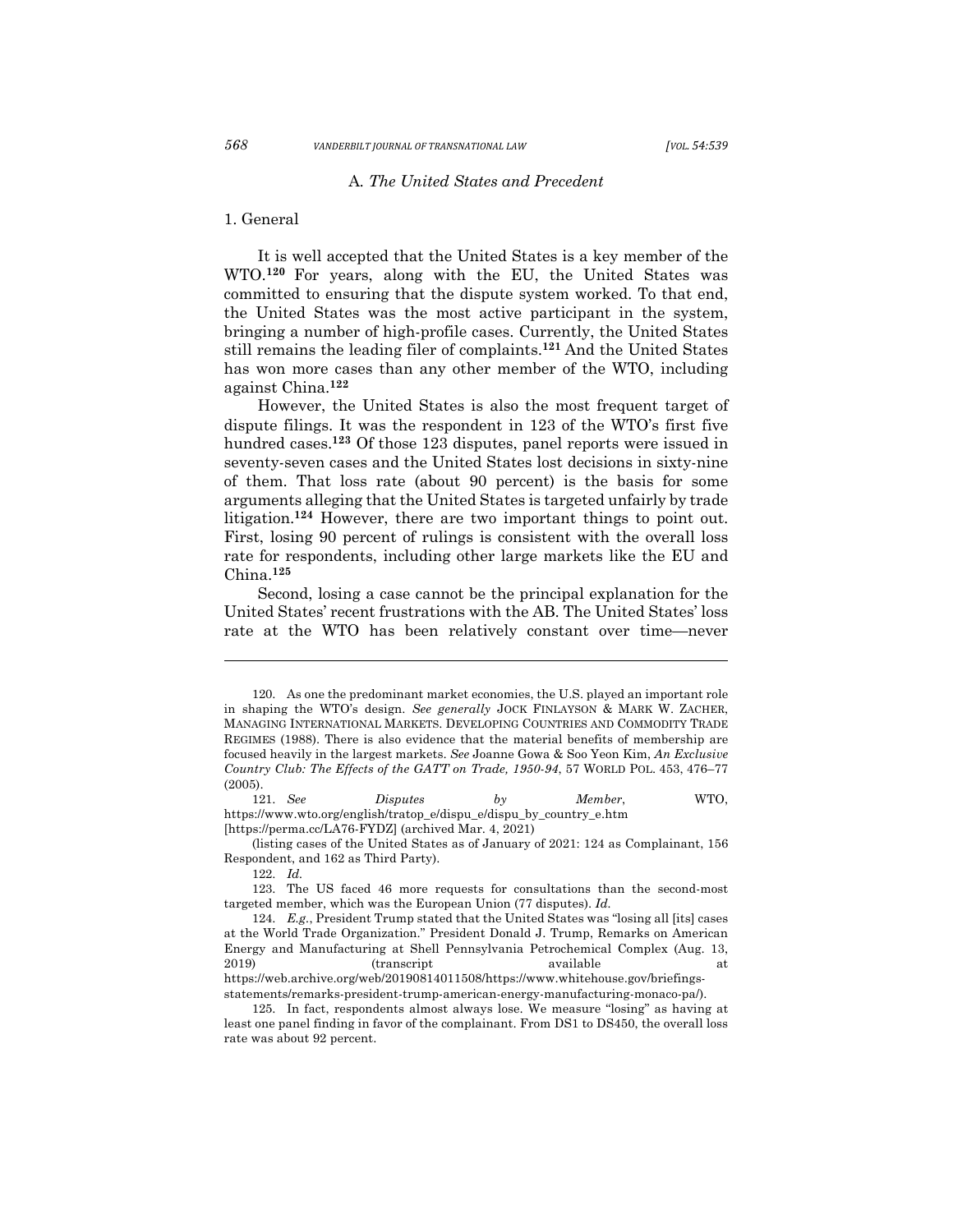dropping below 85 percent. The same is true for all WTO respondents. As a result, states have a reasonable expectation of losing a case.

These near constants—being targeted and losing disputes cannot fully explain the sharp change in US behavior. US opposition to the AB escalated mainly over the last decade. There are two potential explanations. One is "fatigue" with the system. That is to say, US frustrations with the AB may have accumulated over time, and we are just now seeing the effects. However, if losing disputes were solely to blame, US resistance to the system should have built up momentum more evenly over time. That is not what we see. Instead of a gradual accumulation of political resistance, US behavior changed markedly a decade ago. Therefore, a second explanation is more compelling: that there was a significant shift in AB behavior that amplified US grievances with the system and led to the current crisis.**<sup>126</sup>**

Losing a dispute is only part of the story. An equally serious concern arises over the *content* of those decisions.**<sup>127</sup>** The data shows that the AB keeps a strong norm of precedent. It does not just follow past rulings but often expands upon them. That is true, generally, across the WTO's case load, and it is especially consequential for the United States. The AB applied precedent in 70 percent of its rulings against the United States. Almost 90 percent of those rulings *extended precedent* in at least one application.**<sup>128</sup>** In other words, when the AB cites prior decisions, it almost always results in an extension of precedent on at least one application. And often these are in highly contested, politically controversial areas of the law.

Those numbers help explain why the US questions the role of the AB in adjudicating disputes. In fact, the US delegation to the WTO stated in 2018 that it had "sounded the alarm about the Appellate Body exceeding its authority" for many years precisely because of the AB's

<sup>126.</sup> For discussion, see Bernard M. Hoekman & Petros C. Mavroidis, *Burning Down the House? The Appellate Body in the Centre of the WTO Crisis* 11 (Eur. Univ. Inst., Robert Schuman Ctr. for Advanced Stud., Glob. Governance Programme, Working Paper No. RSCAS 2019/56, 2019) ("Another dimension of US skepticism concerns the precedential value of AB reports. Since mistakes can occur, why repeat them, so the thinking goes. Consistency is not a value in and of itself, since one can be consistently wrong. Two remarks are in order one this question.").

<sup>127.</sup> This is an argument that other scholars have made, including in the WTO context. *See generally* Marc L. Busch & Krzysztof J. Pelc, *Words Matter: How WTO Rulings Handle Controversy,* 63 INT'L STUD. Q. 464 (2019); Mark Daku & Krzysztof J. Pelc, *Who Holds Influence Over WTO Jurisprudence?,* 20 J. INT'L ECON. L. 233 (2017); Samantha Besson, *The* Erga Omnes *Effect of Judgments of the European Court of Human Rights –* What's in a Name?, *in* THE EUROPEAN COURT OF HUMAN RIGHTS AFTER PROTOCOL 14: PRELIMINARY ASSESSMENT AND PERSPECTIVES (Samantha Besson ed., 2011).

<sup>128.</sup> That is, precedent was extended with respect to at least one issue. Most AB reports cite a variety of past rulings, and some of these may simply follow previous readings.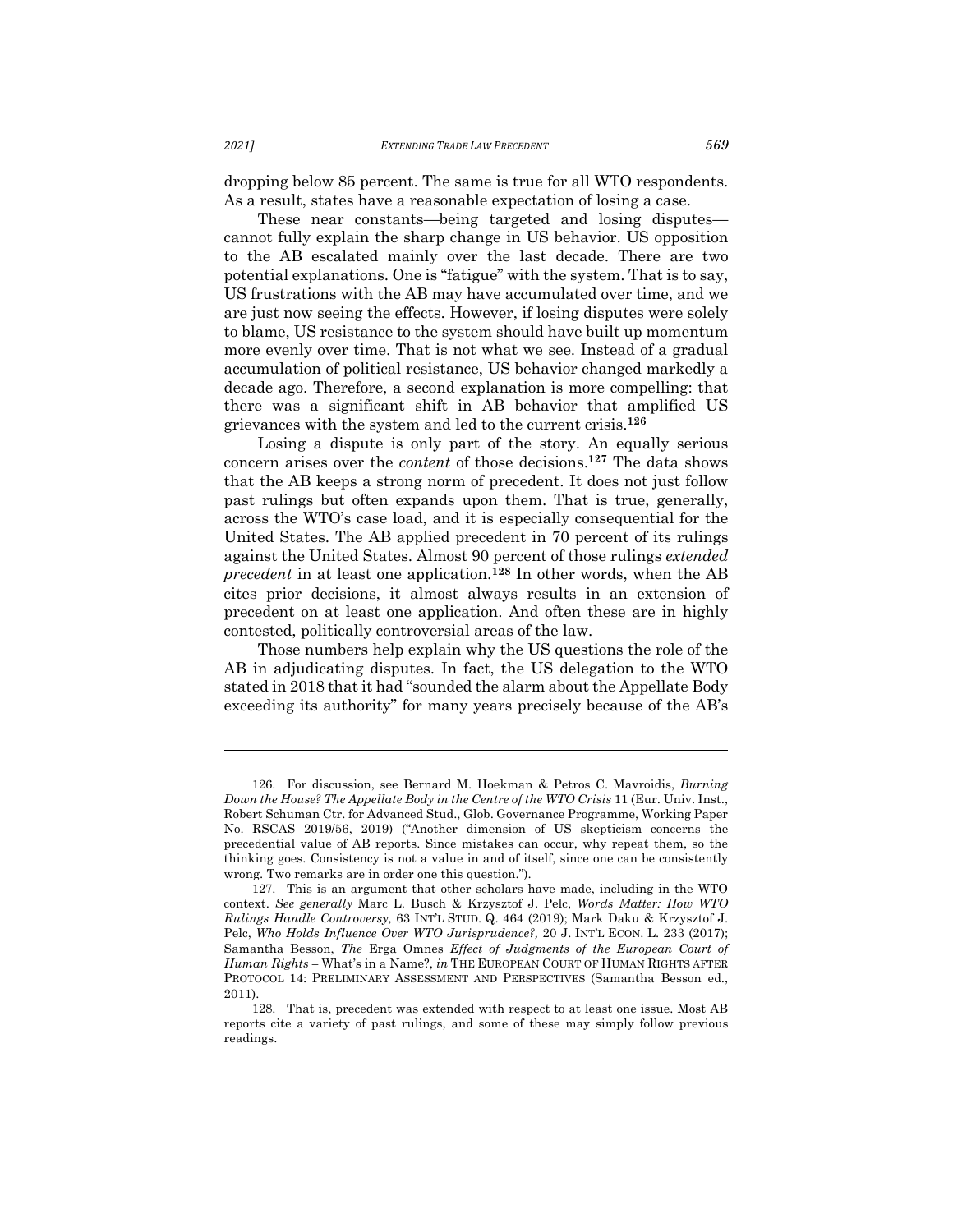use of precedent.**<sup>129</sup>** For one thing, the United States noted that it did "not assign precedential value to panel or Appellate Body reports adopted by the DSB or interpretations contained in those reports."**<sup>130</sup>** Summarizing its position, the United States asked, "whether the [AB] was now suggesting for the first time that *stare decisis* existed in WTO dispute settlement?"**<sup>131</sup>**

To explore the role of precedent, the analysis focuses on a particular area of WTO litigation: the imposition of antidumping duties or tariffs. There were over 1,500 uses of antidumping reported to the WTO since 2009 alone.**<sup>132</sup>** Antidumping's rules, laid out in Article VI of the GATT and Anti-Dumping Agreement, are highly legalized, but they also contain important ambiguities.**<sup>133</sup>** From the states' point of view, these ambiguities allow governments some leeway in their domestic applications of international rules. It is no coincidence that antidumping has been called the "new" protectionism, for it is used by members as, according to its critics, import tariffs under disguise.**<sup>134</sup>**

The United States is one of the world's heaviest users of antidumping measures, outpaced these days by only a few WTO members, including South Korea and India.**<sup>135</sup>** This is a major reason why the United States faces so many complaints. In fact, almost 10 percent of WTO disputes from 1995 to 2015—forty-eight of the first five

131. Minutes of Dispute Settlement Body Meeting, ¶ 43, WTO Doc. WT/DSB/M/180 (Feb. 1, 2005). For a criticism on the U.S. view, see Yuka Fukunaga, *Interpretative Authority of the Appellate Body: Replies to the Criticism by the United States*, *in* THE APPELLATE BODY OF THE WTO AND ITS REFORM 167 (Chang-fa Lo, Junji Nakagawa & Tsai-fang Chen eds., 2019).

132. By contrast, there were fewer than 100 safeguards measures reported to the WTO over the same period.

<sup>129.</sup> Statements by the United States at the Meeting of the WTO Dispute Settlement Body*, United States – Anti-Dumping Measures on Certain Hot-Rolled Steel from Products from* Japan, 9, WT/DS184/15/ADD.190 (Dec. 18, 2018), https://geneva.usmission.gov/wp-content/uploads/sites/290/Dec18.DSB\_.Stmt\_.asdeliv.fin\_.public.pdf [https://perma.cc/7PAU-5ZFZ] (archived Mar. 4, 2021) [hereinafter

U.S. Geneva Statements].

<sup>130.</sup> *Id.* at 10; *see also Trade Policy Under Trump*, TRADE TALKS, at 29:40–30:39 (Nov. 25, 2019), https://www.tradetalkspodcast.com/podcast/111-trade-policy-undertrump/ [https://perma.cc/G8TQ-73QN] (archived Mar. 4, 2021).

<sup>133.</sup> Ambiguities in the agreements underpin many WTO disputes, including in the area of anti-dumping. The AB addressed the issue head-on in *US - Offset Act* by acknowledging that certain elements of the *Anti-Dumping Agreement* have only "implicit" meaning due to lack of specificity. Appellate Body Report, *United States – Continued Dumping and Subsidy Offset Act of 2000*, ¶ 262, WTO Doc. WT/DS217/AB/R (adopted Jan. 27, 2003).

<sup>134.</sup> Chad P. Brown, *Protectionism is on the Rise: Antidumping Import Investigations*, BROOKINGS (Mar. 5, 2009), https://www.brookings.edu/opinions/protectionism-is-on-the-rise-antidumping-importinvestigations/ [https://perma.cc/Q7ZD-5LGP] (archived Mar. 4, 2021).

<sup>135.</sup> *See Anti-dumping*, WTO, https://www.wto.org/english/tratop\_e/adp\_e/adp\_e.htm [https://perma.cc/3J8U-PQ4M] (archived Mar. 4, 2021).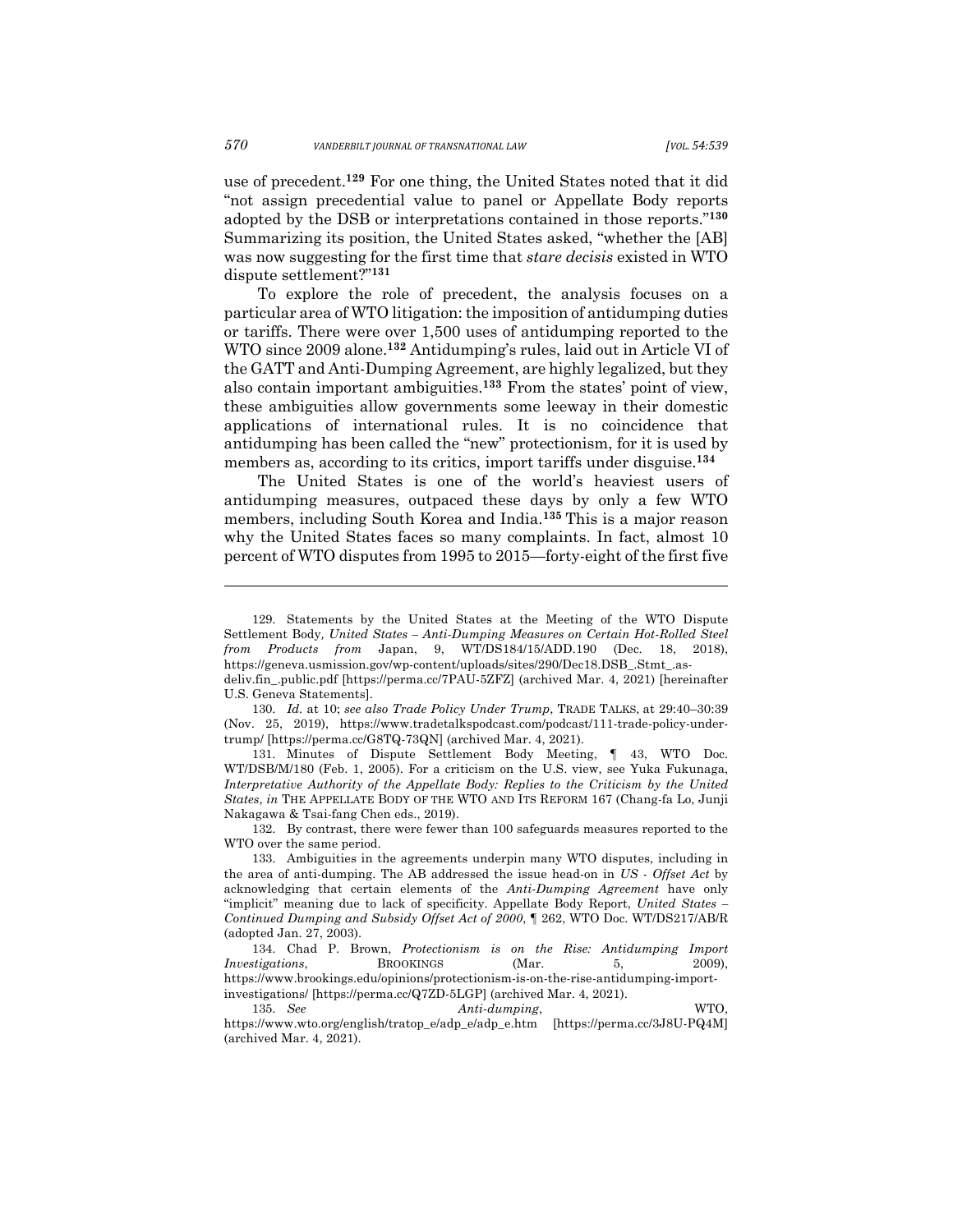hundred cases—were against the United States and its antidumping measures. No other country gets sued so often on one particular issue.

From the United States' point of view, many of these cases are controversial because the rules allow for sufficient flexibilities to support affected industries by enacting antidumping tariffs against low-cost producers. The tools include the practice known as "zeroing."**<sup>136</sup>** Zeroing is a method for calculating damages done by dumped goods and, in turn, for determining the size of the antidumping duty imposed in response. Part of the problem is that many other members of the WTO, notably the EU, allege that this process allows the United States to impose larger duties than allowed under a strict reading of Article VI and the Anti-Dumping Agreement.**<sup>137</sup>** In other words, according to its critics, zeroing overstates how much dumping has occurred. For the United States, there is a more fundamental issue at stake, which is what the rules allow states to do—and whether precedent should help clarify these ambiguities. US frustrations are illustrated in the lineage of zeroing disputes.

#### 2. Zeroing Methodology and Other Extensions

In *United States—Continued Existence and Application of Zeroing Methodology*, the EU challenged the methods used by the United States to calculate antidumping duties imposed against steel products—in particular, zeroing.**<sup>138</sup>** At that time, the case was the tenth WTO dispute about zeroing and the eighth to target the United States. In one prior case, *European Communities––Anti-Dumping Duties on Imports of Cotton-Type Bed Linen from India*, the AB ruled that zeroing was incompatible with the fair comparison requirement of Article 2.4.2 of the Anti-Dumping Agreement, which refers to the margins of dumping for a product*,* for failing to apply consistently to "all comparable export transactions."**<sup>139</sup>** The body ruled that the "fair

<sup>136.</sup> Persistent disagreement over zeroing means the U.S. faced 48 antidumping filings. The U.S. lost 26 of the 30 disputes that went to panel. As mentioned, only about 50 of all disputes reach a panel, though the rate is higher in antidumping cases.

<sup>137.</sup> The EU opposed attempts to explicitly outlaw zeroing during the Uruguay round negotiations that led to the conclusion of the ADA, along with Canada, and the United States. However, after *EC – Bed Linen*, where the AB considered the consistency of zeroing applied by the EU authorities in "model zeroing," the EU changed course. For discussion, see generally Petros C. Mavroidis & Thomas J. Prusa, *Die Another Day: Zeroing in on Targeted Dumping – Did the AB Hit the Mark in* US–Washing Machines*?*, 17 WORLD TRADE REV. 239 (2018).

<sup>138.</sup> *See* Appellate Body Report, *United States—Continued Existence and Application of Zeroing Methodology*, ¶¶ 99–110, WT/DS350/AB/R (adopted Feb. 4, 2009) [hereinafter *US – Continued Zeroing*].

<sup>139.</sup> Appellate Body Report, *European Communities – Anti-Dumping Duties on Imports of Cotton-Type Bed Linen from India*, ¶ 86, WT/DS141/AB/R (adopted Mar. 12,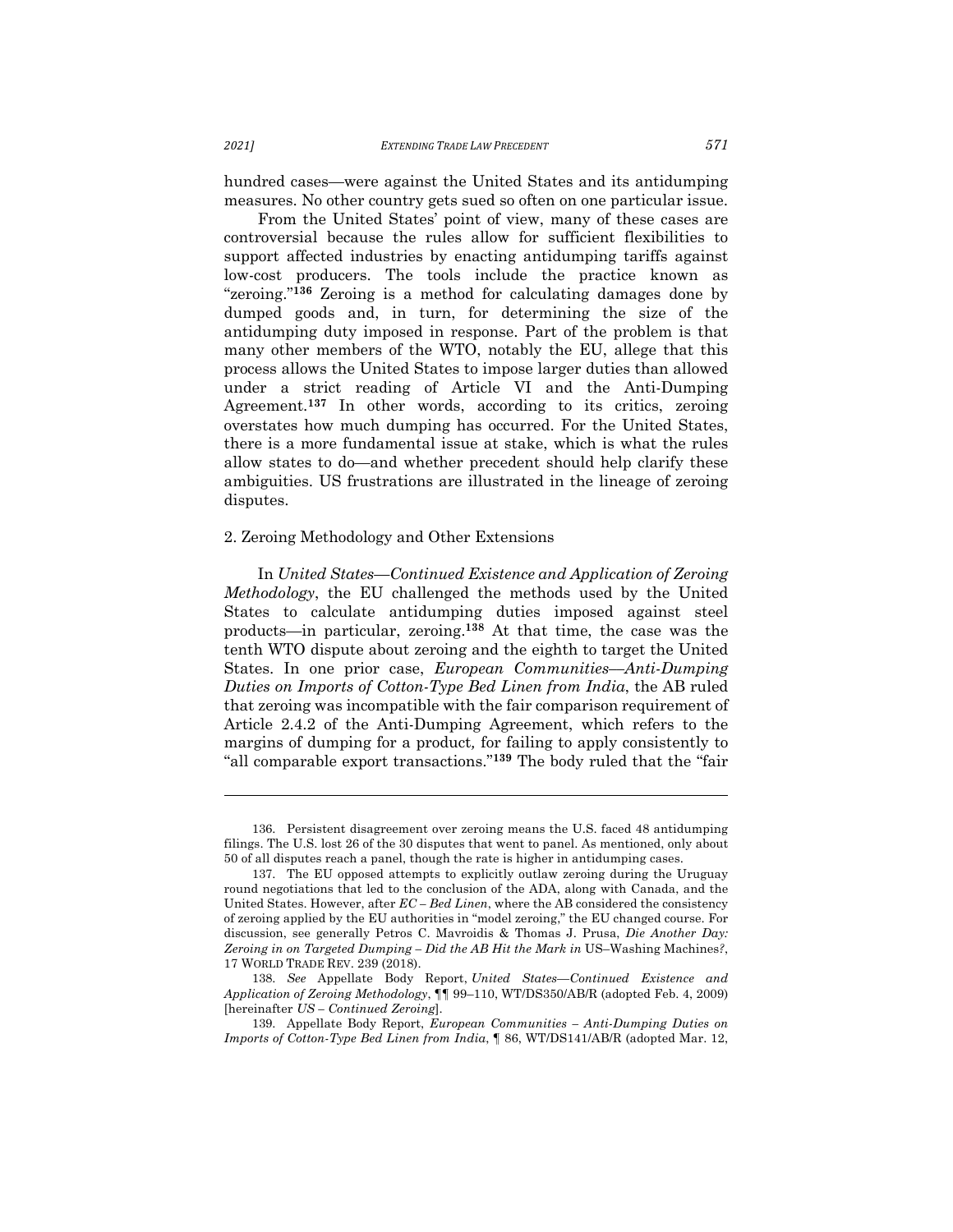comparison" requirement in Article 2.4.2 meant that the EU should have established the dumping margin "for the *product*—cotton-type bed linen—and not for the various types or models of that product."**<sup>140</sup>** In particular, by "zeroing" the "negative dumping margins" of *comparable* products, the EC failed to take fully into account the entirety of the prices of some export transactions, including *all* transactions involving *all* models or types of cotton-type bed linen. In essence, the AB placed the emphasis of the treaty text and in particular in the word *all* (as opposed to *comparable*) to limit the practice of zeroing, a move criticized by some scholars.

In *United States—Continued Zeroing*, however, the AB determined that such rationale was relevant to proceedings governed by Article 9.3, dealing with administrative periodic reviews, and notably, where the text "all comparable export transactions" is absent.**<sup>141</sup>** Before the AB, the United States argued that Article 9.4(ii) of the Anti-Dumping Agreement lends support to the proposition that dumping may be interpreted in relation to individual export transactions—this is, the text supported that dumping margins may be determined at the level of individual transactions. For the United States, given the differences in texts between the two provisions, it would be "absurd to interpret Article 9" as disallowing zeroing and requiring the US to offset margins while capping the importer's liability based on individual transactions.**<sup>142</sup>**

To some extent, the main controversy was about which interpretive approach should prevail—more textual or more contextual/policy analysis. Notably, the EU originally engaged in zeroing but changed its position and has since supported the AB's contextual interpretation on zeroing controversies on comity grounds.**<sup>143</sup>** The EU cited previous zeroing rulings and argued plainly that "earlier decisions already made clear that the practice of zeroing . . . [was] WTO-incompatible."**<sup>144</sup>** Conversely, the United States argued that its antidumping practices were read into the Uruguay Round agreements and that nothing in the text limited US

<sup>2001);</sup> Roger Alford, *Reflections on* US – Zeroing*: A Study in Judicial Overreaching by the WTO Appellate Bod*y, 45 COLUM. J. TRANSNAT'L L. 196–98 (2006).

<sup>140.</sup> Appellate Body Report, *European Communities – Anti-dumping Duties on Imports of Cotton-Type Bed Linen from India*, ¶ 53, WT/DS141/AB/R (adopted Mar. 12, 2001).

<sup>141.</sup> In the end, despite the concurrence of some panels - notably the *US – Stainless Steel (Mexico)* - with the US position, the US never won at the Appellate Body, and eventually had to comply with the rulings.

<sup>142.</sup> Appellee Submission of the United States of America, *United States – Final Anti-dumping Measures on Stainless Steel from Mexico*, ¶ 104, AB-2008-1 (Feb. 25, 2008).

<sup>143.</sup> *See* Mavoidis & Prusa, *supra* note 137, at 244.

<sup>144.</sup> Dispute Settlement Body, *Minutes of Meeting*, ¶ 70, WTO Doc. WT/DSB/M/265 (Feb. 19, 2009).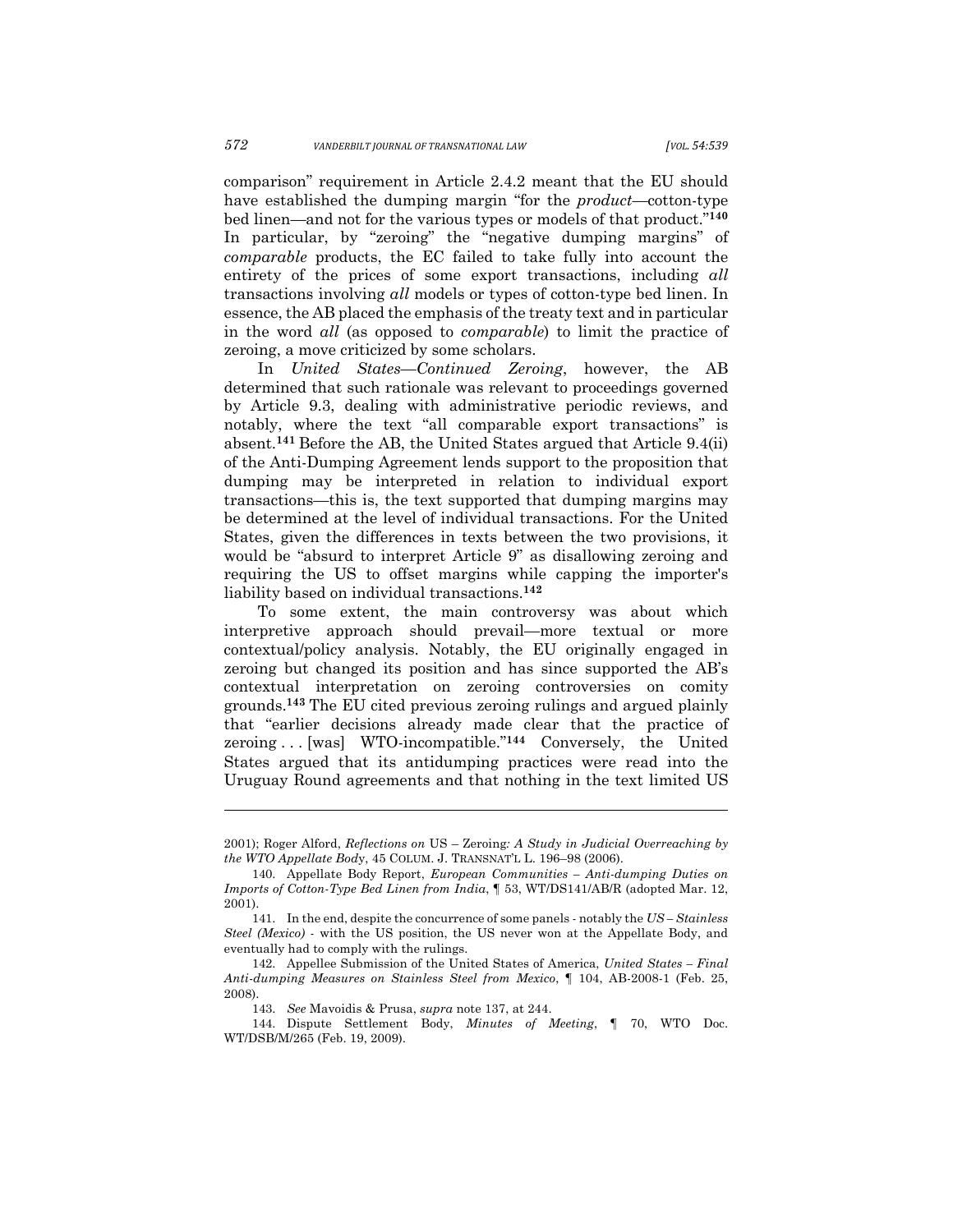practices in this case.**<sup>145</sup>** In the end, by reading into the text the notion that the same requirements applied because of the need for consistent treatment between different provisions of the Anti-Dumping Agreement, the AB seemed to be making a decision based on a policy analysis as opposed to plainly interpreting the treaty text.

Not surprisingly, the United States objected to the decision and especially the AB's inappropriate extension of precedent. At a subsequent meeting of the Dispute Settlement Body, the United States noted it was "deeply disappointed in the Appellate Body's findings, which both incorrectly expanded the scope of the proceedings and disregarded the careful bargain struck as part of the Uruguay Round Agreements."**<sup>146</sup>** It added that "the DSU did not establish a commonlaw system, in which AB findings on legal issues became binding precedents."**<sup>147</sup>**

To be sure, zeroing is not the sole reason for the United States' frustrations with the AB. In a related analysis by a leading WTO practitioner, Jorge Miranda and Manuel Sánchez Miranda identified five additional instances of arguably problematic application of precedent also within the area of trade remedies:

- 1. the pronouncement in *EC—Fasteners* regarding whether the surrogate country methodology as applied to China in [antidumping] investigations has an expiry date
- 2. the interpretation of the term "public body" within the meaning of the subsidies agreement [in *US*—*Anti‐Dumping and Countervailing Duties*]
- 3. the finding that Article 19.3 of the Subsidies Agreement addresses the concurrent application of [Countervailing Duties and Non-Market Economy antidumping duties in the case referred above]
- 4. the finding [regarding] the conditions under which Article 14(d) of the Subsidies Agreement allows relying on ex‐country benchmarks in making a benefit determination [in the *US— Countervailing Measures Art. 21.5* decision]

<sup>145.</sup> Article 17.6(ii) of the Anti-Dumping Agreement reads as follows: "In examining the matter referred to in paragraph 5: . . . (ii) the panel shall interpret the relevant provisions of the Agreement in accordance with customary rules of interpretation of public international law. Where the panel finds that a relevant provision of the Agreement admits of more than one permissible interpretation, the panel shall find the authorities' measure to be in conformity with the Agreement if it rests upon one of those permissible interpretations." Anti-Dumping Agreement (Implementation of Article VI of the GATT) art. 17.6(ii), Apr. 15, 1994, Marrakesh Agreement Establishing the World Trade Organization, Annex 1A, 1868 U.N.T.S. 201.

<sup>146.</sup> Dispute Settlement Body, *Minutes of Meeting*, ¶ 75, WTO Doc. WT/DSB/M/265 (Feb. 19, 2009).

<sup>147.</sup> *Id.* ¶ 81.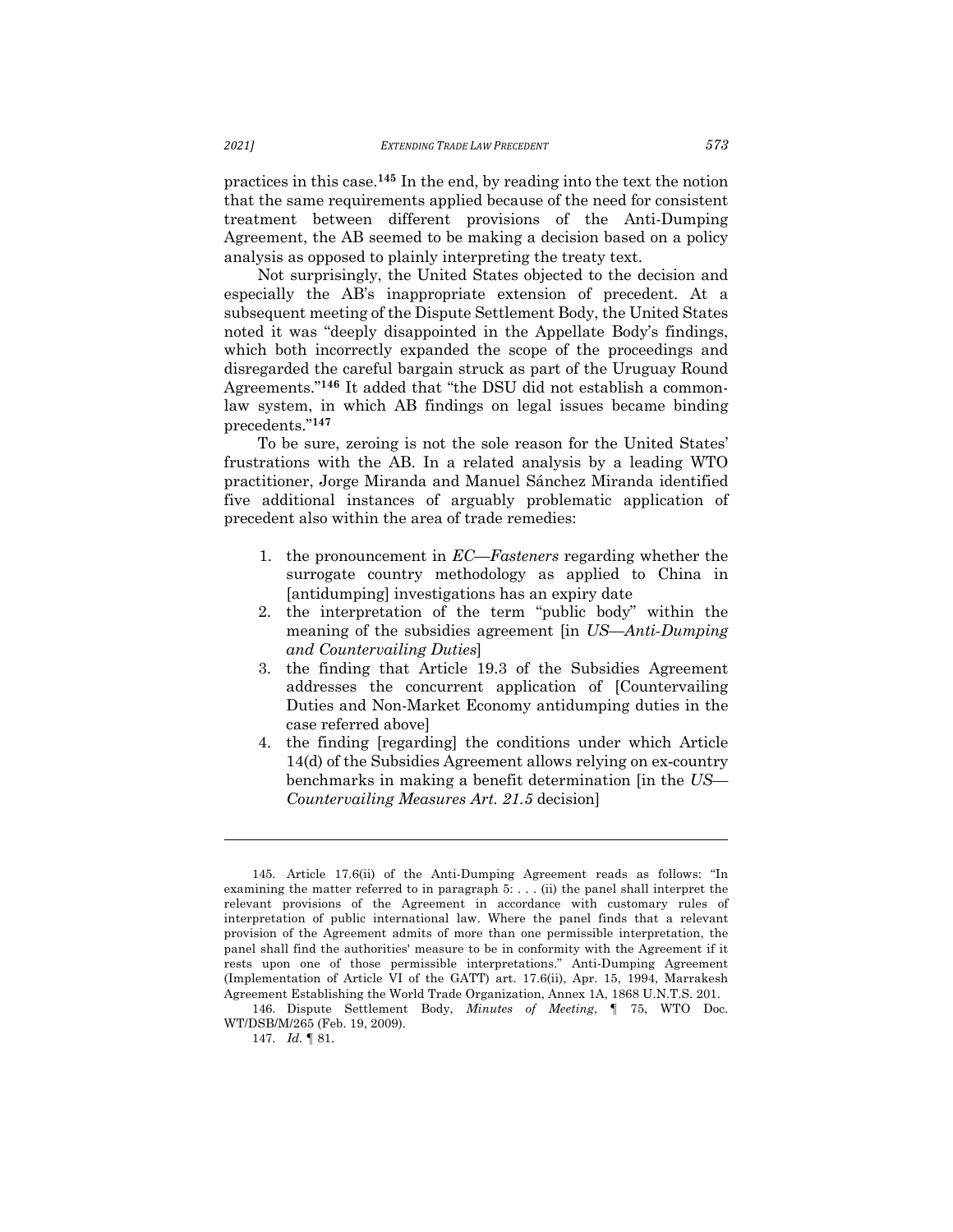5. the finding in [A*rgentina—Footwear* that GATT Article XIX:1(a) and Article 2.1] of the Safeguards Agreement apply cumulatively**<sup>148</sup>**

All of these developments contributed to the recent crisis. Playing a crucial role is the emergence of *de facto* binding precedent. Given the resulting rigidities, the United States saw the AB as an obstacle and turned incrementally the mechanisms of control, which subpart B explains.

#### B*. The United States and Compliance*

There are a variety of ways in which states can express dissatisfaction and attempt to exercise control over IC decisions. One of these is strategic litigation, where countries carefully select disputes and craft legal arguments to shape jurisprudence.**<sup>149</sup>** This is commonplace at the WTO where disputes are not just about trade, but also about states' broader interests in clarifying the agreements in key areas and signaling to important constituencies.**<sup>150</sup>** Another control mechanism is attempting to influence who hears cases and makes decisions. The United States has exercised veto power over the (re)appointment of AB members to the point that the AB lost its quorum in December 2019. However, our focus is on perhaps the most severe (yet less explored) behavioral implication of precedent use: less compliance with AB decisions.

In recent years, the United States has complied less frequently with rulings. The application of precedent is a major contributing factor. To understand how precedent may affect compliance it is necessary to remember that trade deals reflect a careful political bargain. This is not just among trade partners, but also among competing domestic interest groups whose preferences governments must balance when striking deals. A successful WTO member can activate those interest groups who oppose trade liberalization with final decisions authorizing countermeasures.**<sup>151</sup>**

<sup>148.</sup> Jorge Miranda & Manuel Sánchez Miranda, How the WTO Appellate Body Drove Itself into a Corner 5, 7, 12, 20 & 25 (May 8, 2020) (unpublished manuscript), https://papers.ssrn.com/sol3/papers.cfm?abstract\_id=3596217#.Xrm1\_A8rxPo.twitter [https://perma.cc/3SG7-DQE3] (archived Feb. 27, 2021).

<sup>149.</sup> *See* Krzysztof Pelc, *The Politics of Precedent in International Law: A Social Network Application*, 108 AM. POL. SCI. REV. 547–48 (2014).

<sup>150.</sup> *See* CHRISTINA L. DAVIS, WHY ADJUDICATE? ENFORCING TRADE RULES IN THE WTO 281–86 (2012) (arguing that disputes are about appeasing audiences that might be quite narrow—but who have significant political weight).

<sup>151.</sup> *See* Joost Pauwelyn, *Enforcement and Countermeasures in the WTO: Rules Are Rules–Toward a More Collective Approach*, 94 AM. J. INT'L L. 335, 343–44 (2000).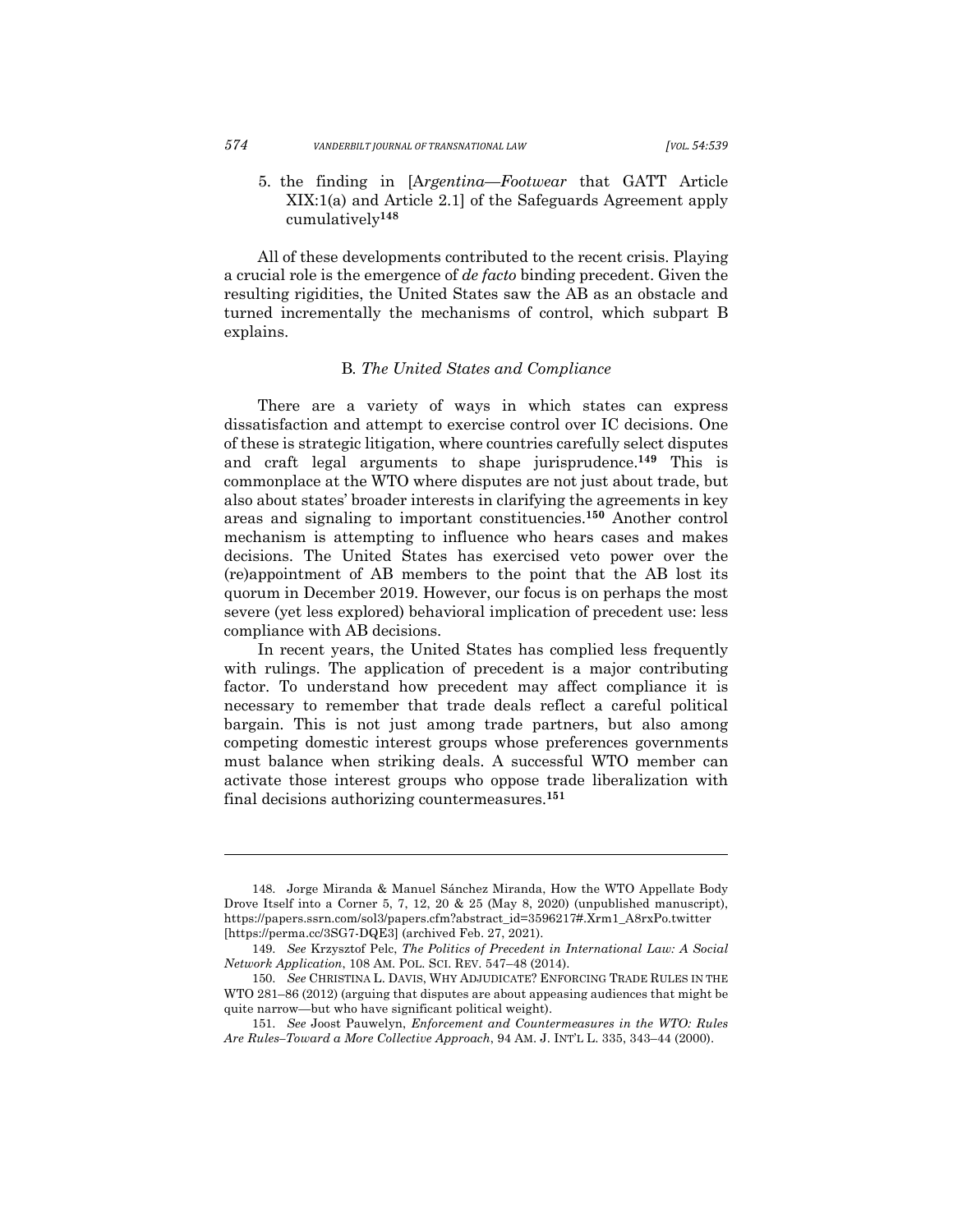Of course, some interest groups use WTO rules as leverage to advance their policy agendas. Those interest groups can be viewed as constituencies of compliance, especially when preferences align.**<sup>152</sup>** Not least, trade agencies act as the overseers of not only foreign compliance with WTO rules, but also with domestic compliance so as to avoid WTO disputes, supporting market liberalization. Hence, precedent can affect the ability of the states to comply. This is because the pressure to constrain domestic regulation in light of WTO rules translates into domestic political pressures.

To further assess the impact of AB decisions on such processes we obtained data on compliance with decisions during the same period, from 1995 to 2015.**<sup>153</sup>** Compliance is measured as tangible policy reform in the wake of an adverse ruling. To be sure, policy reform is not the only way to react to adverse rulings. **<sup>154</sup>** For example, a respondent that lost a case may choose to face retaliation or may engage in a strategy of what can be called "uncompliance," pursuant to which it formally complies with the ruling but finds other means to deny market access to the other parties.**<sup>155</sup>** However, reform represents the preferred institutional measure and the most meaningful test namely, whether a government is willing to dismantle a trade barrier likely erected to protect domestic interests. Arguably, direct effect on domestic policy represents the best measure of compliance with AB decisions. **156**

The data take into account the variation in the types of measures and practices being disputed. The data also accounted for both official statutory and regulatory measures passed by defendant

<sup>152.</sup> *See generally* Rachel Brewster, *The Remedy Gap: Institutional Design, Retaliation, and Trade Law Enforcement*, 80 GEO. WASH. L. REV. 152 (2011).

<sup>153.</sup> Litigation can take years, as can any policy reform by respondent countries. Therefore, our data extends only through the disputes where we are confident enough time has elapsed. *See The Process – Stages in a Typical WTO Dispute Settlement Case, 6.1 Flow Chart of the Dispute Settlement Process*, WTO, www.wto.org/english/tratop\_e/dispu\_e/disp\_settlement\_cbt\_e/c6s1p1\_e.htm [https://perma.cc/XNT8-JHJC] (archived Feb. 27, 2021).

<sup>154.</sup> Money damages are always an additional option to settle trade disputes. *See generally* Joint Communication from Brazil and the United States, *United States – Subsidies on Upland Cotton*, WTO Doc. WT/DS267/45 (adopted Aug. 31, 2010).

<sup>155.</sup> *See* Stephen Chaudoin, Jeffrey Kucik & Krzysztof Pelc, *Do WTO Disputes Actually Increase Trade?*, 60 INT'L STUD. Q. 294, 296 (2016).

<sup>156.</sup> *See* John H. Jackson, *The WTO Dispute Settlement Understanding— Misunderstandings on the Nature of Legal Obligation*, 91 AM. J. INT'L L. 60, 63–64 (1997); Judith Hippler Bello, *The WTO Dispute Settlement Understanding: Less Is More*, 90 AM. J. INT'L L. 416, 416–17 (1996). Warren Schwartz & Allan Sykes, *The Economic Structure of Renegotiation and Dispute Settlement in the WTO*, 31 J. LEGAL STUD. 179, 189 (2002), advanced a different argument. In their view, WTO dispute settlement is structured to allow efficient breach in certain circumstances. This means it allows persistence in violations as long as the "violator is willing to pay" the price. While this might be correct as a conceptual matter, the removal of a measure in breach of WTO law remains the best way to comply with decisions.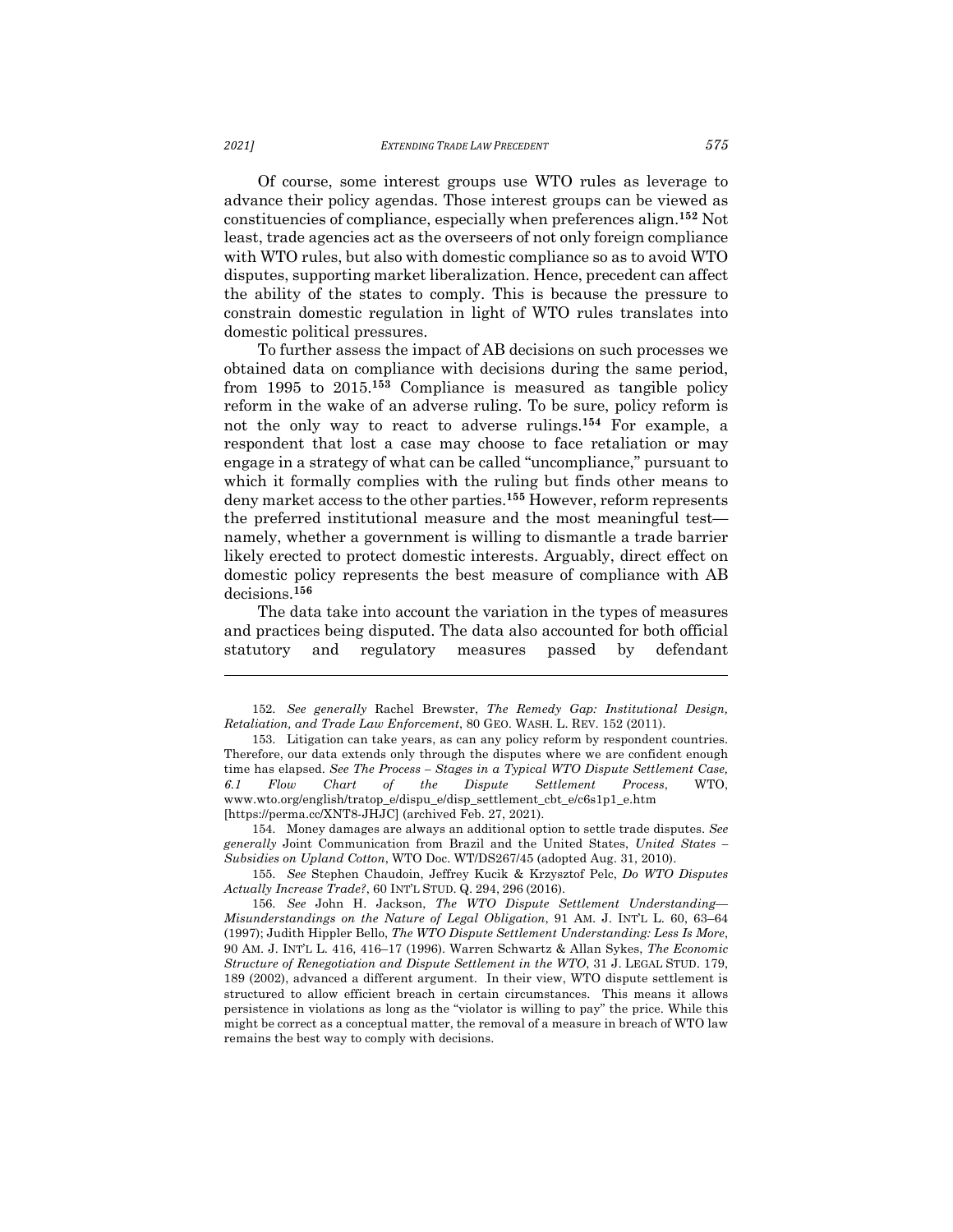governments—either of which represent tangible policy changes in the wake of rulings. Hence, the coding reflects official legislation as well as administrative measures implemented by defendant governments.**<sup>157</sup>** In the sample, the respondent country complied fully in 101 instances, partially in fourteen, and failed to comply in forty-one cases.

|             | Adverse     | Compliance     | Compliance |
|-------------|-------------|----------------|------------|
| Respondent  | Rulings (#) | (#)            | (%)        |
| <b>US</b>   | 46          | 27             | 58.7       |
| EU          | 19          | 9              | 47.4       |
| Canada      | 9           | 7              | 77.8       |
| Mexico      | 6           | 4              | 66.7       |
| Argentina   | 6           | 5              | 83.3       |
| China       | 5           | 3              | 60.0       |
| South Korea | 5           | 4              | 80.0       |
| Japan       | 4           | $\overline{2}$ | 50.0       |
| Chile       | 3           | 0              | 0.0        |
| Australia   | 3           |                | 33.3       |

*Table 4. Compliance Rates by WTO Member***<sup>158</sup>**

Table 4 reports compliance rates by member for the ten countries that have faced the largest number of adverse rulings. Looking at these numbers, compliance rates are generally good: compliance occurs about two-thirds of the time across the WTO's caseload.**<sup>159</sup>** Considering that the WTO lacks the centralized enforcement power found in domestic legal settings, an overall compliance rate of over 60 percent is nonnegligible, especially given that compliance refers to tangible policy change.

Table 4 raises a couple of additional issues. For one thing, the United States is subject to far more adverse rulings. However, as noted above, the actual loss rate for the United States has been relatively steady over time (and consistent with the broader membership).

<sup>157.</sup> Additional information on this data can be found in Jeffrey Kucik & Lauren Peritz, *How Do Third Parties Affect Compliance in the Global Trade Regime?*, J. POL. (forthcoming 2021) (on file with authors).

<sup>158.</sup> The data on compliance is adjusted for repeated fillings on the same measure. *See id*.

<sup>159.</sup> This includes compliance decisions that may occur years down the road. Ontime compliance—measured as reforming by the stated deadline in the adopted reports is far lower.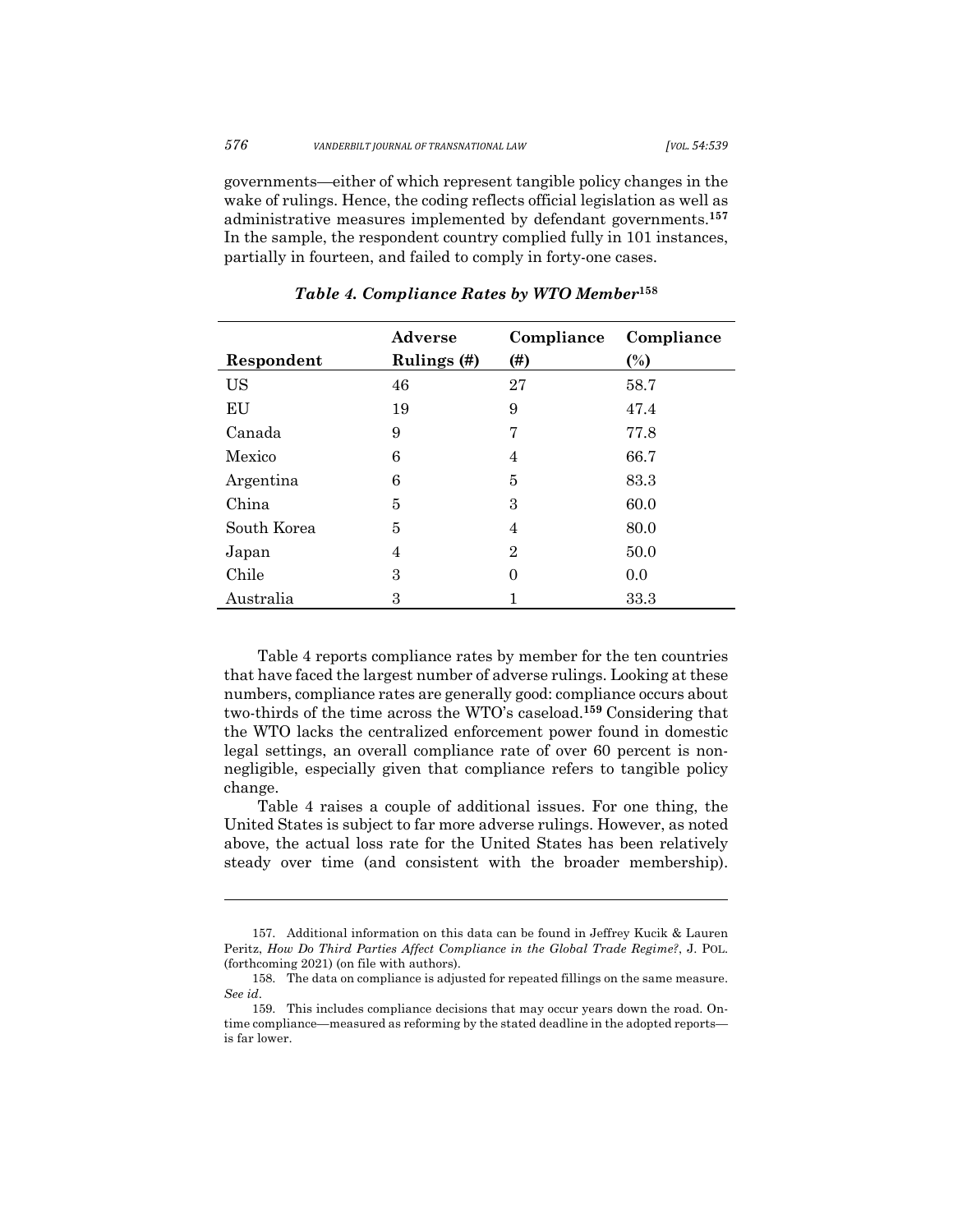Therefore, the accumulation of adverse rulings, while certainly a frustration for the United States, is unlikely to be the main reason that political opposition to the AB has accelerated in the last decade.

In fact, the change in US behavior is traceable more directly to the aforementioned decision in *United States––Continued Zeroing* as well as *United States––Stainless Steel (Mexico)*, introducing the "absent cogent reasons" approach.**<sup>160</sup>** To reiterate, that ruling stated that the AB would adopt prior rulings unless there were cogent (i.e., compelling) reasons to depart from precedent. In fact, since that time—roughly year 2009—the US compliance rates dropped off precipitously. Figure 2 shows the break in average compliance rates before and after *United States––Stainless Steel (Mexico)* and *United States––Continued Zeroing*. The United States complied at a slightly higher rate than the rest of the WTO membership prior to that decision. However, its compliance rate dropped afterward.

To be sure, many other things happened around this time and there is noncompliance that goes under the radar of our measure. But US trade officials were originally content with the AB's reading of its role in dispute settlement.**<sup>161</sup>** As a result, the United States complied with most rulings early in the WTO's history. This includes its losses in *United States––Gasoline*, the high-stakes *United States––Shrimp* case, and other disputes. Over time, however, the accumulation of precedent led to a less favorable policy response from the United States, which indicates a change in approach.

<sup>160.</sup> *See US – Continued Zeroing*, *supra* note 138; *US – Stainless Steel (Mexico)*, *supra* note 105.

<sup>161.</sup> In USTR's recent report on the AB, it singles out the early decision in *Japan – Alcoholic Beverages II*, which states that prior decisions have no binding precedential value. *See* U.S. TRADE REPRESENTATIVE, REPORT ON THE APPELLATE BODY OF THE WORLD TRADE ORGANIZATION 61 (2020) [hereinafter USTR REPORT].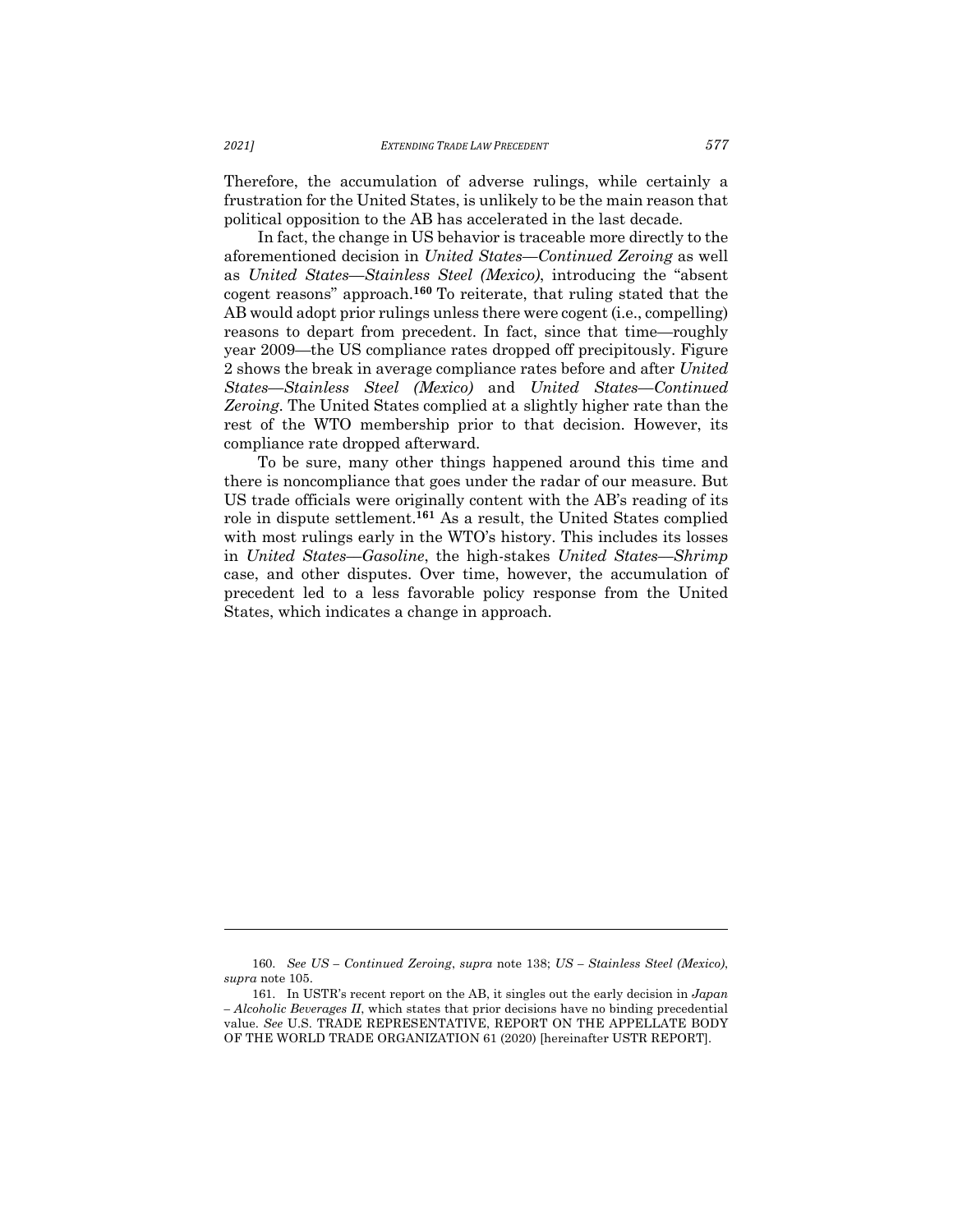

*Figure 2. Shift in Compliance Trends*

One influence on compliance is the extension of precedent by the AB, especially in trade remedies disputes. These extensions, combined with other factors such as the need for policy space to deal with China's industrial policy may have exacerbated the response. At the time of writing this Article, the United States was in noncompliance—or, partial compliance—with key disputes that include *United States–– Stainless Steel (Mexico)*, *United States––Zeroing (EC)*, and *United States––Anti-Dumping and Countervailing Duties (China)*. **<sup>162</sup>** In all three of these disputes a prior precedent was applied and extended. For example, *United States––Anti-Dumping and Countervailing Duties (China)* extended the interpretation of prior AB decisions in four previous disputes.**<sup>163</sup>**

<sup>162.</sup> *See generally* Appellate Body Report, *United States – Final Anti-Dumping Measures on Stainless Steel from Mexico*, WTO Doc. WT/DS344/AB/R (adopted May 20, 2008); Appellate Body Report, *United States – Continued Existence and Application of Zeroing Methodology*, WTO Doc. WT/DS350/AB/R (adopted Feb. 19, 2009); Appellate Body Report, *United States – Definitive Anti-Dumping and Countervailing Duties on Certain Products from China*, WTO Doc. WT/DS379/AB/R (adopted Mar. 25, 2011).

<sup>163.</sup> For these four previous disputes, see generally Appellate Body Report, *Canada – Measures Affecting the Importation of Milk and the Exportation of Dairy Products*, WTO Doc. WT/DS103/AB/R (adopted Oct. 27, 1999); Appellate Body Report, *Canada – Certain Measures Affecting the Automotive Industry*, WTO Docs. WT/DS139/AB/R (adopted June 19, 2000); Appellate Body Report, *United States – Final Countervailing Duty Determination with Respect to Certain Softwood Lumber from Canada*, WTO Doc. WT/DS257/AB/R (adopted Feb. 17, 2004); Appellate Body Report, *United States – Countervailing Duty Investigation on Dynamic Random Access Memory Semiconductors (DRAMS) from Korea*, WTO Doc. WT/DS296/AB/R (adopted July 20, 2005).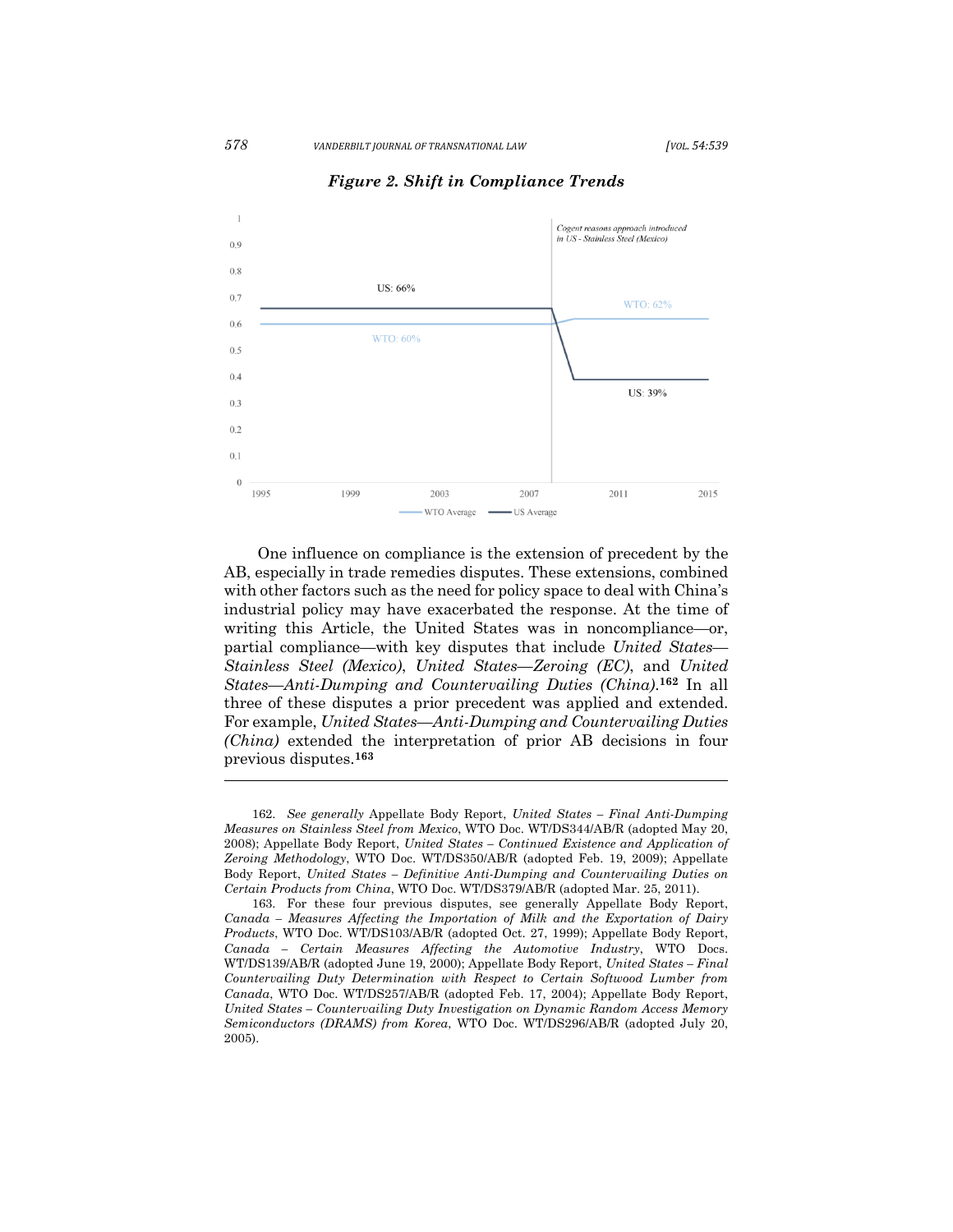Noncompliance is a significant action or omission by governments. It amounts to the most direct challenge to the WTO's legal authority short of crippling the enforcement system or abandoning the agreement. The decline in US compliance rates, measured as a failure to bring domestic policies into alignment with DSB decisions, comes only after repeated applications of a particularly strong version of precedent. The extension of previous rulings in defiance of the AB's stated mandate constitutes a form of judicial overreach. The United States' response has been threefold. Like many countries, it carefully chooses the complaints it files. It has also exercised control through the vetoing of AB member (re)appointments. And, more dramatically, it has openly shirked DSB recommendations to dismantle "WTO-illegal" policies.

It is worth repeating that precedent is not the only issue that influences whether states abide by their trade-liberalizing commitments. However, it clearly influences the behavior of one of the WTO's most powerful members—and original patrons of the system.**<sup>164</sup>** It is also clear that the use of precedent cannot prove by itself the collapse of the AB without comparing it to the role of precedent in a comparable IC. This analysis points out the contrasting ways powerful states have dealt with other ICs. Chief among them is the continuation of investor-state arbitration in US treaty practice as a form of international investment dispute settlement with states deemed to have a weak rule of law. Moreover, despite controversial decisions, the United States has attacked the addition of an appeal process to correct or control decisions by investment tribunals. In many ways, with one instance of *ad hoc* adjudicators appointed to hear the specific case, states have more control to prevent the cementing of controversial decisions into accepted "caselaw."

#### V. INTERNATIONAL PRECEDENT AND LEGALIZATION

The AB is an exception in almost every respect—it is the sole appeal level multilateral body with general jurisdiction over an entire area of US policy. Yet, the erosion of US trust in the AB illustrates a well-known tension between the enforcement of international law and cooperation: stricter enforcement can actually decrease compliance with the law.**<sup>165</sup>** The reason is that enforcement mechanisms can result

<sup>164.</sup> *See generally* J. Kucik, L. Peritz & S. Puig, *Legalization and Cooperation in the Global Trade Regime* (Ariz. Legal Stud., Discussion Paper No. 20-41, 2020), in which we provide stronger evidence of the relationship between the expansion of precedent and compliance.

<sup>165.</sup> *See* James D. Fearon, *Bargaining, Enforcement, and International Cooperation*, 52 INT'L ORG. 269, 296 (1998); George W. Downs, David M. Rocke & Peter N. Barsoom, *Is the Good News About Compliance Good News About Cooperation?*, 50 INT'L ORG. 379, 380–81 (1996).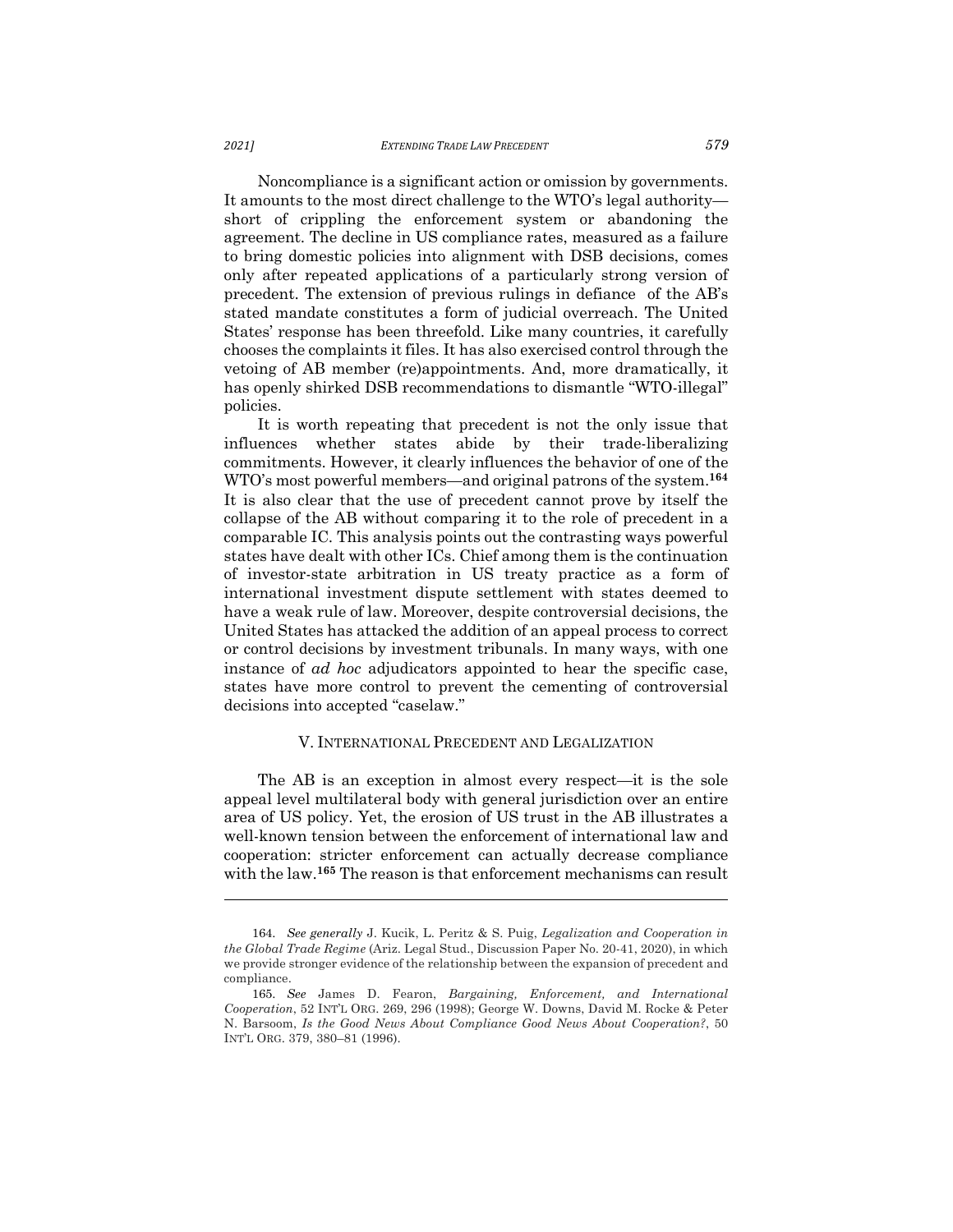in over-legalization and increase the costs of upholding treaty commitments. As explained in this Part, these findings have implications for trade adjudication and beyond.

# A*. Extension and Institutional Design*

The main finding suggests that there is reason to remain concerned about the tightening of international rules, whether it is through the application of precedent or any other mechanism that may reduce the permissible policy space and change the nature and extent of treaty commitments. The problem is that governments have to trade off between competing domestic interests when deciding whether to comply with international law.**<sup>166</sup>** In the context of international trade, striking that balance is especially difficult.**<sup>167</sup>** Trade is known to generate "winners and losers."**<sup>168</sup>** There will always be some segment of the economy that loses from economic policies, including trade openness. These players will lobby hard for states to shirk their tradeliberalizing commitments, endangering the formation of agreements and the longer-term compliance with those agreements.

Treaty negotiators understand this difficulty, often referred to as "time-inconsistency problems" in the economics and political science literature.**<sup>169</sup>** The idea is that governments recognize their shared vulnerabilities to domestic interest groups. Those interests may pull states away from compliance at some point in the future. Take trade disputes, the example at issue. Disputes often arise precisely because governments have chosen to prioritize a domestic commercial interest when implementing domestic economic policy. Hence, trade disputes tend to reflect tensions between liberalization and interests that prefer noncompliance of international deals. In response, agreement designers try to "contract around" the threat of noncompliance. One mechanism for doing so is including flexibility and strategic ambiguity in the rules. That way, governments enjoy greater freedom in their

<sup>166.</sup> *E.g.*, Stephen Chaudoin, *Promises or Policies? An Experimental Analysis of International Agreements and Audience Reactions*, 68 INT'L ORG. 235, 253 (2014); Kal Raustiala & Anne-Marie Slaughter, *International Law, International Relations and Compliance*, *in* THE HANDBOOK OF INTERNATIONAL RELATIONS 538, 542–44 (Walter Carlnaes, Thomas Risse & Beth A. Simmons eds., 2002).

<sup>167.</sup> *See* Gene M. Grossman & Elhanan Helpman, *Protection for Sale*, 84 AM. ECON. REV. 833, 833–34 (1994).

<sup>168.</sup> *E.g.*, Michael J. Hiscox, *Class Versus Industry Cleavages: Inter-Industry Factor Mobility and the Politics of Trade*, 55 INT'L ORG. 1, 1 (2001); HELEN V. MILNER, INTERESTS, INSTITUTIONS, AND INFORMATION: DOMESTIC POLITICS AND INTERNATIONAL RELATIONS 9 (1997).

<sup>169.</sup> *See* Barbara Koremenos, *If Only Half of International Agreements Have Dispute Resolution Provisions, Which Half Needs Explaining?*, 36 J. LEGAL STUD. 189, 189, 193 (2007).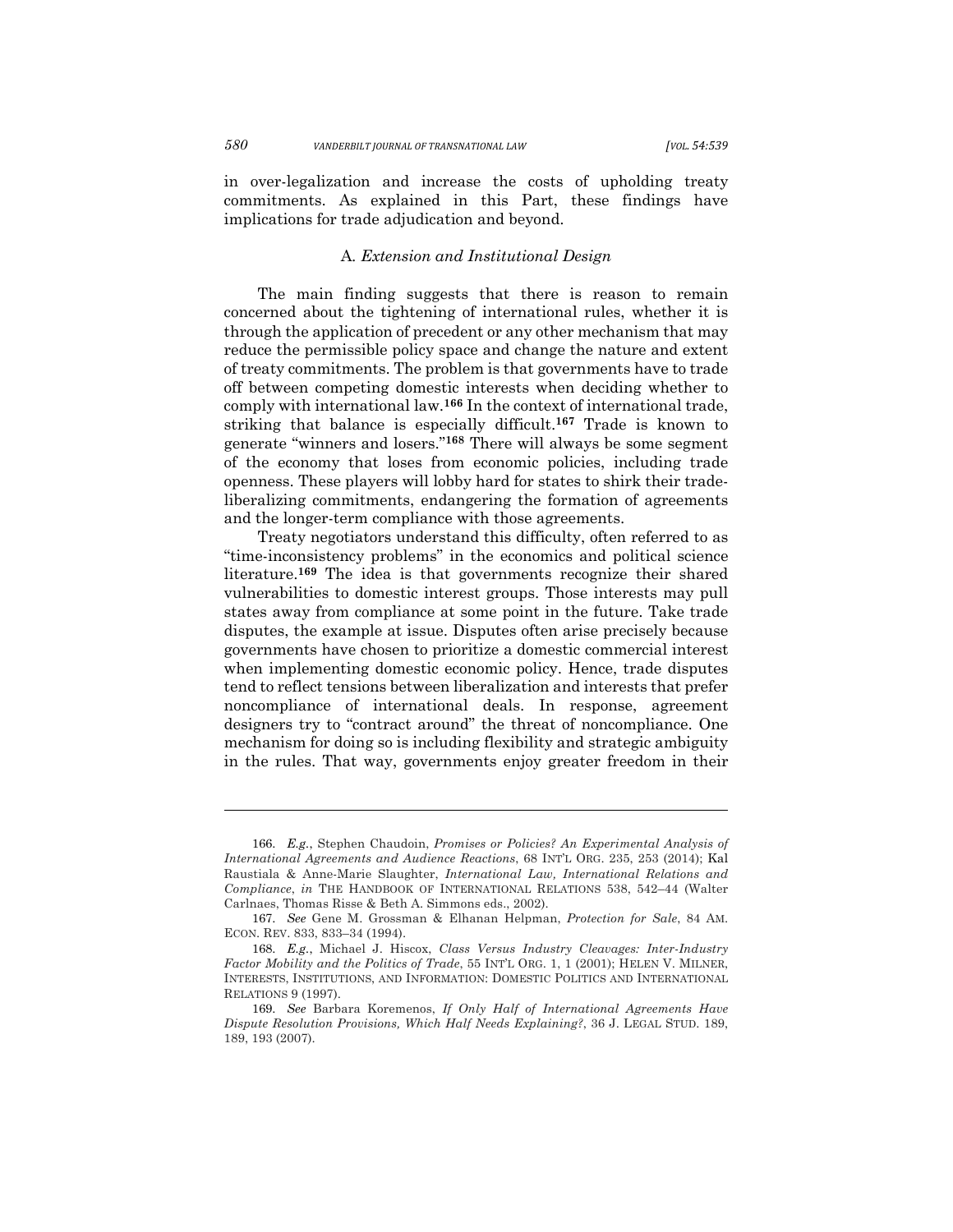domestic policy choices—particularly when trying to appease special (i.e.*,* protectionist) interests.

However, a strong norm of applying precedent may reduce this space, often by extending prior decisions. Inevitably, some of these decisions will be disappointing, incorrect, or unworkable to the parties. This means governments have fewer safe routes when trying to navigate the choppy waters of competing domestic interests. Powerful states understand the different arguments enabled by the ambiguous terms of WTO provisions; precedent constrains their options in that respect regardless of their position as respondent and complainant. In many ways, it is not surprising that trade remedies, mechanisms designed to afford flexibility to governments on the use of tariffs and quantitative restrictions, are at the center of concerns over adjudication at the WTO.

States that take commitments seriously are therefore left with limited choices.**<sup>170</sup>** They can comply with international obligations and pay a steep domestic political cost. Or they can ignore their international commitments in favor of the domestic interests. Many governments, especially democratically elected ones, will feel pressure to choose the latter option. That is what the examples of the WTO illustrates. The United States has relied heavily on trade remedies to maintain its commitment to the WTO while, at the same time, providing industries like steel or solar panels insulation from global market forces. Over time, however, the AB's application of precedent resulted in stricter rules. So, how can the design of international dispute settlement bodies prevent this while recognizing the need and incentives to apply precedent?

There is no silver bullet that can be applied to all ICs as these are distinct types of institutions, varied in scope, power, and vitality.**<sup>171</sup>** However, one characteristic is common: ICs enjoy the formal power that states delegate to them, including the possibility of finding policies in breach of international law. These rulings may signal the trustworthiness of a state to different audiences.**<sup>172</sup>** In some sense, what our exploration of precedent shows is that the larger linguistic formulation of a decision may be more relevant for some audiences of legal proceedings. As Hume explains, "though sometimes overlooked,

<sup>170.</sup> *See* Laurence R. Helfer, *Flexibility in International Agreements*, *in* INTERDISCIPLINARY PERSPECTIVES ON INTERNATIONAL LAW AND INTERNATIONAL RELATIONS: THE STATE OF THE ART 175, 189 (Jeffrey L. Dunoff & Mark A. Pollack eds., 2012).

<sup>171.</sup> *See* Julia Gray, *Life, Death, or Zombie? The Vitality of International Organizations*, 62 INT'L STUD. Q. 1, 1–2 (2018).

<sup>172.</sup> *See* Shuhei Kurizaki & Taehee Whang, *Detecting Audience Costs in International Disputes*, 69 INT'L ORG. 949, 949–52 (2015); Michael Tomz, *Domestic Audience Costs in International Relations: An Experimental Approach*, 61 INT'L ORG. 821, 821–22 (2007).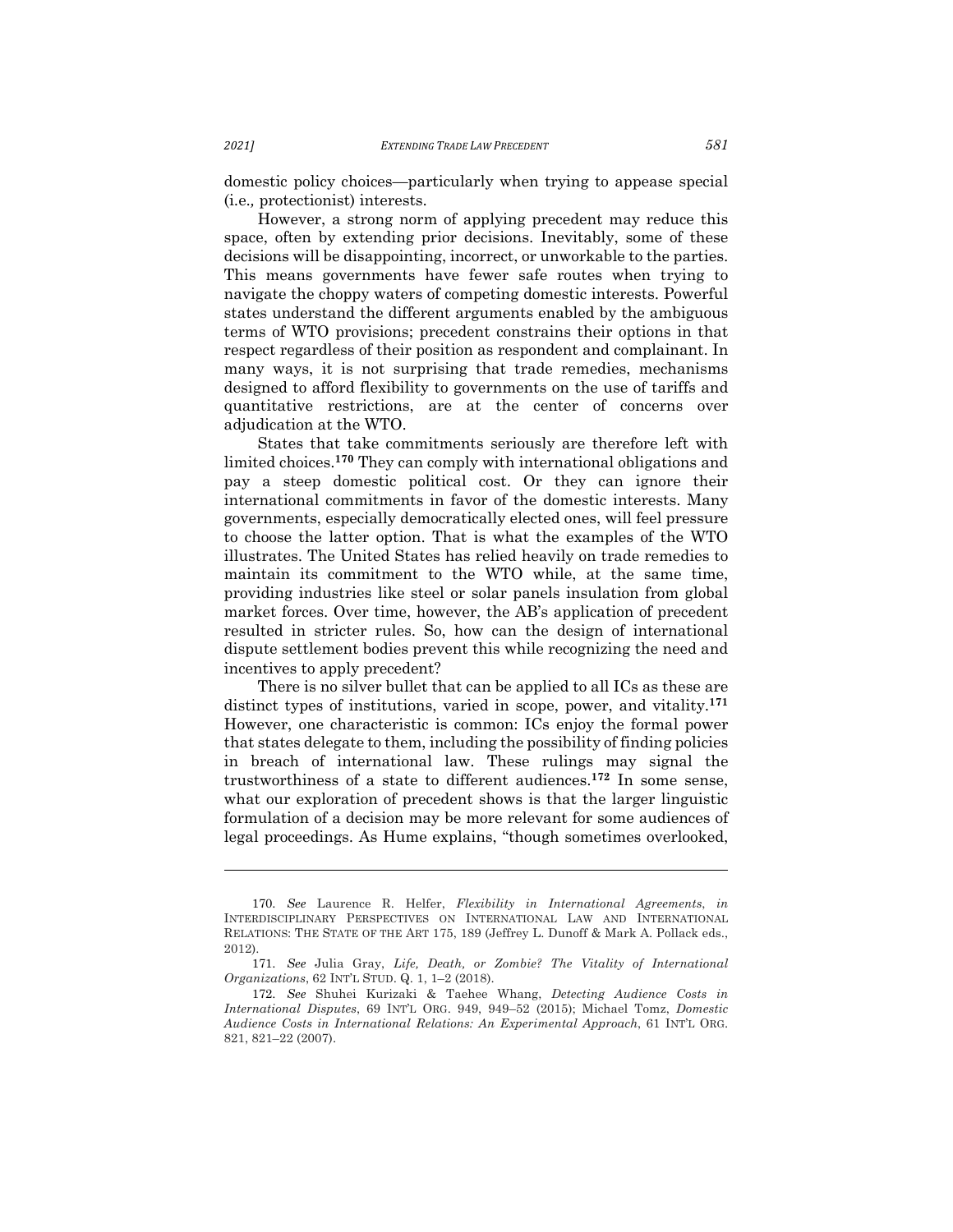the language of court opinions can be as important as the disposition of cases."**<sup>173</sup>** In some sense, the court decision is part of a political discourse and the "[p]olitical discourse cannot be reduced to mere factual information—the tone of a text may be as influential as its substantive content."**<sup>174</sup>**

The controversy around precedent is, in part, an institutional design issue to calibrate the politics of trade adjudication. It is unlikely that a better definition of the role of precedent will resolve the tensions, especially at the WTO. Instead, changes can aim at encouraging decision-making that is more palatable to states by building some features of control into the system or by narrowing the scope of issues to be decided by adjudicators, hopefully allowing for the adjudication of less controversial issues. It can also establish strong controls like binding interpretations or systemic safety‐valves.**<sup>175</sup>** WTO reformers should also consider a less legalized committee oversight system rather than adjudication of trade remedies. These features are, of course, welltravelled terrain in the literature, especially in international economic law, including the WTO where controlling the use of precedent is particularly hard.**<sup>176</sup>**

Outside of the WTO, more attention could be given to "sunset" or termination clauses in treaties.**<sup>177</sup>** Sunset clauses could be useful in new treaties with strong delegation (e.g., that include appeal or processes for review) and active political constituencies, to fine‐tune or even overturn precedent that is incorrect or unworkable. A discrete number of agreements are starting to experiment with these clauses. For example, Article 34.7(1) of the USMCA provides that the treaty shall terminate sixteen years after it enters into force unless each of the three parties to the treaty affirmatively confirm a desire to continue the agreement for a new sixteen-year period.**<sup>178</sup>** Such clauses are strong, perhaps too strong, but may allow for parties to renew their commitments and can encourage an active revision of interpretations

<sup>173.</sup> Robert J. Hume, *The Use of Rhetorical Sources by the U.S. Supreme Court,* 40 L. & SOC'Y REV. 817, 817 (2006).

<sup>174.</sup> Lori Young & Stuart Soroka, *Affective News: The Automated Coding of Sentiment in Political Texts*, 29 POL. COMM. 205, 205 (2012)*;see also* Erik Voeten, *Public Opinion and the Legitimacy of International Courts*, 14 THEORETICAL INQUIRIES L. 411, 414–17 (2013). On the broader relationship of mass publics to courts, see generally John Ferejohn, *Judicializing Politics, Politicizing Law*, 65 L. & CONTEMP. PROBS. 41 (2002).

<sup>175.</sup> *See* Miranda & Miranda, *supra* note 148, at 40.

<sup>176.</sup> *See* Sergio Puig, *International Regime Complexity and Economic Law Enforcement,* 17 J. INT'L ECON. L. 491, 500–08 (2014) (presenting strategies to be used in economic adjudication); *see also* Andrew T. Guzman & Timothy L. Meyer, *International Common Law: The Soft Law of International Tribunals*, 9 CHI. J. INT'L L. 515, 516–17 (2009); B. Peter Rosendorff, *Stability and Rigidity: Politics and Design of the WTO's Dispute Settlement Procedure*, 99 AM. POL. SCI. REV. 389, 389 (2005).

<sup>177.</sup> For a discussion on the potential role of sunset clauses, see Timothy Meyer, *Misaligned Lawmaking*, 73 VAND. L. REV. 151, 210 (2020).

<sup>178.</sup> USMCA, *supra* note 12, art. 34.7.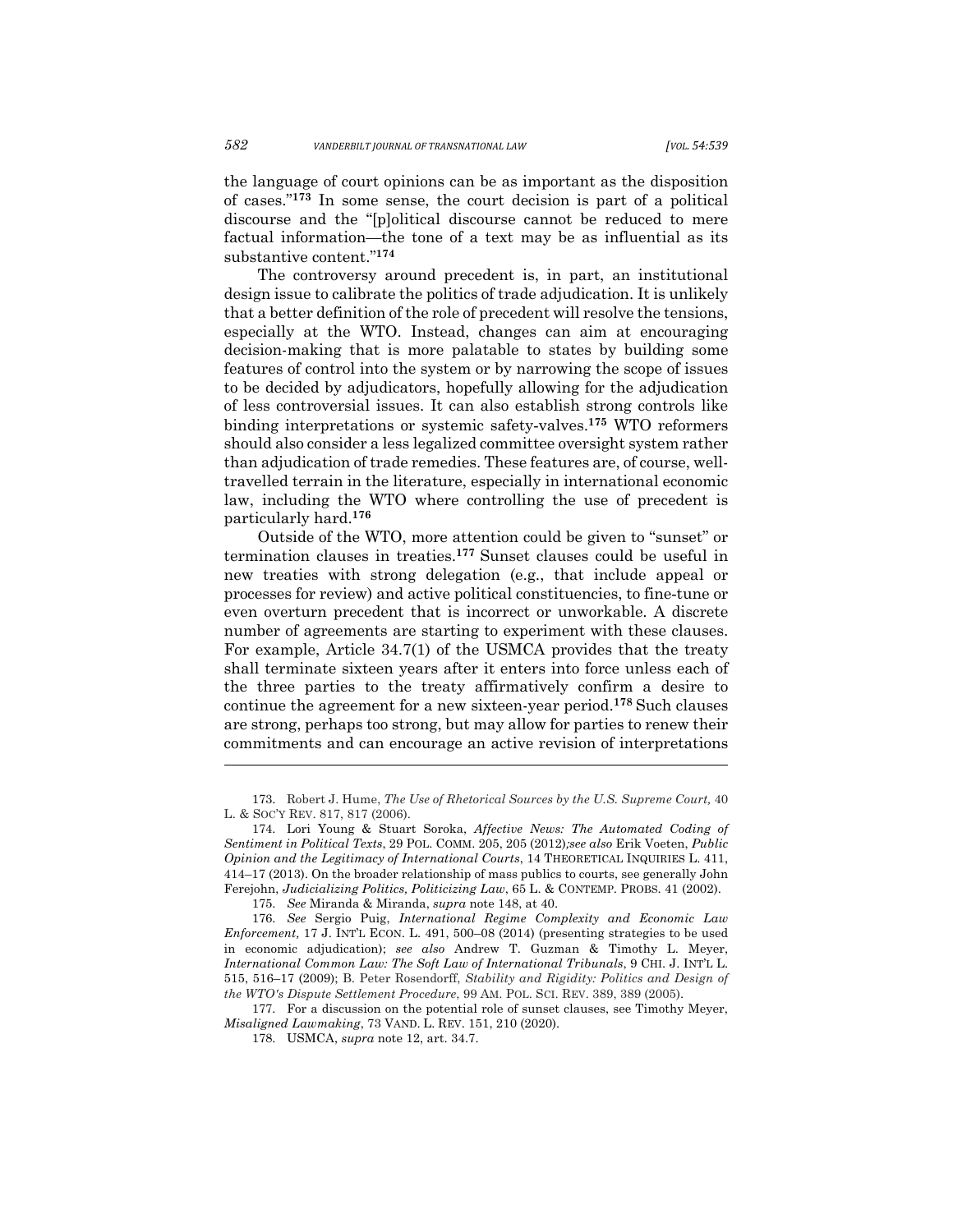after a process of states' engagement with relevant constituencies. A stronger temporal dimension to treaties entails the possibility of revision of the parties' understanding over key treaty text and practices over time.

Of course, there may be many costs associated with sunset clauses, and mechanisms to ensure that states undertake the required negotiations in good faith should be considered. However, the benefit is that strong uses of precedent are eventually subject to review. Countries (and adjudicators) have reassurance that, at some point down the road, a round of revisions will take place. Any deviations from the original intention of the agreement, caused by extending precedent, can be revised through a diplomatic/political process. Since design choices are, ultimately, about providing countries with some degree of "international insurance,"**<sup>179</sup>** the promise of revisiting the agreement in the future may increase compliance today. Moreover, the inclusion of this device could incentivize ICs to be careful of infringing on policy space where agreements are ambiguous in order to preserve their own authority and existence.

# B*. Extension and International Law*

States place limits on international adjudicatory bodies precisely to address the tension between enforcement and cooperation that can cause a backlash against ICs.**<sup>180</sup>** Limiting precedent is one way in which states avoid unrealistically tight rules.

Conversely, the application of precedent can result in the tightening—an increase in precision—of the rules, potentially beyond the point at which governments are willing or able to cooperate. As in the case of the WTO's AB, precedent results in the hardening or strengthening of obligations over time. This effectively does two things. First, the application of rules as interpreted by precedent to a broader set of circumstances, potentially removes rulemaking from the political process. States are wary of delegating such authority to ICs in the first place; they do so only under specific conditions. Effectively, this process transfers power from the political process to the adjudicatory one, where the negative consequences of precedent cannot be corrected.

Second, a strong norm of precedent removes an important source of flexibility from the system, which cannot be regained by relying on exceptions to the rules. International treaties, especially in the

<sup>179.</sup> Barbara Koremenos, *Contracting Around International Uncertainty,* 99 AM. POL. SCI. REV. 549, 549 (2005).

<sup>180.</sup> *See* Karen J. Alter, James T. Gathii & Laurence R. Helfer, *Backlash Against International Courts in West, East and Southern Africa: Causes and Consequences,* 27 EUR. J. INT'L L. 293, 293–94 (2016).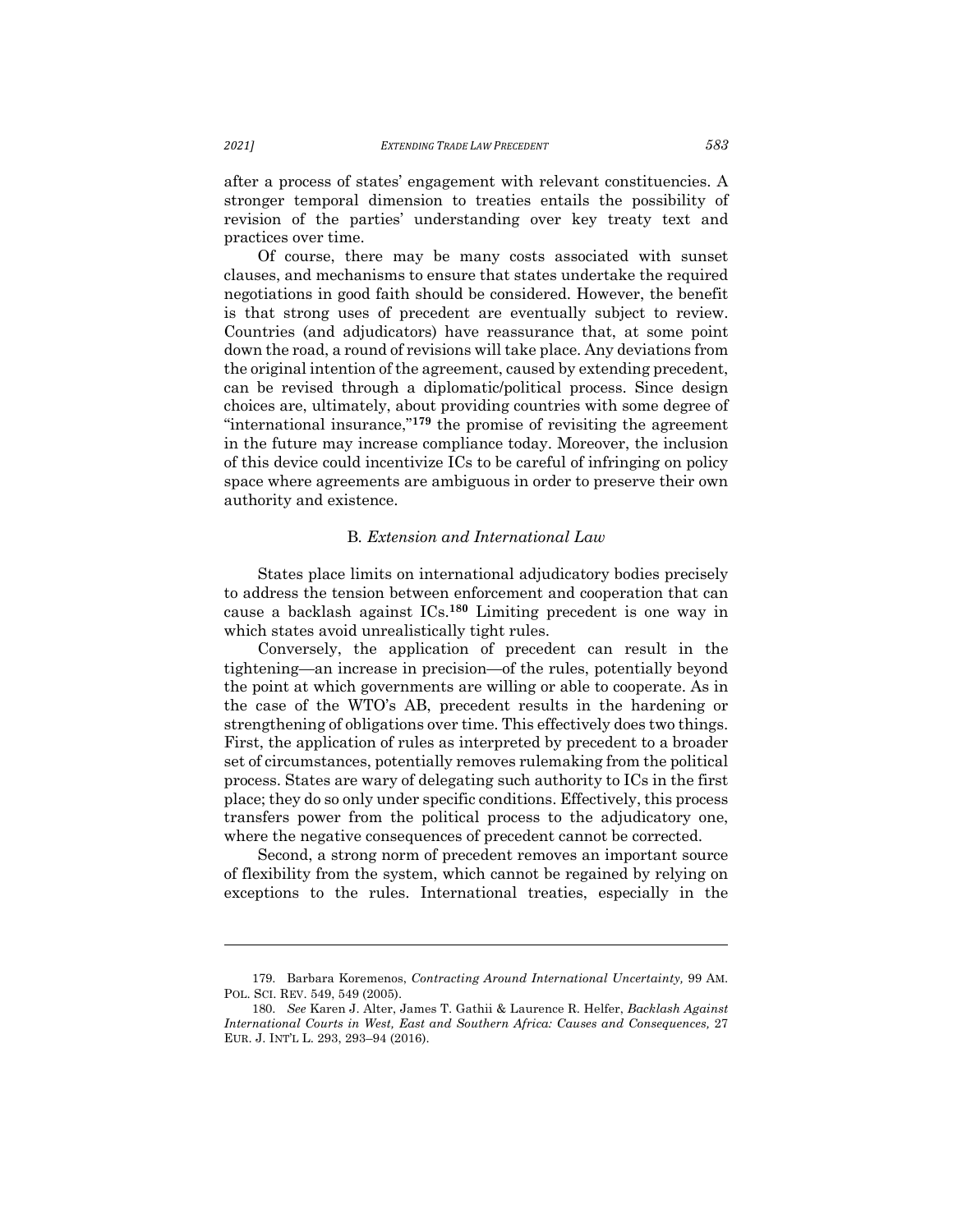economic domain, are often analogized to incomplete contracts.**<sup>181</sup>** International rules—broad standards of governmental conduct—are often left deliberately vague by treaty negotiators so that governments enjoy some leeway in their domestic policy choices and, over time, can bargain within the confines of such terms over the legality of complex policies.**<sup>182</sup>** However, a strong norm of precedent is likely to lead to extensions that reduce some necessary ambiguities in rules, especially when adjudicators privilege systemic logic. Therefore, as ICs try to increase their authority, often by prioritizing precision and legal coherence, they effectively strip away some of the term's flexibility, deterring policy experimentation as well as political bargaining over the legality of controversial policies.

Restating the obvious: precedent is necessary and not "bad" *per se*, but has costs (and of course multiple benefits). The cost of a strong norm of precedent includes, among others, that it essentially works against the benefits of designing flexible agreements with broad rules that restrict states' practices (or as in the case of antidumping establish the conditions to react against certain practices) with limited exceptions, or carve-outs from such provisions. Such flexibility is useful to overcome the time inconsistency problems endangering international economic cooperation.**<sup>183</sup>** In fact, political economists show that countries are (i) more likely to enter into agreements, (ii) more likely to make deeper commitments, and (iii) more likely to remain in agreements over time when those agreements include flexible provisions.**<sup>184</sup>** Precedent, even when applied correctly to the extent that it resolves ambiguities in the law, effectively reduces flexibility over time and is more likely to result in incorrect or unworkable legal standards. According to the economics literature on cooperation, less flexibility raises the costs of compliance. It provides governments less space to navigate competing domestic interest groups, increasing a potential failure of coordination between relevant constituencies of the agreement. This can lead to the obsolescence of a treaty.**<sup>185</sup>**

<sup>181.</sup> *See* Henrik Horn, Giovanni Maggi & Robert W. Staiger, *Trade Agreements as Endogenously Incomplete Contracts*, 100 AM. ECON. REV. 394, 394 (2010); Barbara Koremenos, Charles Lipson & Duncan Snidal, *The Rational Design of International Institutions*, 55 INT'L ORG. 761, 782 (2001).

<sup>182.</sup> The principal flexibility provisions at the WTO include anti-dumping as well as safeguards and countervailing duties. Joost Pauwelyn, *The Transformation of World Trade*, 104 MICH. L. REV. 1, 62 (2005).

<sup>183.</sup> *See* Jeffrey Kucik & Eric Reinhardt, *Does Flexibility Promote Cooperation? An Application to the Global Trade Regime*, 62 INT'L ORG. 477, 477, 480 (2008).

<sup>184.</sup> *See* Rosendorff, *supra* note 177, at 389–90 (2005); B. Peter Rossendorff & Helen V. Milner, *The Optimal Design of International Trade Institutions: Uncertainty and Escape*, 55 INT'L ORG. 829, 831–32 (2001).

<sup>185.</sup> *See* Marcelo G. Kohen, *Desuetude and Obsolescence of Treaties*, *in* THE LAW OF TREATIES BEYOND THE VIENNA CONVENTION 350, 352–53 (Enzo Cannizzaro ed.,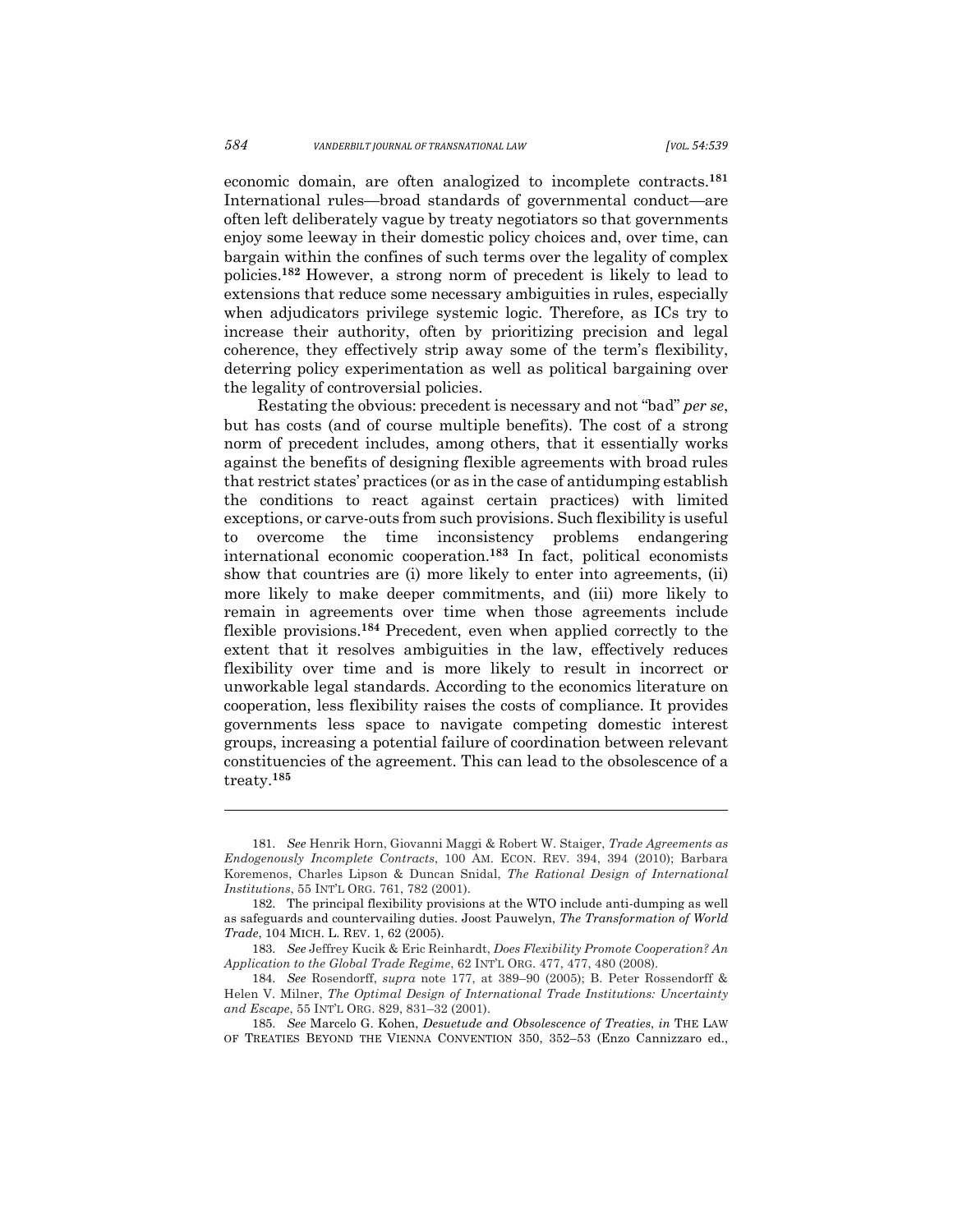Stricter rules resulting from application of precedent at the AB may have implications for international legal theory—although, as previously noted, the AB is the exception and not the norm of international legalization. Nevertheless, it shows how legal interpretation may lead to over-judicialization. This is relevant for compliance theory because most interest-based theories argue that states comply mostly for three reasons: (1) there are no direct benefits to defecting, (2) there is a chance that the affected parties will retaliate, and (3) states wish to preserve a reputation for abiding by agreements.**<sup>186</sup>**

Under the approach followed by most interest-based theories from constructivist to institutionalist theorists—rules tend to be a static aspect of compliance, capacious enough to resolve at least some cooperation problems. But precedent, and the extension of it, can affect the expectations over time about a state's future actions. Its application adds a delicate temporal element to international commitments that are subject to strong delegation, often applying precedent norms. In other words, when a strong norm of precedent is present over time, the tightening of rules increases precision while also increasing the benefits of defecting.**<sup>187</sup>** Hence, the increase in precision can complicate the balance that rules often represent, including the balance between different branches of government, the balance afforded to ordinary regulatory policymaking, or the balance between different constituencies. Hence, the "over-enforcement" of rules may limit the potential for cooperative behavior as such balances become less reliable over time.

To this effect, compliance theory should internalize that international commitments subject to constant adjudication may have a more limited time effectiveness given the domestic dynamics that they can engender. This is because from the standpoint of political officials, international trade agreements need to result in net political gains relative to political costs. Given the uncertainty about the future, it is necessary for states to contemplate conditions where the political costs and benefits to them are somewhat unpredictable—a process facilitated by flexibility and some level of ambiguity in text. For states,

<sup>2011).</sup>

<sup>186.</sup> *See* ANDREW T. GUZMAN, HOW INTERNATIONAL LAW WORKS: A RATIONAL CHOICE THEORY 198–99 (2008); George W. Downs & Michael A. Jones, *Reputation, Compliance, and International Law*, 31 J. LEGAL STUD. 95, 98–99 (2002); Beth A. Simmons, *Compliance with International Agreements*, ANN. REV. POL. SCI. 75, 80–83 (1998).

<sup>187.</sup> *See* Karen J. Alter, Emilie Marie Hafner-Burton & Laurence R. Helfer, *Theorizing the Judicialization of International Relations*, 63 INT'L STUD. Q. 449, 449 (2019) (explaining how over time compliance in the context of delegation is difficult because governments often do not control the timing, nature, or extent to which political and policy decisions are adjudicated).